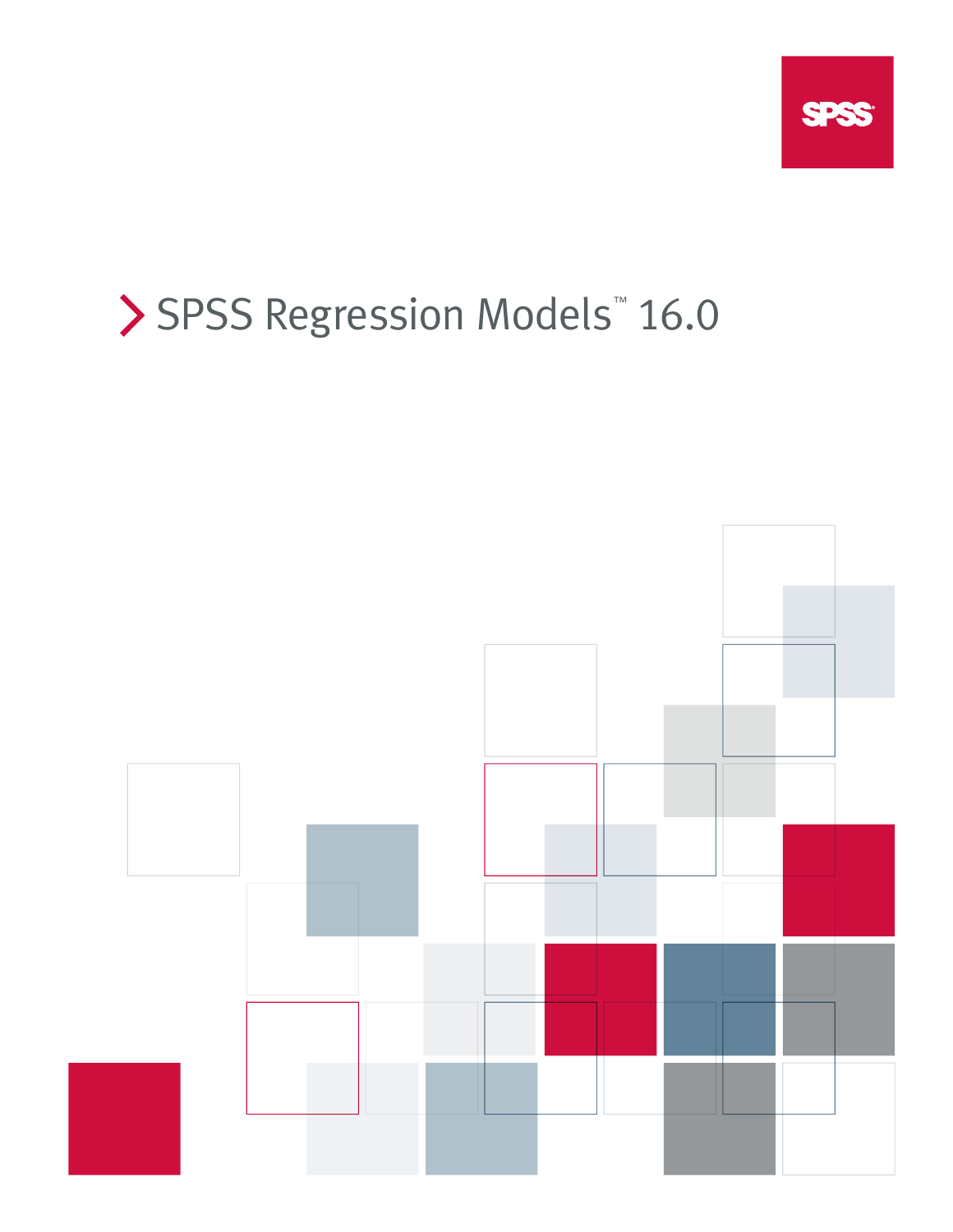For more information about SPSS® software products, please visit our Web site at *http://www.spss.com* or contact

SPSS Inc. 233 South Wacker Drive, 11th Floor Chicago, IL 60606-6412 Tel: (312) 651-3000 Fax: (312) 651-3668

SPSS is a registered trademark and the other product names are the trademarks of SPSS Inc. for its proprietary computer software. No material describing such software may be produced or distributed without the written permission of the owners of the trademark and license rights in the software and the copyrights in the published materials.

The SOFTWARE and documentation are provided with RESTRICTED RIGHTS. Use, duplication, or disclosure by the Government is subject to restrictions as set forth in subdivision (c) (1) (ii) of The Rights in Technical Data and Computer Software clause at 52.227-7013. Contractor/manufacturer is SPSS Inc., 233 South Wacker Drive, 11th Floor, Chicago, IL 60606-6412. Patent No. 7,023,453

General notice: Other product names mentioned herein are used for identification purposes only and may be trademarks of their respective companies.

Windows is a registered trademark of Microsoft Corporation.

Apple, Mac, and the Mac logo are trademarks of Apple Computer, Inc., registered in the U.S. and other countries.

This product uses WinWrap Basic, Copyright 1993-2007, Polar Engineering and Consulting, *http://www.winwrap.com*.

SPSS Regression Models™ 16.0 Copyright © 2007 by SPSS Inc. All rights reserved. Printed in the United States of America.

No part of this publication may be reproduced, stored in a retrieval system, or transmitted, in any form or by any means, electronic, mechanical, photocopying, recording, or otherwise, without the prior written permission of the publisher.

1 2 3 4 5 6 7 8 9 0 10 09 08 07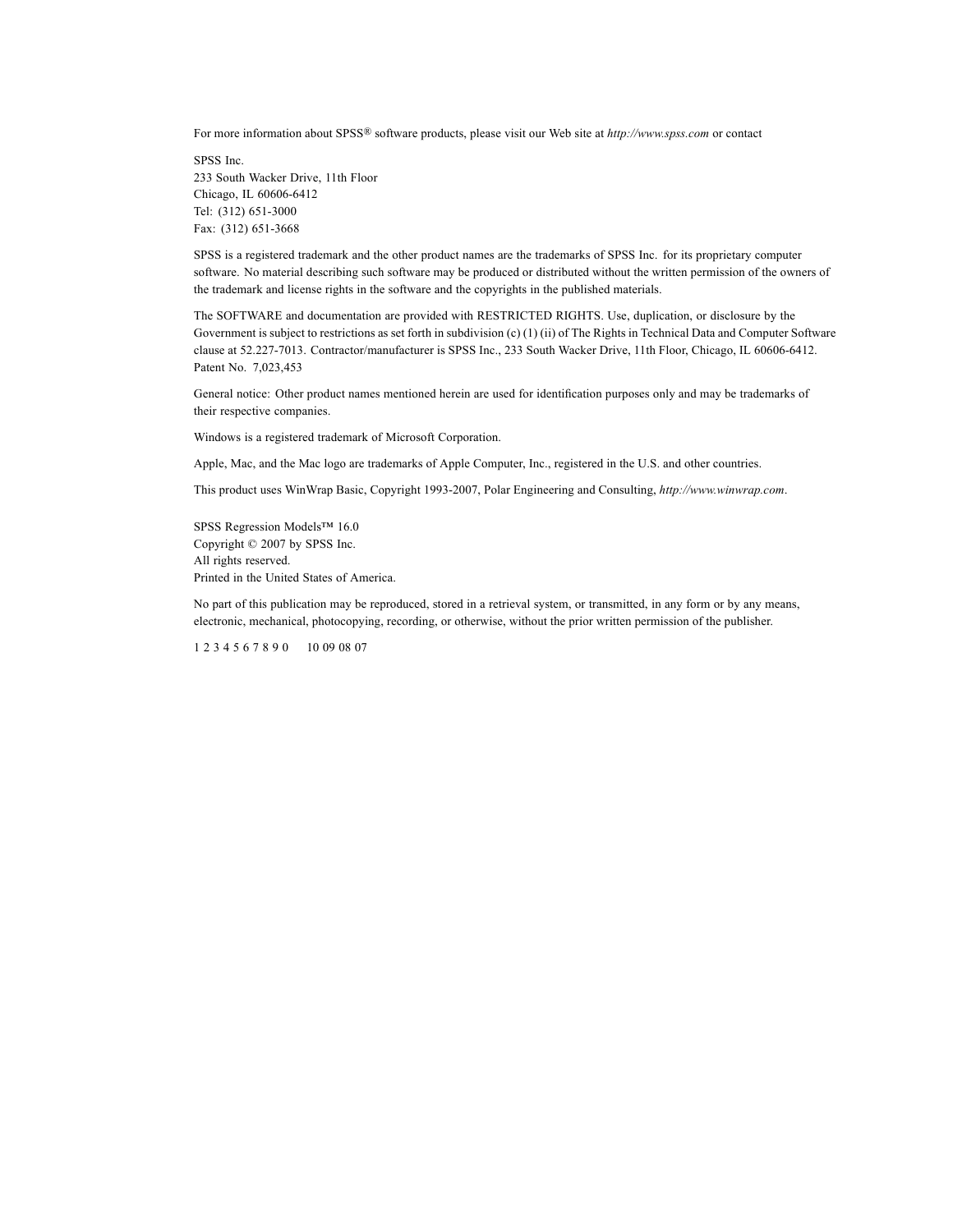## *Preface*

SPSS 16.0 is a comprehensive system for analyzing data. The SPSS Regression Models optional add-on module provides the additional analytic techniques described in this manual. The Regression Models add-on module must be used with the SPSS 16.0 Base system and is completely integrated into that system.

### *Installation*

To install the SPSS Regression Models add-on module, run the License Authorization Wizard using the authorization code that you received from SPSS Inc. For more information, see the installation instructions supplied with the SPSS Regression Models add-on module.

### *Compatibility*

SPSS is designed to run on many computer systems. See the installation instructions that came with your system for specific information on minimum and recommended requirements.

### *Serial Numbers*

Your serial number is your identification number with SPSS Inc. You will need this serial number when you contact SPSS Inc. for information regarding support, payment, or an upgraded system. The serial number was provided with your Base system.

### *Customer Service*

If you have any questions concerning your shipment or account, contact your local office, listed on the SPSS Web site at *http://www.spss.com/worldwide*. Please have your serial number ready for identification.

### *Training Seminars*

SPSS Inc. provides both public and onsite training seminars. All seminars feature hands-on workshops. Seminars will be offered in major cities on a regular basis. For more information on these seminars, contact your local office, listed on the SPSS Web site at *http://www.spss.com/worldwide*.

### *Technical Support*

The services of SPSS Technical Support are available to maintenance customers. Customers may contact Technical Support for assistance in using SPSS or for installation help for one of the supported hardware environments. To reach Technical Support, see the SPSS Web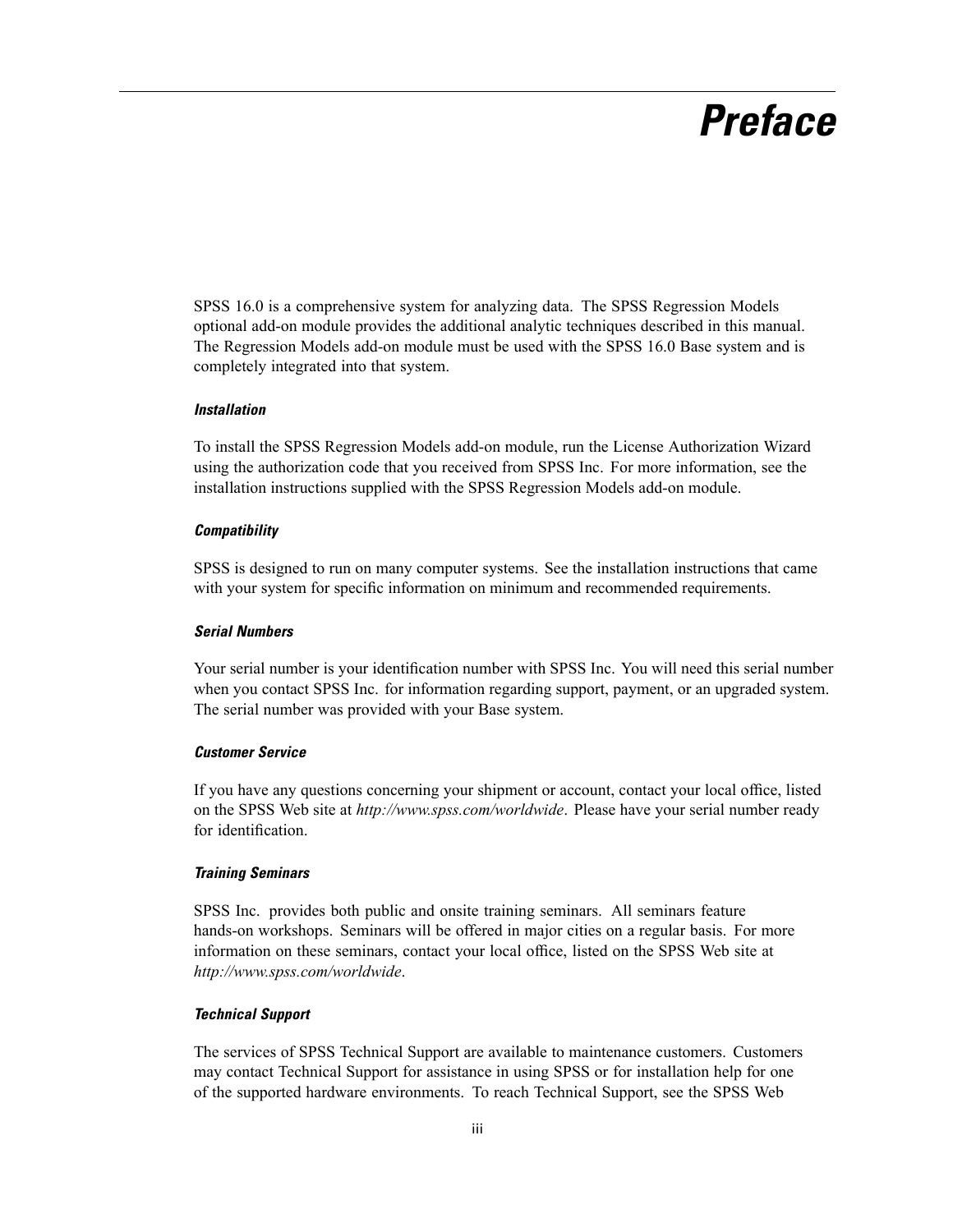site at *http://www.spss.com*, or contact your local office, listed on the SPSS Web site at *http://www.spss.com/worldwide*. Be prepared to identify yourself, your organization, and the serial number of your system.

### *Additional Publications*

Additional copies of product manuals may be purchased directly from SPSS Inc. Visit the SPSS Web Store at *http://www.spss.com/estore*, or contact your local SPSS office, listed on the SPSS Web site at *http://www.spss.com/worldwide*. For telephone orders in the United States and Canada, call SPSS Inc. at 800-543-2185. For telephone orders outside of North America, contact your local office, listed on the SPSS Web site.

The *SPSS Statistical Procedures Companion*, by Marija Norušis, has been published by Prentice Hall. A new version of this book, updated for SPSS 16.0, is planned. The *SPSS Advanced Statistical Procedures Companion*, also based on SPSS 16.0, is forthcoming. The *SPSS Guide to Data Analysis* for SPSS 16.0 is also in development. Announcements of publications available exclusively through Prentice Hall will be available on the SPSS Web site at *http://www.spss.com/estore* (select your home country, and then click Books).

#### *Tell Us Your Thoughts*

Your comments are important. Please let us know about your experiences with SPSS products. We especially like to hear about new and interesting applications using the SPSS Regression Models add-on module. Please send e-mail to *suggest@spss.com* or write to SPSS Inc., Attn.: Director of Product Planning, 233 South Wacker Drive, 11th Floor, Chicago, IL 60606-6412.

#### *About This Manual*

This manual documents the graphical user interface for the procedures included in the SPSS Regression Models add-on module. Illustrations of dialog boxes are taken from SPSS. Detailed information about the command syntax for features in the SPSS Regression Models add-on module is available in two forms: integrated into the overall Help system and as a separate document in PDF form in the *SPSS 16.0 Command Syntax Reference*, available from the Help menu.

### *Contacting SPSS*

If you would like to be on our mailing list, contact one of our offices, listed on our Web site at *http://www.spss.com/worldwide*.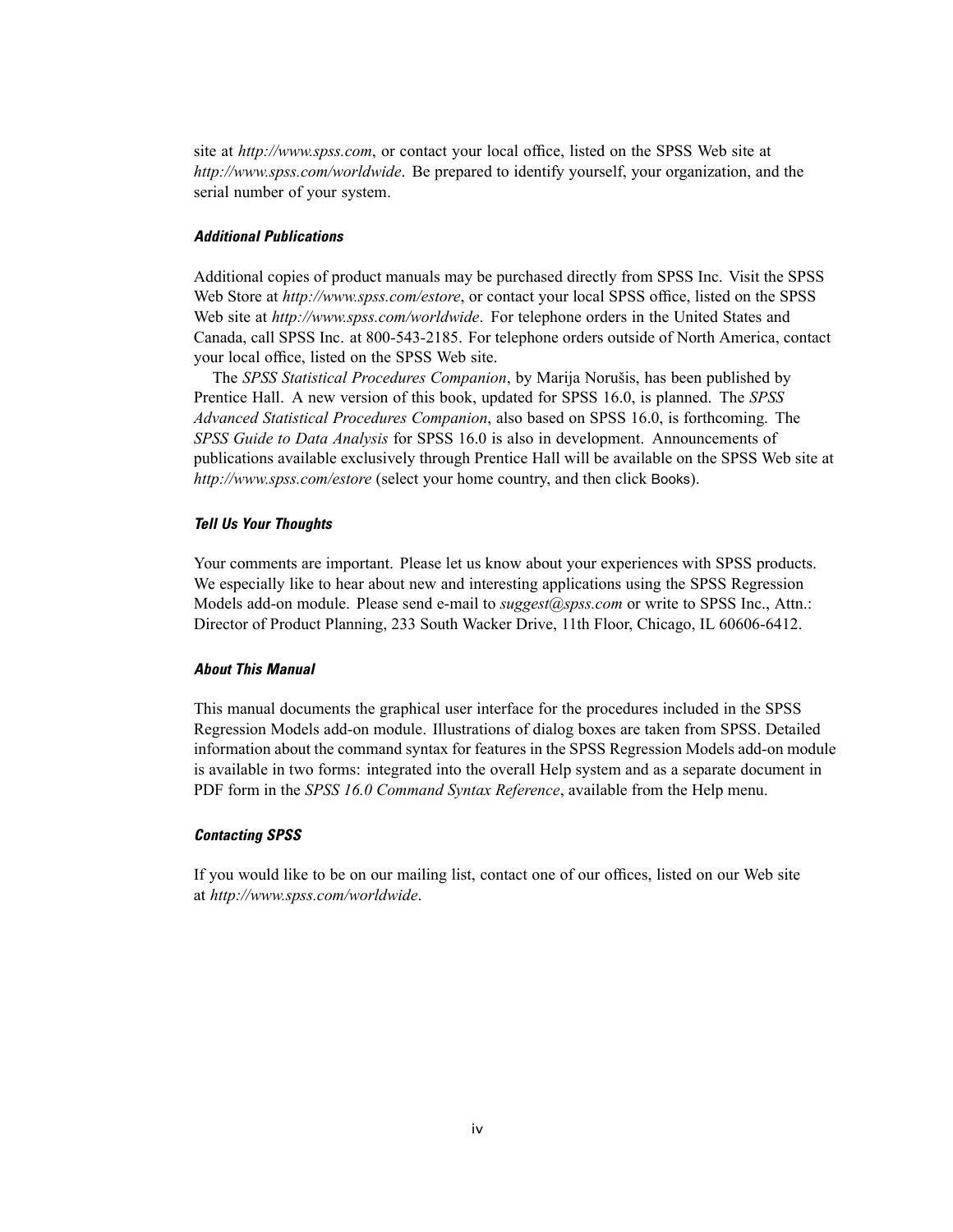## *Contents*

| $\mathbf{2}$ | <b>Logistic Regression</b>             | 2  |
|--------------|----------------------------------------|----|
|              |                                        |    |
|              |                                        |    |
|              |                                        |    |
|              |                                        |    |
|              |                                        |    |
|              |                                        |    |
| 3            | <b>Multinomial Logistic Regression</b> | 9  |
|              |                                        |    |
|              |                                        |    |
|              |                                        |    |
|              |                                        |    |
|              |                                        |    |
|              |                                        |    |
|              |                                        |    |
|              |                                        |    |
| 4            | <b>Probit Analysis</b>                 | 18 |
|              |                                        |    |
|              |                                        |    |
|              |                                        |    |
| 5            | <b>Nonlinear Regression</b>            | 22 |

*1 Choosing a Procedure for Binary Logistic Regression Models [1](#page-6-0)*

|--|--|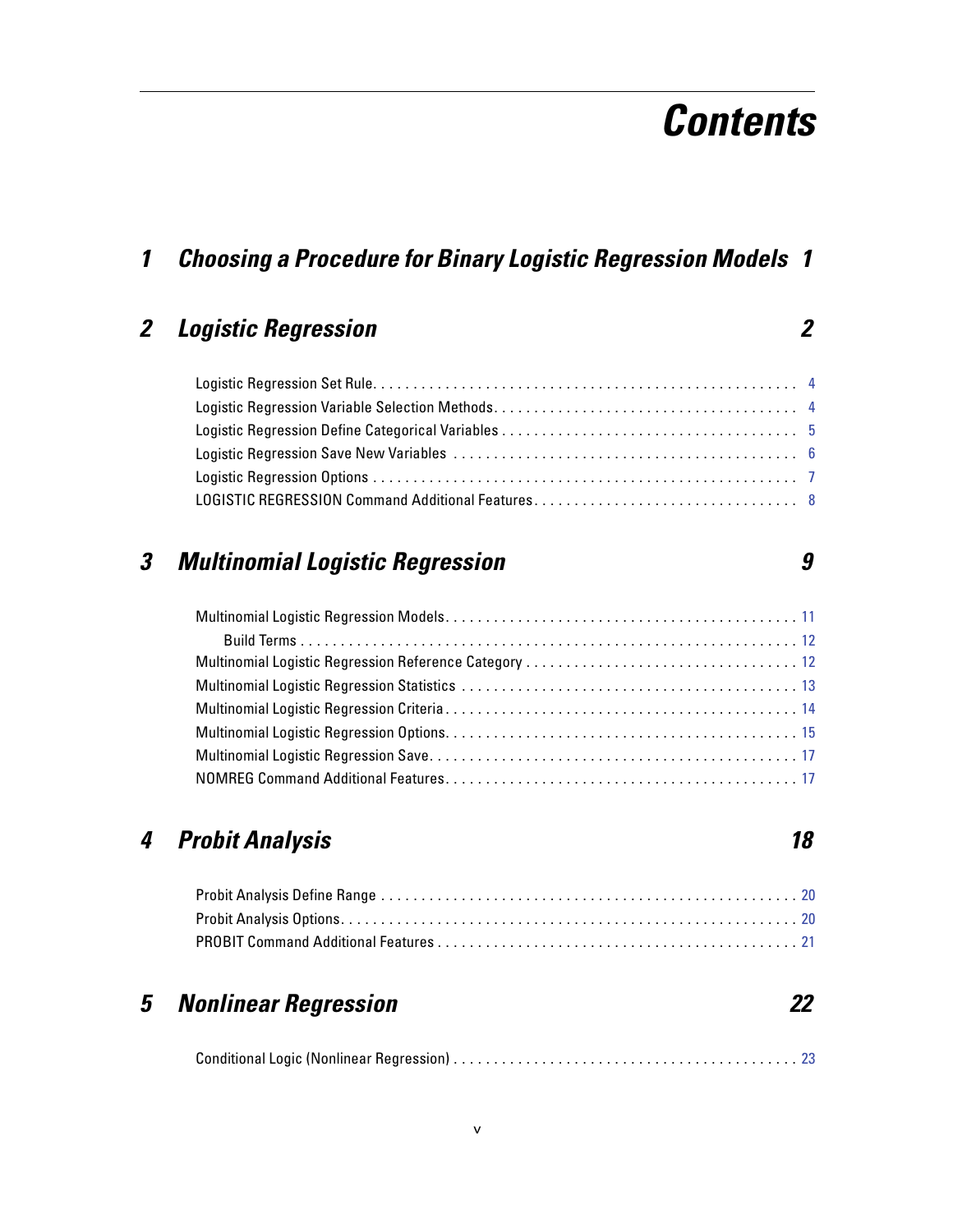## *6 Weight Estimation [31](#page-36-0)*

## *7 Two-Stage Least-Squares Regression [34](#page-39-0)*

## *Appendix*

|  | <b>A</b> Categorical Variable Coding Schemes |  |
|--|----------------------------------------------|--|
|--|----------------------------------------------|--|

### *Index [43](#page-48-0)*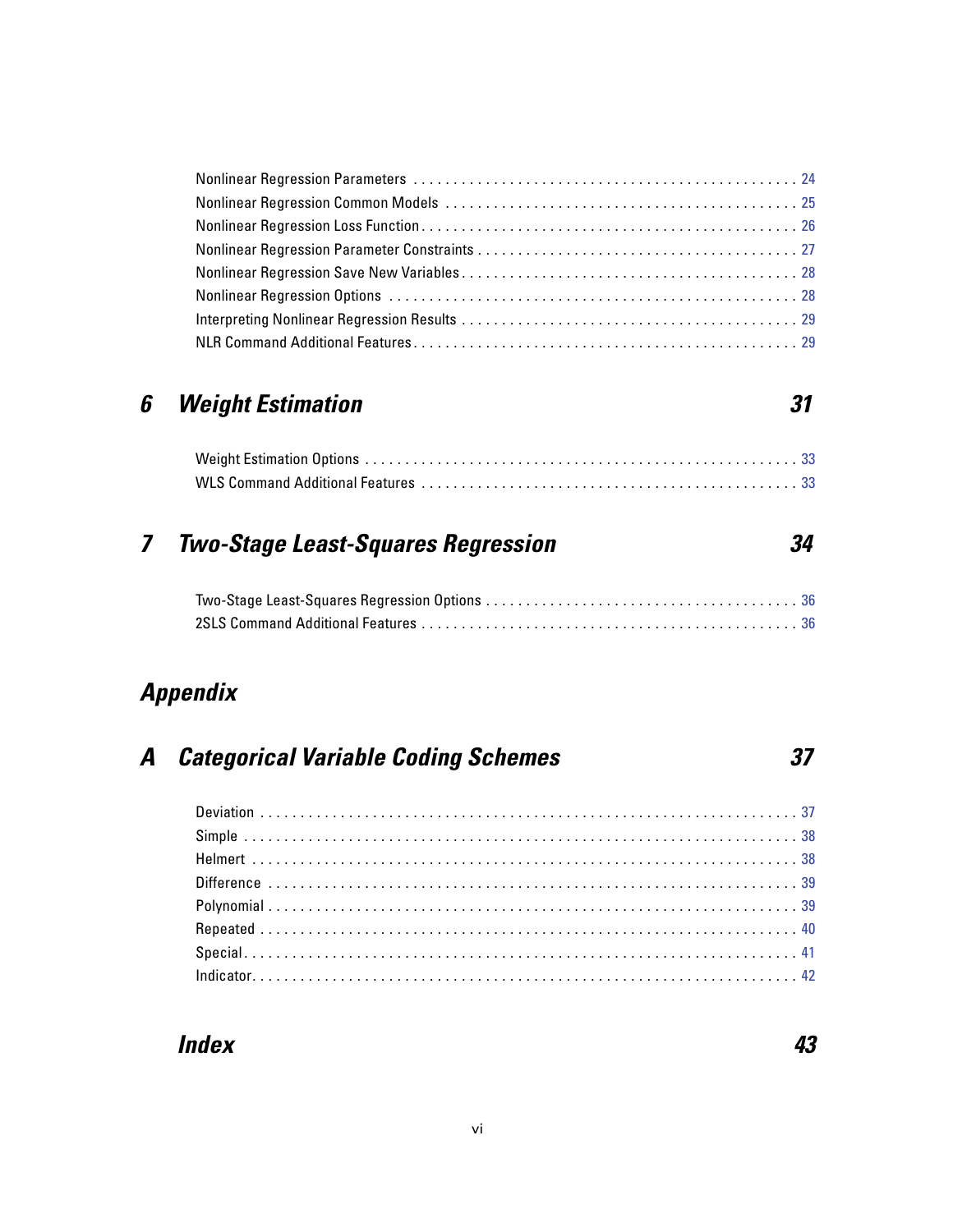## <span id="page-6-0"></span>*Choosing a Procedure for Binary Logistic Regression Models*

Binary logistic regression models can be fitted using either the Logistic Regression procedure or the Multinomial Logistic Regression procedure. Each procedure has options not available in the other. An important theoretical distinction is that the Logistic Regression procedure produces all predictions, residuals, influence statistics, and goodness-of-fit tests using data at the individual case level, regardless of how the data are entered and whether or not the number of covariate patterns is smaller than the total number of cases, while the Multinomial Logistic Regression procedure internally aggregates cases to form subpopulations with identical covariate patterns for the predictors, producing predictions, residuals, and goodness-of-fit tests based on these subpopulations. If all predictors are categorical or any continuous predictors take on only a limited number of values—so that there are several cases at each distinct covariate pattern—the subpopulation approach can produce valid goodness-of-fit tests and informative residuals, while the individual case level approach cannot.

**Logistic Regression** provides the following unique features:

- Hosmer-Lemeshow test of goodness of fit for the model
- $\blacksquare$  Stepwise analyses
- Contrasts to define model parameterization
- Alternative cut points for classification
- Classification plots
- Model fitted on one set of cases to a held-out set of cases
- Saves predictions, residuals, and influence statistics

**Multinomial Logistic Regression** provides the following unique features:

- **Pearson and deviance chi-square tests for goodness of fit of the model**
- Specification of subpopulations for grouping of data for goodness-of-fit tests
- Listing of counts, predicted counts, and residuals by subpopulations
- Correction of variance estimates for over-dispersion
- Covariance matrix of the parameter estimates
- Tests of linear combinations of parameters
- Explicit specification of nested models
- Fit 1-1 matched conditional logistic regression models using differenced variables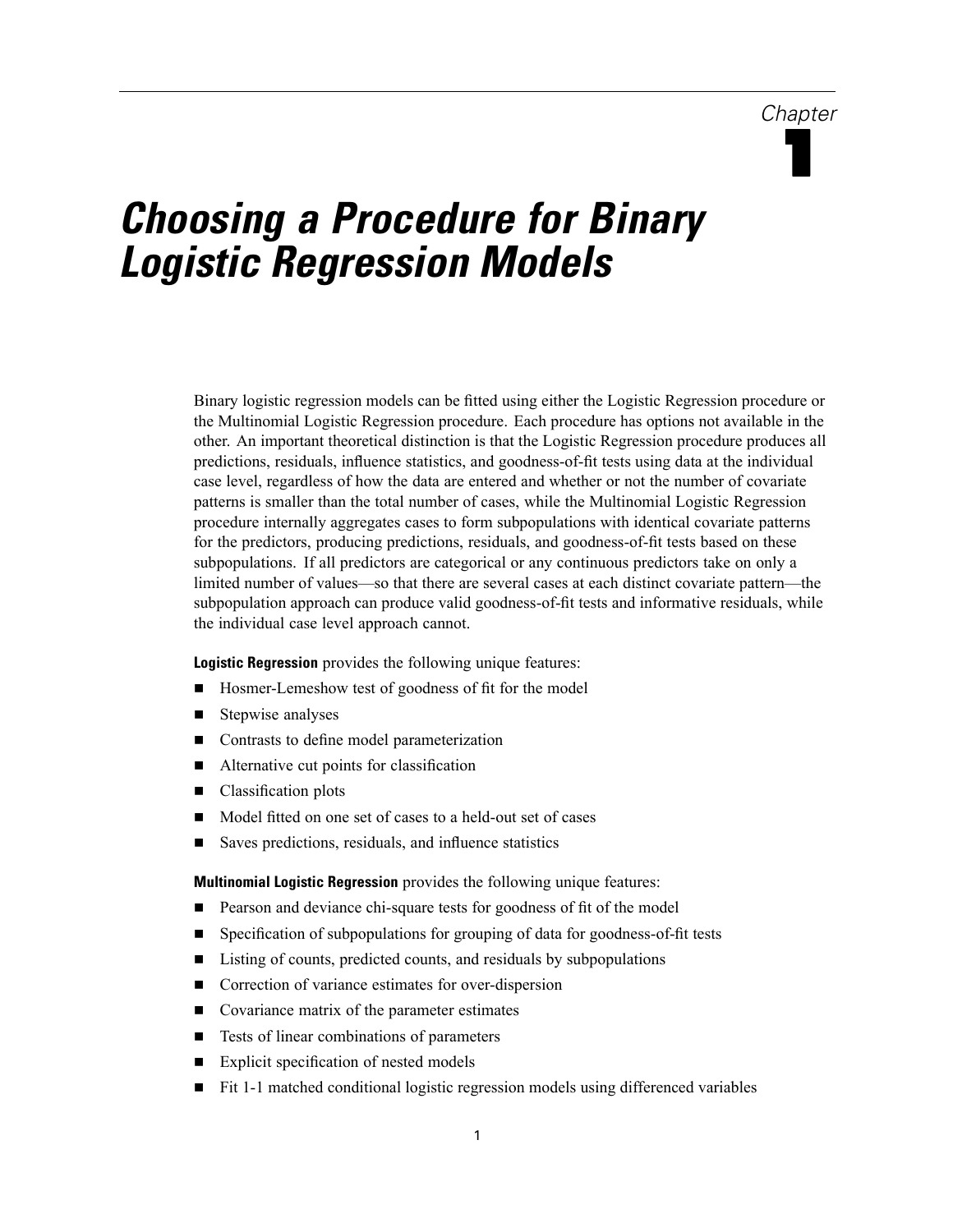## <span id="page-7-0"></span>*Logistic Regression*

Logistic regression is useful for situations in which you want to be able to predict the presence or absence of a characteristic or outcome based on values of a set of predictor variables. It is similar to a linear regression model but is suited to models where the dependent variable is dichotomous. Logistic regression coefficients can be used to estimate odds ratios for each of the independent variables in the model. Logistic regression is applicable to a broader range of research situations than discriminant analysis.

**Example.** What lifestyle characteristics are risk factors for coronary heart disease (CHD)? Given a sample of patients measured on smoking status, diet, exercise, alcohol use, and CHD status, you could build a model using the four lifestyle variables to predict the presence or absence of CHD in a sample of patients. The model can then be used to derive estimates of the odds ratios for each factor to tell you, for example, how much more likely smokers are to develop CHD than nonsmokers.

**Statistics.** For each analysis: total cases, selected cases, valid cases. For each categorical variable: parameter coding. For each step: variable(s) entered or removed, iteration history,  $-2$ log-likelihood, goodness of fit, Hosmer-Lemeshow goodness-of-fit statistic, model chi-square, improvement chi-square, classification table, correlations between variables, observed groups and predicted probabilities chart, residual chi-square. For each variable in the equation: coefficient  $(B)$ , standard error of *B*, Wald statistic, estimated odds ratio ( $exp(B)$ ), confidence interval for exp(*B*), log-likelihood if term removed from model. For each variable not in the equation: score statistic. For each case: observed group, predicted probability, predicted group, residual, standardized residual.

**Methods.** You can estimate models using block entry of variables or any of the following stepwise methods: forward conditional, forward LR, forward Wald, backward conditional, backward LR, or backward Wald.

**Data.** The dependent variable should be dichotomous. Independent variables can be interval level or categorical; if categorical, they should be dummy or indicator coded (there is an option in the procedure to recode categorical variables automatically).

**Assumptions.** Logistic regression does not rely on distributional assumptions in the same sense that discriminant analysis does. However, your solution may be more stable if your predictors have a multivariate normal distribution. Additionally, as with other forms of regression, multicollinearity among the predictors can lead to biased estimates and inflated standard errors. The procedure is most effective when group membership is a truly categorical variable; if group membership is based on values of a continuous variable (for example, "high IQ" versus "low IQ"), you should consider using linear regression to take advantage of the richer information offered by the continuous variable itself.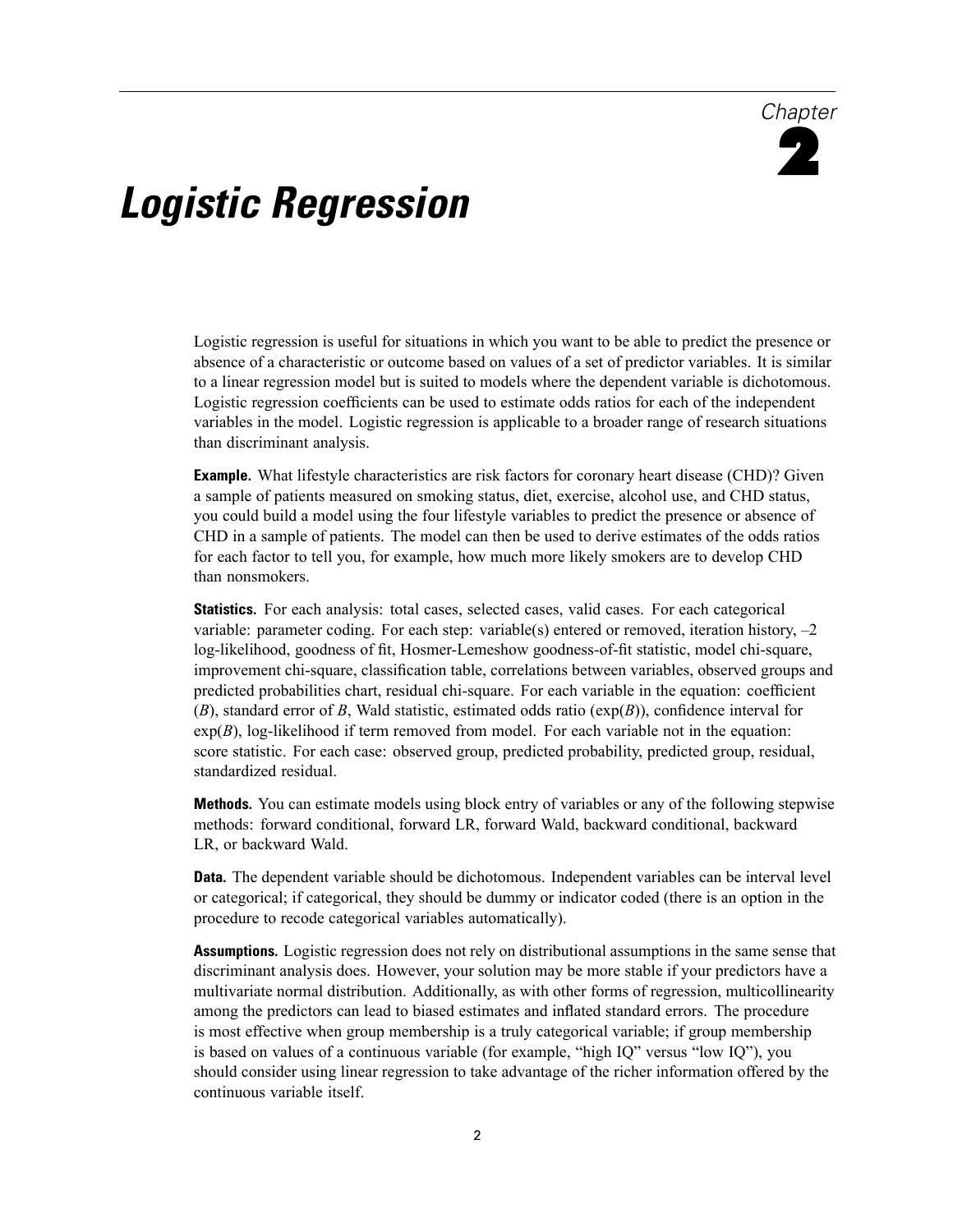**Related procedures.** Use the Scatterplot procedure to screen your data for multicollinearity. If assumptions of multivariate normality and equal variance-covariance matrices are met, you may be able to get a quicker solution using the Discriminant Analysis procedure. If all of your predictor variables are categorical, you can also use the Loglinear procedure. If your dependent variable is continuous, use the Linear Regression procedure. You can use the ROC Curve procedure to plot probabilities saved with the Logistic Regression procedure.

### *Obtaining a Logistic Regression Analysis*

 $\blacktriangleright$  From the menus choose:

Analyze Regression Binary Logistic...

| Figure 2-1                     |  |
|--------------------------------|--|
| Logistic Regression dialog box |  |

| <b>Ext</b> Logistic Regression                                                                                                                                                                                                                                              |                                                                                                                                                                                                    | x                              |
|-----------------------------------------------------------------------------------------------------------------------------------------------------------------------------------------------------------------------------------------------------------------------------|----------------------------------------------------------------------------------------------------------------------------------------------------------------------------------------------------|--------------------------------|
| Age in years [age]<br>Level of education [ed]<br>Years with current e<br>Years at current addr<br>Household income i<br>Debt to income ratio (<br>Credit card debt in th<br>Other debt in thousa<br>Predicted default, mo<br>Predicted default, mo<br>Predicted default, mo | Dependent:<br>Previously defaulted [<br><b>Block1 of 1</b><br>Previous<br>Next<br>Covariates:<br>▲<br>lage<br>led<br>ä<br>۳<br>employ<br>laddress<br>income<br>▼<br>>a*b><br>Forward:LR<br>Method: | Categorical<br>Save<br>Options |
|                                                                                                                                                                                                                                                                             | Selection Variable:<br>Rule<br>validate=?                                                                                                                                                          |                                |
| 0K                                                                                                                                                                                                                                                                          | Cancel<br>Paste<br>Reset<br>Help                                                                                                                                                                   |                                |

- Exercise Select one dichotomous dependent variable. This variable may be numeric or string.
- $\triangleright$  Select one or more covariates. To include interaction terms, select all of the variables involved in the interaction and then select >a\*b>.

To enter variables in groups (**blocks**), select the covariates for a block, and click Next to specify a new block. Repeat until all blocks have been specified.

Optionally, you can select cases for analysis. Choose a selection variable, and click Rule.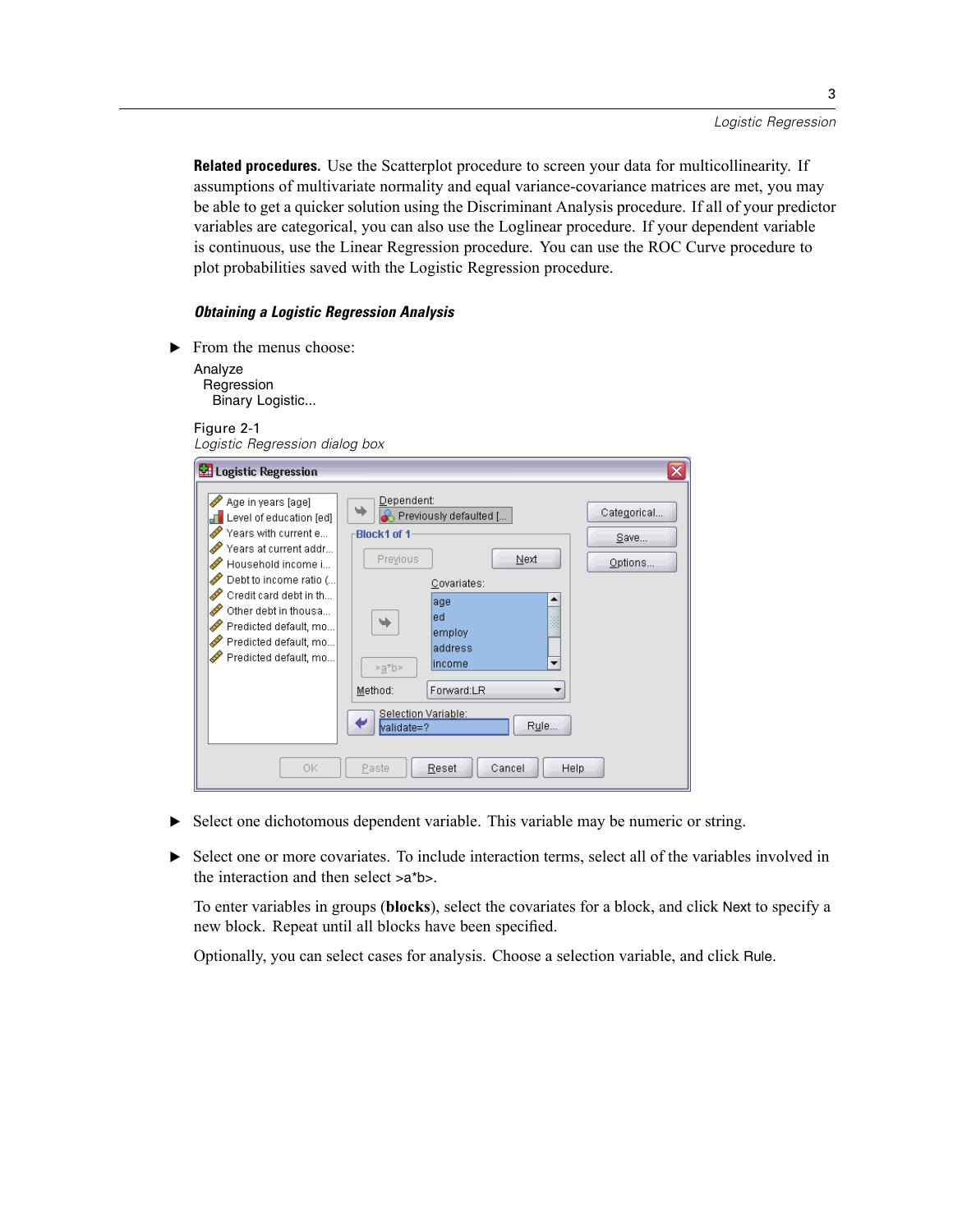## <span id="page-9-0"></span>*Logistic Regression Set Rule*

Figure 2-2 *Logistic Regression Set Rule dialog box*

| Logistic Regression: Set Rule     |  |
|-----------------------------------|--|
| Define Selection Rule<br>validate |  |
| Value:                            |  |
| equals                            |  |
| Continue<br>Cancel<br>Help        |  |

Cases defined by the selection rule are included in model estimation. For example, if you selected a variable and equals and specified a value of 5, then only the cases for which the selected variable has a value equal to 5 are included in estimating the model.

Statistics and classification results are generated for both selected and unselected cases. This provides a mechanism for classifying new cases based on previously existing data, or for partitioning your data into training and testing subsets, to perform validation on the model generated.

### *Logistic Regression Variable Selection Methods*

Method selection allows you to specify how independent variables are entered into the analysis. Using different methods, you can construct a variety of regression models from the same set of variables.

- **Enter.** A procedure for variable selection in which all variables in a block are entered in a single step.
- **Forward Selection (Conditional).** Stepwise selection method with entry testing based on the significance of the score statistic, and removal testing based on the probability of a likelihood-ratio statistic based on conditional parameter estimates.
- **Forward Selection (Likelihood Ratio).** Stepwise selection method with entry testing based on the significance of the score statistic, and removal testing based on the probability of a likelihood-ratio statistic based on the maximum partial likelihood estimates.
- **Forward Selection (Wald).** Stepwise selection method with entry testing based on the significance of the score statistic, and removal testing based on the probability of the Wald statistic.
- **Backward Elimination (Conditional).** Backward stepwise selection. Removal testing is based on the probability of the likelihood-ratio statistic based on conditional parameter estimates.
- Backward Elimination (Likelihood Ratio). Backward stepwise selection. Removal testing is based on the probability of the likelihood-ratio statistic based on the maximum partial likelihood estimates.
- **Backward Elimination (Wald).** Backward stepwise selection. Removal testing is based on the probability of the Wald statistic.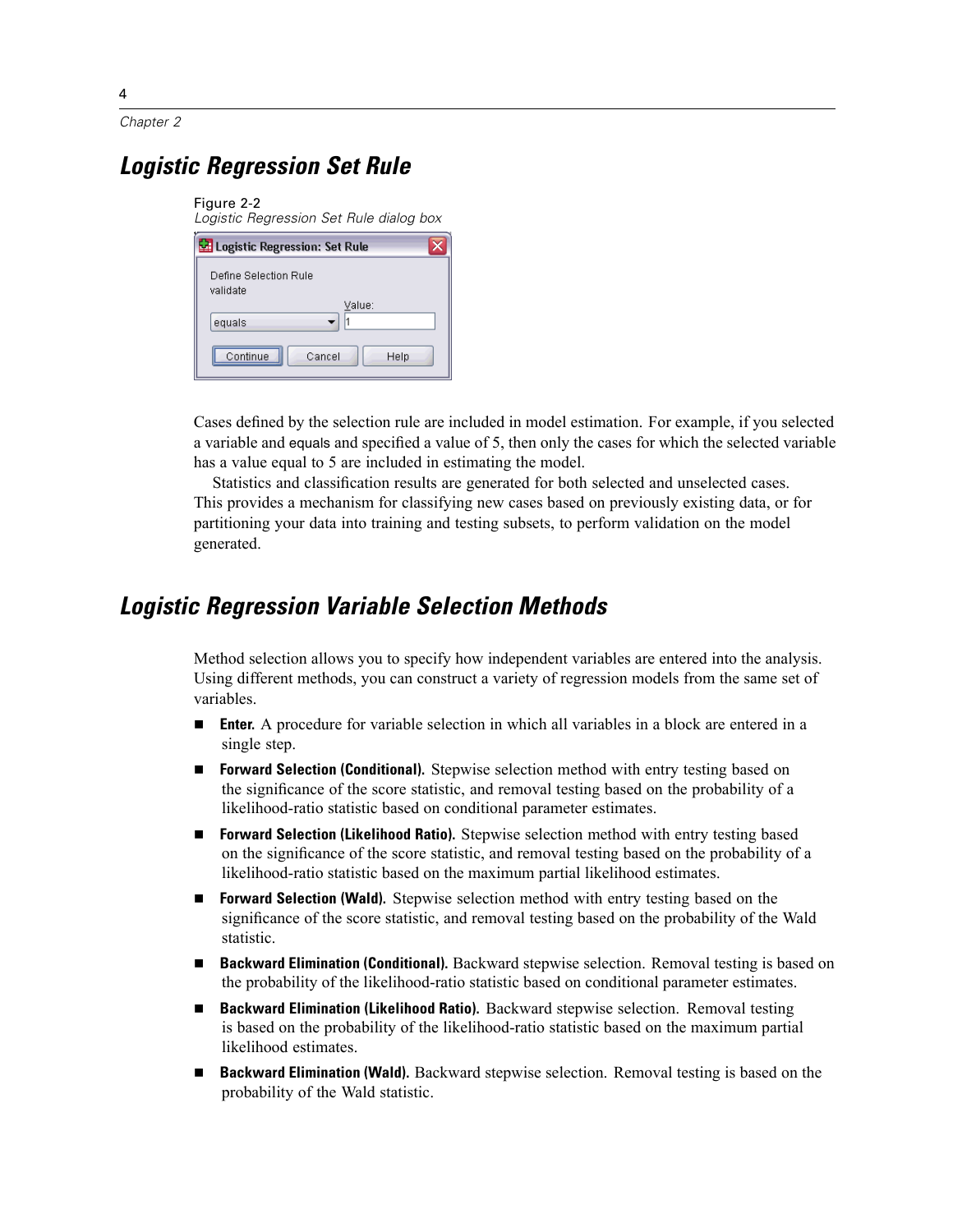<span id="page-10-0"></span>The significance values in your output are based on fitting a single model. Therefore, the significance values are generally invalid when a stepwise method is used.

All independent variables selected are added to a single regression model. However, you can specify different entry methods for different subsets of variables. For example, you can enter one block of variables into the regression model using stepwise selection and a second block using forward selection. To add a second block of variables to the regression model, click Next.

### *Logistic Regression Define Categorical Variables*

#### Figure 2-3

*Logistic Regression Define Categorical Variables dialog box*

| x<br>Logistic Regression: Define Categorical Variables                                                                                                                               |          |                                                                                                                                                        |  |  |
|--------------------------------------------------------------------------------------------------------------------------------------------------------------------------------------|----------|--------------------------------------------------------------------------------------------------------------------------------------------------------|--|--|
| Covariates:<br>Age in years [age]<br>Credit card debt in th<br>Years with current e<br>Household income i<br>Other debt in thousa<br>Debt to income ratio (<br>Years at current addr |          | Categorical Covariates:<br>ed(Indicator)<br><b>Change Contrast</b><br>Contrast:<br>Indicator<br>Change<br>Reference Category:<br>$\odot$ Last<br>First |  |  |
|                                                                                                                                                                                      | Continue | Cancel<br>Help                                                                                                                                         |  |  |

You can specify details of how the Logistic Regression procedure will handle categorical variables:

**Covariates.** Contains a list of all of the covariates specified in the main dialog box, either by themselves or as part of an interaction, in any layer. If some of these are string variables or are categorical, you can use them only as categorical covariates.

**Categorical Covariates.** Lists variables identified as categorical. Each variable includes a notation in parentheses indicating the contrast coding to be used. String variables (denoted by the symbol < following their names) are already present in the Categorical Covariates list. Select any other categorical covariates from the Covariates list and move them into the Categorical Covariates list.

**Change Contrast.** Allows you to change the contrast method. Available contrast methods are:

- **Indicator.** Contrasts indicate the presence or absence of category membership. The reference category is represented in the contrast matrix as a row of zeros.
- **Simple.** Each category of the predictor variable (except the reference category) is compared to the reference category.
- **Difference.** Each category of the predictor variable except the first category is compared to the average effect of previous categories. Also known as reverse Helmert contrasts.
- **Helmert.** Each category of the predictor variable except the last category is compared to the average effect of subsequent categories.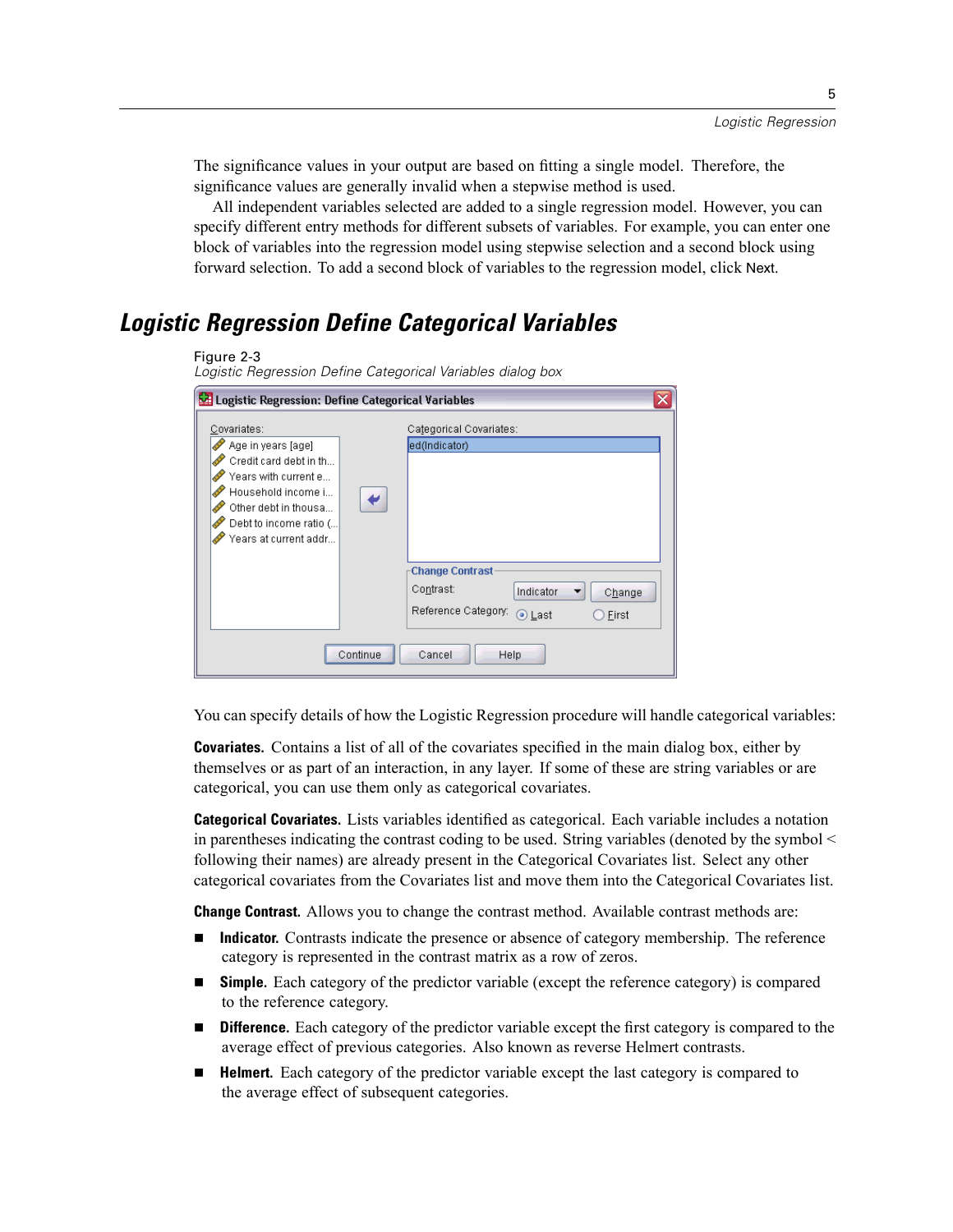- <span id="page-11-0"></span>**Repeated.** Each category of the predictor variable except the first category is compared to the category that precedes it.
- **Polynomial.** Orthogonal polynomial contrasts. Categories are assumed to be equally spaced. Polynomial contrasts are available for numeric variables only.
- **Deviation.** Each category of the predictor variable except the reference category is compared to the overall effect.

If you select Deviation, Simple, or Indicator, select either First or Last as the reference category. Note that the method is not actually changed until you click Change.

String covariates must be categorical covariates. To remove a string variable from the Categorical Covariates list, you must remove all terms containing the variable from the Covariates list in the main dialog box.

### *Logistic Regression Save New Variables*

#### Figure 2-4

*Logistic Regression Save New Variables dialog box*

| Logistic Regression: Save                                                                                                                    |                                                                                                 |  |  |
|----------------------------------------------------------------------------------------------------------------------------------------------|-------------------------------------------------------------------------------------------------|--|--|
| <b>Predicted Values</b><br>✔ Probabilities<br>Group membership<br><b>Influence</b><br>$\triangledown$ Cook's<br>Leverage values<br>DfBeta(s) | <b>Residuals</b><br>Unstandardized<br>Logit<br><b>▽</b> Studentized<br>Standardized<br>Deviance |  |  |
| <b>Export model information to XML file</b><br>Browse<br>$\blacktriangleright$ Include the covariance matrix<br>Continue<br>Cancel<br>Help   |                                                                                                 |  |  |

You can save results of the logistic regression as new variables in the active dataset:

**Predicted Values.** Saves values predicted by the model. Available options are Probabilities and Group membership.

- **Probabilities.** For each case, saves the predicted probability of occurrence of the event. A table in the output displays name and contents of any new variables.
- **Predicted Group Membership.** The group with the largest posterior probability, based on discriminant scores. The group the model predicts the case belongs to.

**Influence.** Saves values from statistics that measure the influence of cases on predicted values. Available options are Cook's, Leverage values, and DfBeta(s).

**Cook's.** The logistic regression analog of Cook's influence statistic. A measure of how much the residuals of all cases would change if a particular case were excluded from the calculation of the regression coefficients.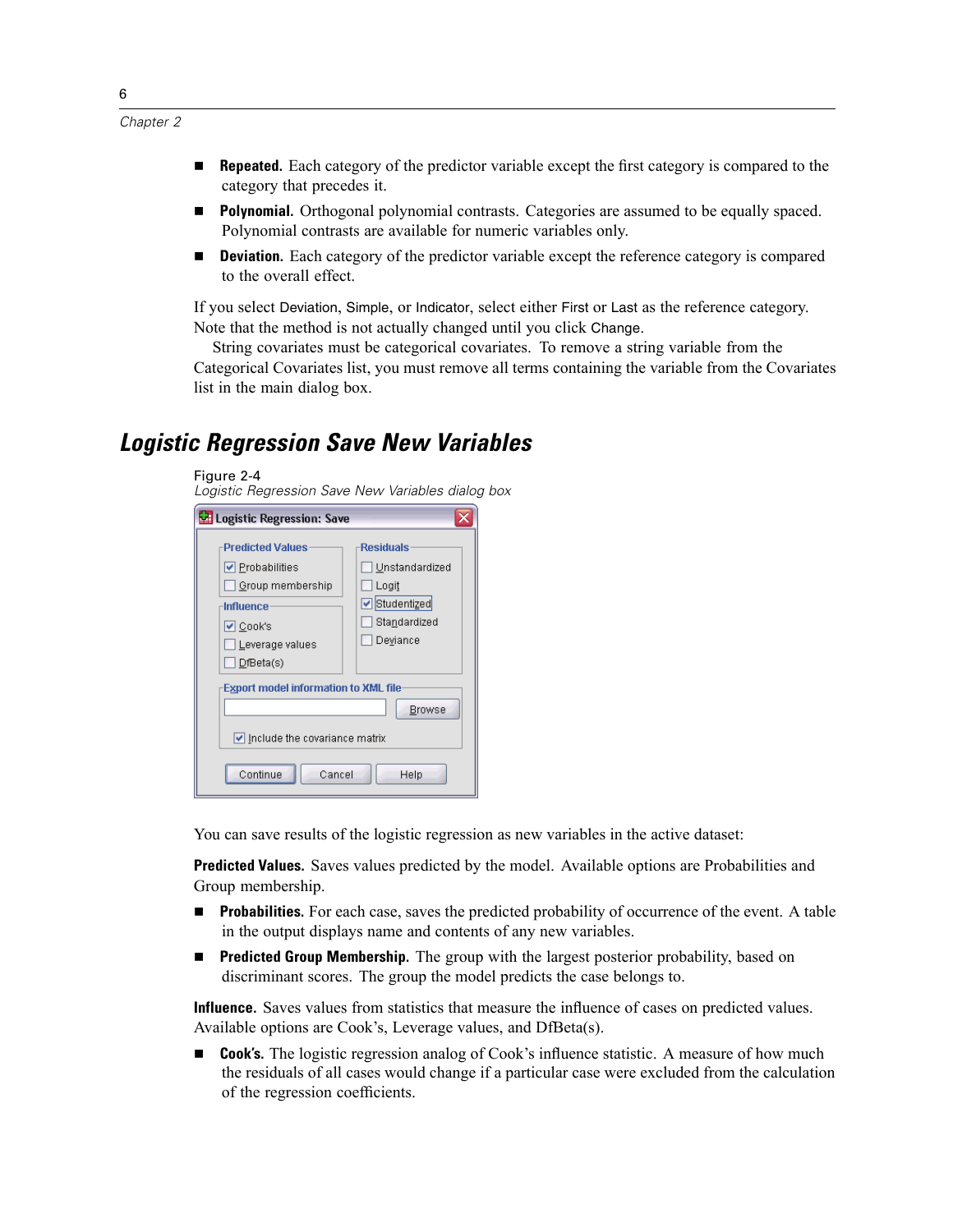7

- <span id="page-12-0"></span>**Leverage Value.** The relative influence of each observation on the model's fit.
- **Difference** in beta value is the change in the regression coefficient that results from the exclusion of a particular case. A value is computed for each term in the model, including the constant.

**Residuals.** Saves residuals. Available options are Unstandardized, Logit, Studentized, Standardized, and Deviance.

- **Unstandardized Residuals.** The difference between an observed value and the value predicted by the model.
- **Logit Residual.** The residual for the case if it is predicted in the logit scale. The logit residual is the residual divided by the predicted probability times 1 minus the predicted probability.
- **Studentized Residual.** The change in the model deviance if a case is excluded.
- **Standardized Residuals.** The residual divided by an estimate of its standard deviation. Standardized residuals, which are also known as Pearson residuals, have a mean of 0 and a standard deviation of 1.
- **Deviance.** Residuals based on the model deviance.

**Export model information to XML file.** Parameter estimates and (optionally) their covariances are exported to the specified file in XML (PMML) format. *SmartScore* and SPSS Server (a separate product) can use this model file to apply the model information to other data files for scoring purposes.

### *Logistic Regression Options*

Figure 2-5

| Logistic Regression Options dialog box                                                                                                                                              |                                                                             |
|-------------------------------------------------------------------------------------------------------------------------------------------------------------------------------------|-----------------------------------------------------------------------------|
| Logistic Regression: Options                                                                                                                                                        | x                                                                           |
| <b>Statistics and Plots</b><br>✔ Classification plots<br>Hosmer-Lemeshow goodness-of-fit<br>Casewise listing of residuals<br>12<br>⊙ Outliers outside<br>std. dev.<br>( ) All cases | Correlations of estimates<br>Iteration history<br>%<br>CI for $exp(B)$ : 95 |
| <b>Display</b><br>$\odot$ At each step $\odot$<br>At last step                                                                                                                      |                                                                             |
| <b>Probability for Stepwise</b><br>Removal: 10<br>Entry: $ 05 $                                                                                                                     | Classification cutoff:<br>.5<br>Maximum Iterations:<br>20                   |
| Include constant in model                                                                                                                                                           |                                                                             |
| Continue<br>Cancel                                                                                                                                                                  | Help                                                                        |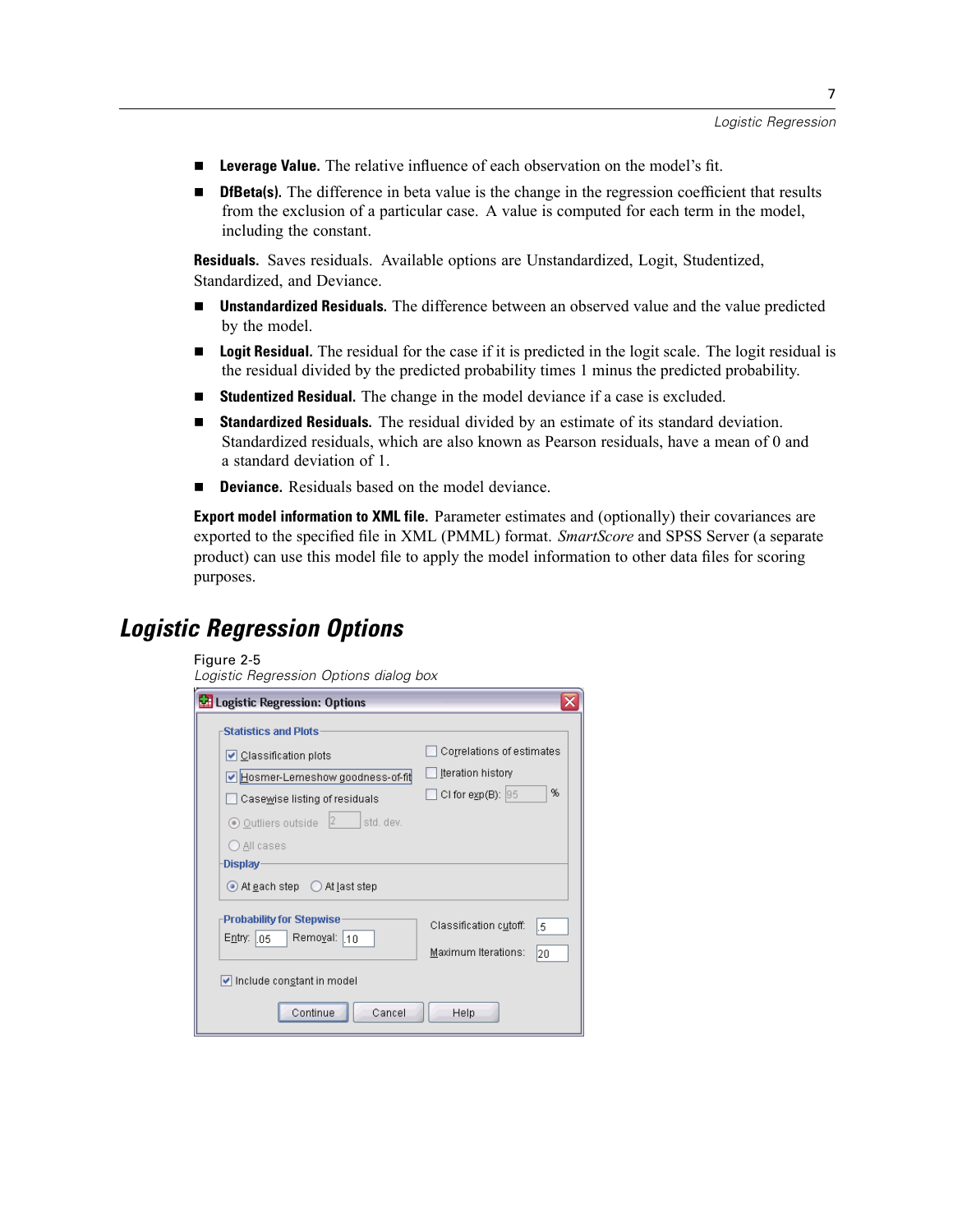<span id="page-13-0"></span>You can specify options for your logistic regression analysis:

**Statistics and Plots.** Allows you to request statistics and plots. Available options are Classification plots, Hosmer-Lemeshow goodness-of-fit, Casewise listing of residuals, Correlations of estimates, Iteration history, and CI for  $exp(B)$ . Select one of the alternatives in the Display group to display statistics and plots either At each step or, only for the final model, At last step.

 **Hosmer-Lemeshow goodness-of-fit statistic.** This goodness-of-fit statistic is more robust than the traditional goodness-of-fit statistic used in logistic regression, particularly for models with continuous covariates and studies with small sample sizes. It is based on grouping cases into deciles of risk and comparing the observed probability with the expected probability within each decile.

**Probability for Stepwise.** Allows you to control the criteria by which variables are entered into and removed from the equation. You can specify criteria for Entry or Removal of variables.

**Probability for Stepwise.** A variable is entered into the model if the probability of its score statistic is less than the Entry value and is removed if the probability is greater than the Removal value. To override the default settings, enter positive values for Entry and Removal. Entry must be less than Removal.

**Classification cutoff.** Allows you to determine the cut point for classifying cases. Cases with predicted values that exceed the classification cutoff are classified as positive, while those with predicted values smaller than the cutoff are classified as negative. To change the default, enter a value between 0.01 and 0.99.

**Maximum Iterations.** Allows you to change the maximum number of times that the model iterates before terminating.

**Include constant in model.** Allows you to indicate whether the model should include a constant term. If disabled, the constant term will equal 0.

## *LOGISTIC REGRESSION Command Additional Features*

The command syntax language also allows you to:

- Identify casewise output by the values or variable labels of a variable.
- **O** Control the spacing of iteration reports. Rather than printing parameter estimates after every iteration, you can request parameter estimates after every *n*th iteration.
- Change the criteria for terminating iteration and checking for redundancy.
- Specify a variable list for casewise listings.
- **EX** Conserve memory by holding the data for each split file group in an external scratch file during processing.

See the *Command Syntax Reference* for complete syntax information.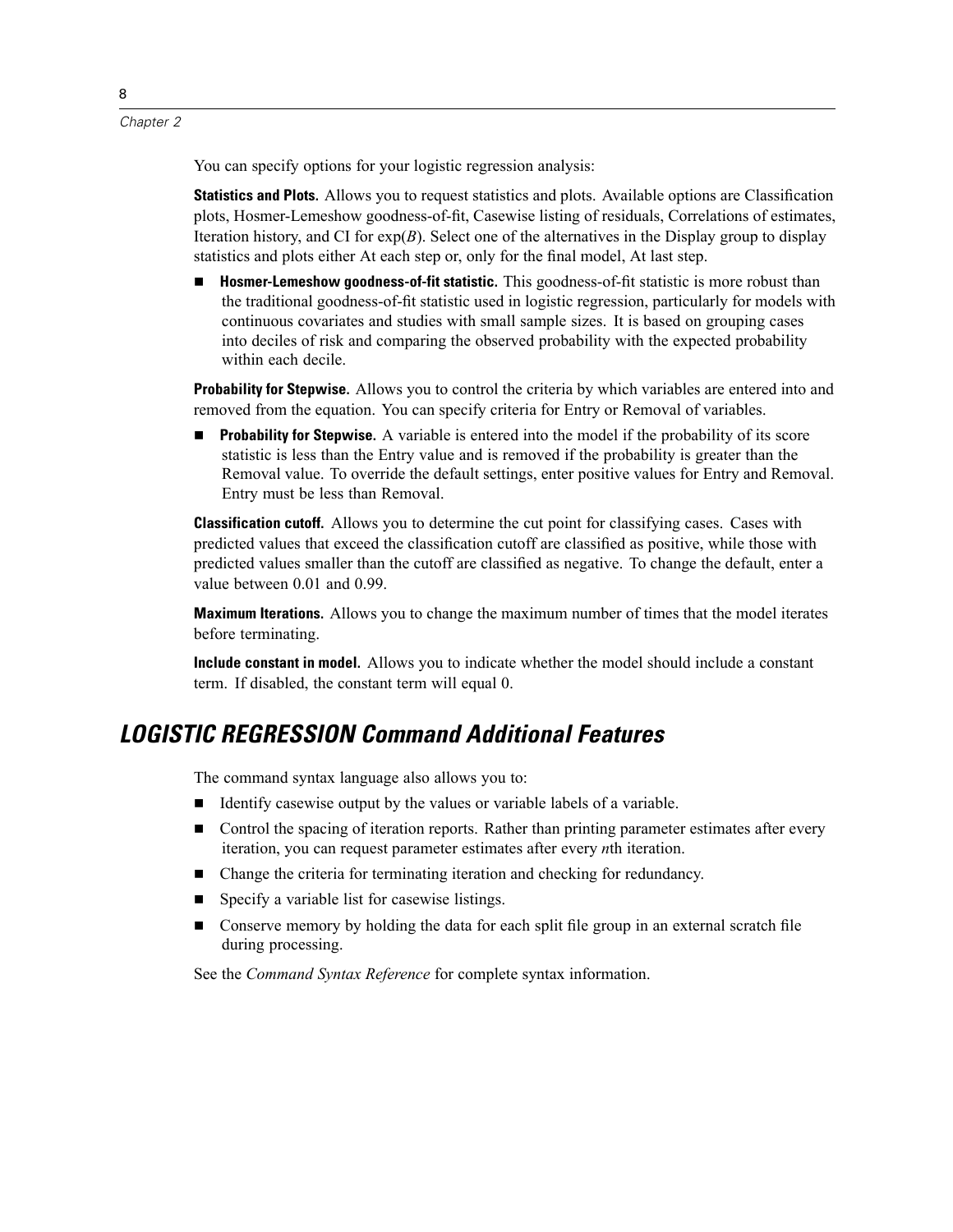# <span id="page-14-0"></span>*Multinomial Logistic Regression*

Multinomial Logistic Regression is useful for situations in which you want to be able to classify subjects based on values of a set of predictor variables. This type of regression is similar to logistic regression, but it is more general because the dependent variable is not restricted to two categories.

**Example.** In order to market films more effectively, movie studios want to predict what type of film a moviegoer is likely to see. By performing a Multinomial Logistic Regression, the studio can determine the strength of influence a person's age, gender, and dating status has upon the type of film they prefer. The studio can then slant the advertising campaign of a particular movie toward a group of people likely to go see it.

**Statistics.** Iteration history, parameter coefficients, asymptotic covariance and correlation matrices, likelihood-ratio tests for model and partial effects, –2 log-likelihood. Pearson and deviance chi-square goodness of fit. Cox and Snell, Nagelkerke, and McFadden *R*2. Classification: observed versus predicted frequencies by response category. Crosstabulation: observed and predicted frequencies (with residuals) and proportions by covariate pattern and response category.

**Methods.** A multinomial logit model is fit for the full factorial model or a user-specified model. Parameter estimation is performed through an iterative maximum-likelihood algorithm.

**Data.** The dependent variable should be categorical. Independent variables can be factors or covariates. In general, factors should be categorical variables and covariates should be continuous variables.

**Assumptions.** It is assumed that the odds ratio of any two categories are independent of all other response categories. For example, if a new product is introduced to a market, this assumption states that the market shares of all other products are affected proportionally equally. Also, given a covariate pattern, the responses are assumed to be independent multinomial variables.

### *Obtaining a Multinomial Logistic Regression*

 $\blacktriangleright$  From the menus choose: Analyze

Regression Multinomial Logistic...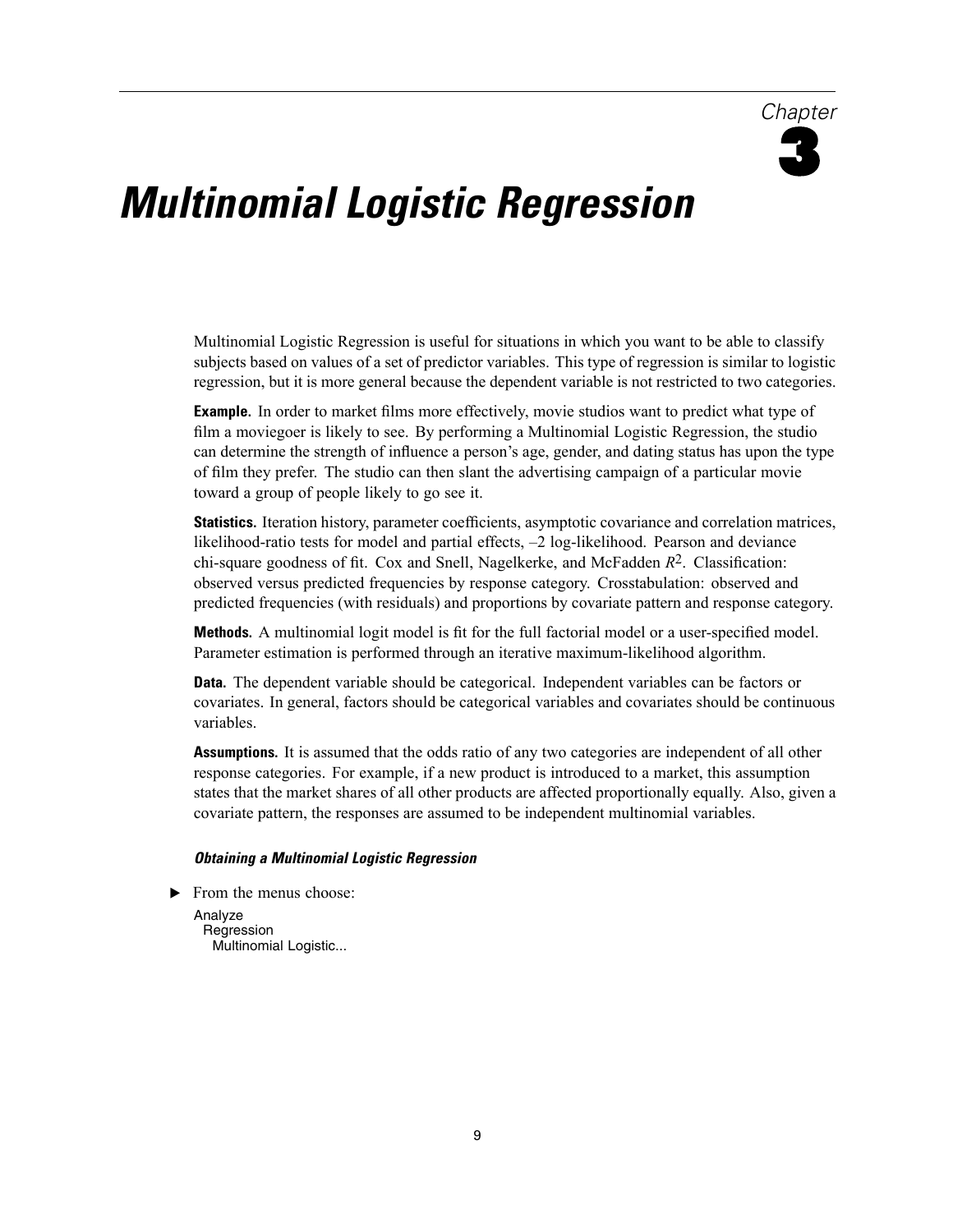#### Figure 3-1

*Multinomial Logistic Regression dialog box*

| Multinomial Logistic Regression                                                                                                                                                                                                                                                                                                                        |                                                                                                                                                                                                                                                                                                                      |
|--------------------------------------------------------------------------------------------------------------------------------------------------------------------------------------------------------------------------------------------------------------------------------------------------------------------------------------------------------|----------------------------------------------------------------------------------------------------------------------------------------------------------------------------------------------------------------------------------------------------------------------------------------------------------------------|
| Geographic indica<br>Months with servic<br>$\color{red}$ Toll free service [to $\color{red}$ $\color{red}$<br><b>B</b> Equipment rental [<br>Calling card servic<br><b>Mireless service [</b><br>Long distance last<br>Toll free last mont<br>Equipment last m<br>Calling card last<br>Wireless last mon<br>Long distance ove $\vdash$<br>Paste<br>0K. | Dependent:<br>Model<br>custcat(Last)<br>Statistics<br>Reference Category<br>Criteria<br>Factor(s):<br>Level of education<br>Options<br>$\blacktriangle$<br>Retired [retire]<br>38<br>Save<br>Gender [gender]<br>Covariate(s)<br>Household incom<br>Years with current<br>Number of people<br>Reset<br>Cancel<br>Help |

- **Exercise** Select one dependent variable.
- E Factors are optional and can be either numeric or categorical.
- $\triangleright$  Covariates are optional but must be numeric if specified.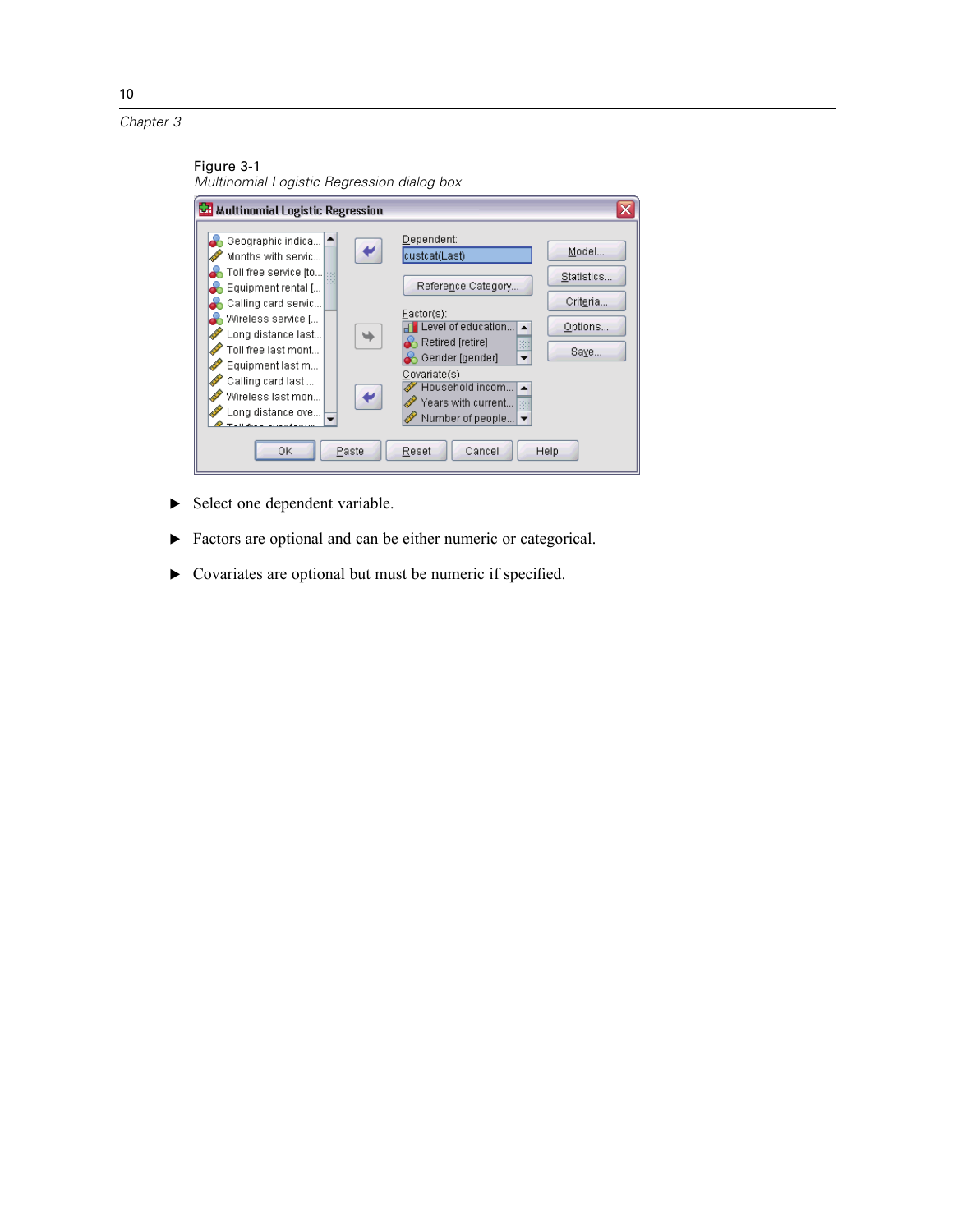## <span id="page-16-0"></span>*Multinomial Logistic Regression Models*

### Figure 3-2

*Multinomial Logistic Regression Model dialog box*

| Multinomial Logistic Regression: Model                                            |                                                     |                                                                                                                                     | ⊠ |
|-----------------------------------------------------------------------------------|-----------------------------------------------------|-------------------------------------------------------------------------------------------------------------------------------------|---|
| <b>Specify Model</b>                                                              |                                                     |                                                                                                                                     |   |
| Main effects                                                                      | Full factorial                                      | Custom/Stepwise                                                                                                                     |   |
| Factors & Covariates:                                                             |                                                     | Forced Entry Terms:                                                                                                                 |   |
| reside<br>income<br>age<br>retire<br>marital<br>ed<br>gender<br>address<br>employ | <b>Build Terms</b><br>Interaction<br>Main effects ▼ | Stepwise Terms:<br>▲<br>age<br>marital<br>address<br>income<br>ä<br>led<br>employ<br>retire<br>gender<br>reside<br>Stepwise Method: |   |
|                                                                                   |                                                     | Forward entry                                                                                                                       |   |
| Include intercept in model<br>Continue<br>Cancel<br>Help                          |                                                     |                                                                                                                                     |   |

By default, the Multinomial Logistic Regression procedure produces a model with the factor and covariate main effects, but you can specify a custom model or request stepwise model selection with this dialog box.

**Specify Model.** A main-effects model contains the covariate and factor main effects but no interaction effects. A full factorial model contains all main effects and all factor-by-factor interactions. It does not contain covariate interactions. You can create a custom model to specify subsets of factor interactions or covariate interactions, or request stepwise selection of model terms.

**Factors & Covariates.** The factors and covariates are listed.

**Forced Entry Terms.** Terms added to the forced entry list are always included in the model.

**Stepwise Terms.** Terms added to the stepwise list are included in the model according to one of the following user-selected Stepwise Methods:

**Forward entry.** This method begins with no stepwise terms in the model. At each step, the most significant term is added to the model until none of the stepwise terms left out of the model would have a statistically significant contribution if added to the model.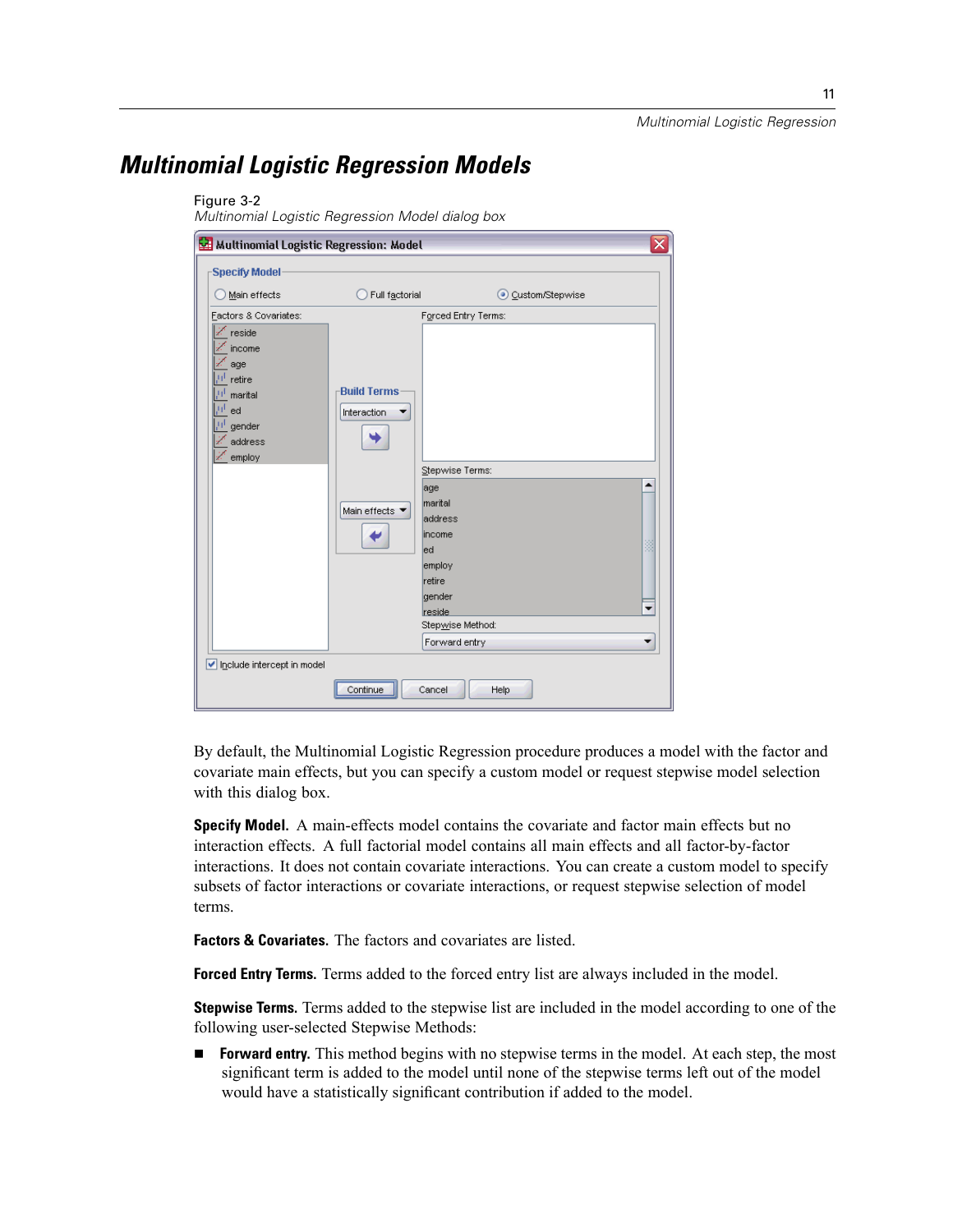- <span id="page-17-0"></span>**Backward elimination.** This method begins by entering all terms specified on the stepwise list into the model. At each step, the least significant stepwise term is removed from the model until all of the remaining stepwise terms have a statistically significant contribution to the model.
- **Forward stepwise.** This method begins with the model that would be selected by the forward entry method. From there, the algorithm alternates between backward elimination on the stepwise terms in the model and forward entry on the terms left out of the model. This continues until no terms meet the entry or removal criteria.
- **Backward stepwise.** This method begins with the model that would be selected by the backward elimination method. From there, the algorithm alternates between forward entry on the terms left out of the model and backward elimination on the stepwise terms in the model. This continues until no terms meet the entry or removal criteria.

**Include intercept in model.** Allows you to include or exclude an intercept term for the model.

### *Build Terms*

For the selected factors and covariates:

**Interaction.** Creates the highest-level interaction term of all selected variables.

**Main effects.** Creates a main-effects term for each variable selected.

**All 2-way.** Creates all possible two-way interactions of the selected variables.

**All 3-way.** Creates all possible three-way interactions of the selected variables.

**All 4-way.** Creates all possible four-way interactions of the selected variables.

**All 5-way.** Creates all possible five-way interactions of the selected variables.

### *Multinomial Logistic Regression Reference Category*

*Multinomial Logistic Regression Reference Category dialog box*

| Multinomial Logistic Regression: Ref |
|--------------------------------------|
| <b>Reference Category</b>            |
| Eirst Category                       |
| ◯ Last Category                      |
| ◯ Custom                             |
| Value                                |
| <b>Category Order</b>                |
| Ascending                            |
| Descending                           |
|                                      |
| Continue<br>Cancel<br>Help           |

Figure 3-3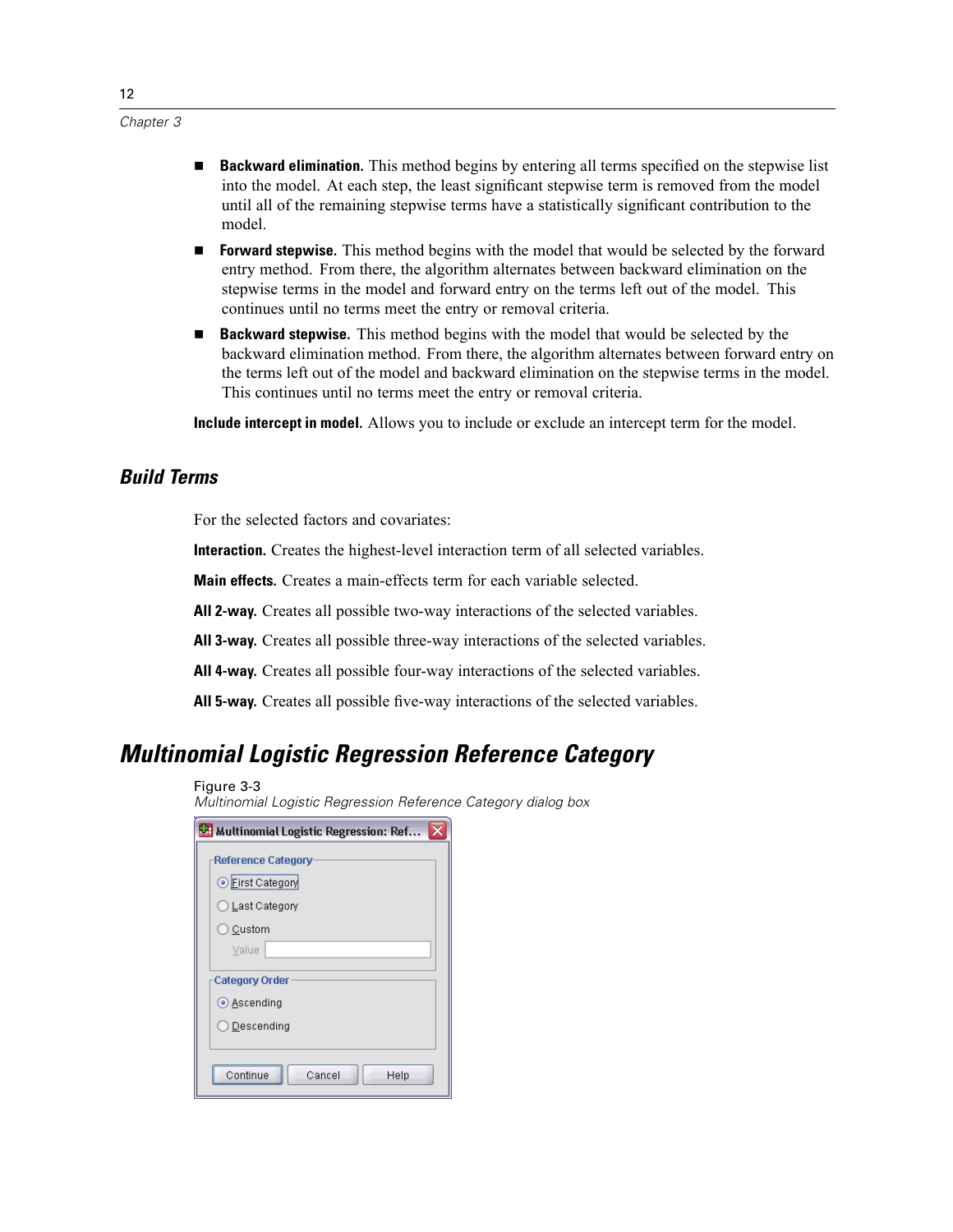<span id="page-18-0"></span>By default, the Multinomial Logistic Regression procedure makes the last category the reference category. This dialog box gives you control of the reference category and the way in which categories are ordered.

**Reference Category.** Specify the first, last, or a custom category.

**Category Order.** In ascending order, the lowest value defines the first category and the highest value defines the last. In descending order, the highest value defines the first category and the lowest value defines the last.

### *Multinomial Logistic Regression Statistics*

Figure 3-4

| Multinomial Logistic Regression: Statistics            |                             |
|--------------------------------------------------------|-----------------------------|
| $\vee$ Case processing summary                         |                             |
| <b>Model</b>                                           |                             |
| Pseudo R-square                                        | Cell probablities           |
| $\vee$ Step summary                                    | Classification table<br>ᢦ   |
| Model fitting information                              | Goodness-of-fit             |
| Information Criteria                                   | Monotonicity measures       |
| <b>Parameters</b>                                      |                             |
| $\triangledown$ Estimates                              | Confidence Interval (%): 95 |
| Likelihood ratio tests                                 |                             |
| Asymptotic correlations                                |                             |
| Asymptotic covariances                                 |                             |
|                                                        |                             |
|                                                        |                             |
| <b>Define Subpopulations</b>                           |                             |
| ◉ Covariate patterns defined by factors and covariates |                             |
| Covariate patterns defined by variable list below      |                             |
|                                                        | Subpopulations:             |
| 스<br>age(C)                                            |                             |
| marital(F)                                             |                             |
| address(C)                                             |                             |
| income(C)                                              |                             |
| ed(F)                                                  |                             |
| employ(C)                                              |                             |
| retire(F)                                              |                             |
| gender(F)<br>reside(C)                                 |                             |

You can specify the following statistics for your Multinomial Logistic Regression:

**Case processing summary.** This table contains information about the specified categorical variables.

**Model.** Statistics for the overall model.

■ **Pseudo R-square.** Prints the Cox and Snell, Nagelkerke, and McFadden  $R^2$  statistics.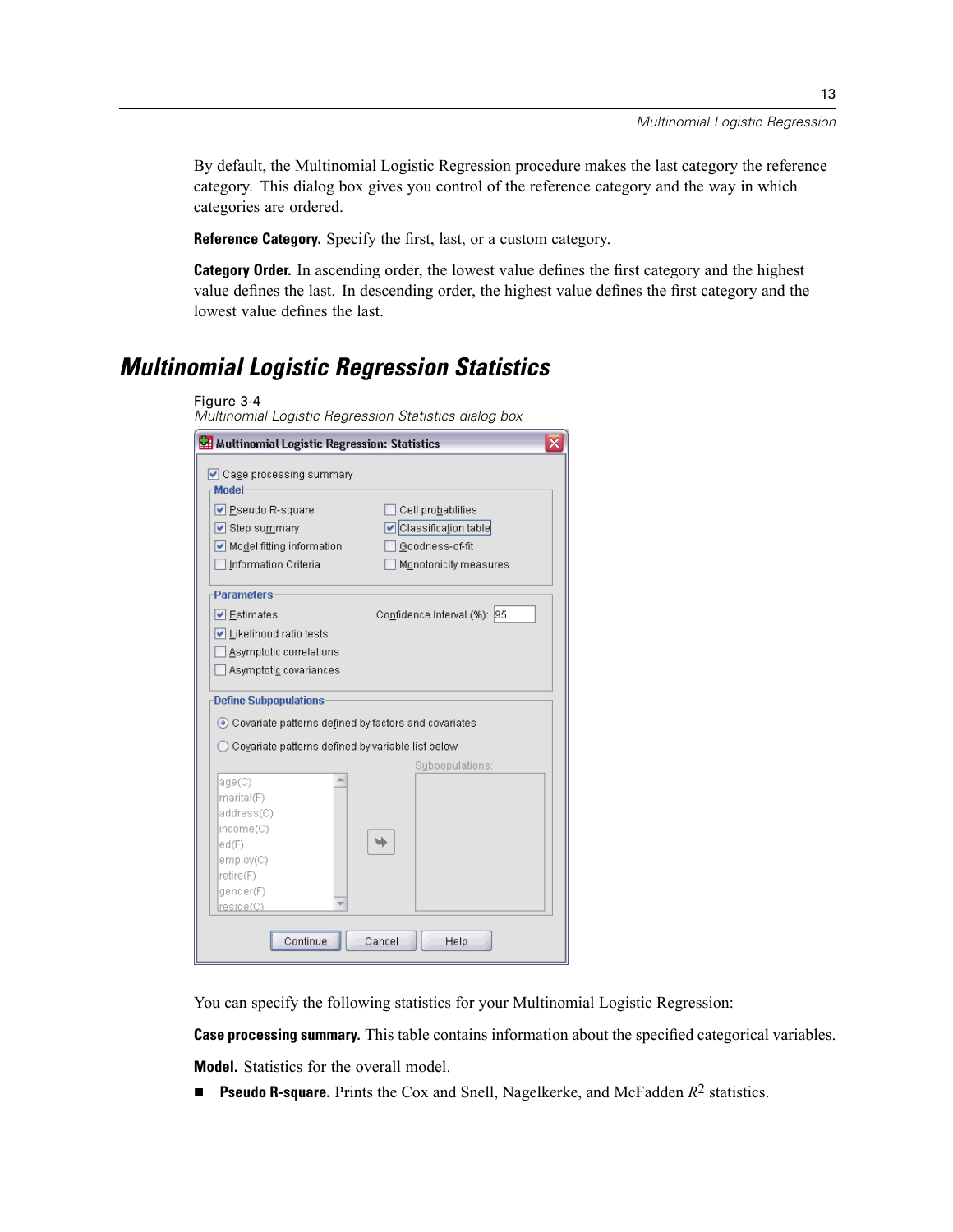- <span id="page-19-0"></span>**Step summary.** This table summarizes the effects entered or removed at each step in a stepwise method. It is not produced unless a stepwise model is specified in the [Model](#page-16-0) dialog box.
- **Model fitting information.** This table compares the fitted and intercept-only or null models.
- **Information criteria.** This table prints Akaike's information criterion (AIC) and Schwarz's Bayesian information criterion (BIC).
- **Cell probabilities.** Prints a table of the observed and expected frequencies (with residual) and proportions by covariate pattern and response category.
- **Classification table.** Prints a table of the observed versus predicted responses.
- **Goodness of fit chi-square statistics.** Prints Pearson and likelihood-ratio chi-square statistics. Statistics are computed for the covariate patterns determined by all factors and covariates or by a user-defined subset of the factors and covariates.
- **Monotinicity measures.** Displays a table with information on the number of concordant pairs, discordant pairs, and tied pairs. The Somers' D, Goodman and Kruskal's Gamma, Kendall's tau-a, and Concordance Index C are also displayed in this table.

**Parameters.** Statistics related to the model parameters.

- **Estimates.** Prints estimates of the model parameters, with a user-specified level of confidence.
- **Likelihood ratio test.** Prints likelihood-ratio tests for the model partial effects. The test for the overall model is printed automatically.
- **Asymptotic correlations.** Prints matrix of parameter estimate correlations.
- **Asymptotic covariances.** Prints matrix of parameter estimate covariances.

**Define Subpopulations.** Allows you to select a subset of the factors and covariates in order to define the covariate patterns used by cell probabilities and the goodness-of-fit tests.

### *Multinomial Logistic Regression Criteria*

#### Figure 3-5

| Multinomial Logistic Regression Convergence Criteria dialog box                                                                                                                                                                                                                               |  |
|-----------------------------------------------------------------------------------------------------------------------------------------------------------------------------------------------------------------------------------------------------------------------------------------------|--|
| Multinomial Logistic Regression: Convergence Criteria                                                                                                                                                                                                                                         |  |
| <b>Iterations</b><br>100<br>Maximum iterations:<br>Maximum step-halving:<br>5<br>Log-likelihood convergence:<br>n<br>0.000001<br>Parameter convergence:<br>$\triangledown$ Print iteration history for every 1<br>step(s)<br>Check separation of data points from iteration<br>120<br>forward |  |
| 0.00000001<br>Delta: 1<br>Singularity tolerance:<br>Continue<br>Cancel<br>Help                                                                                                                                                                                                                |  |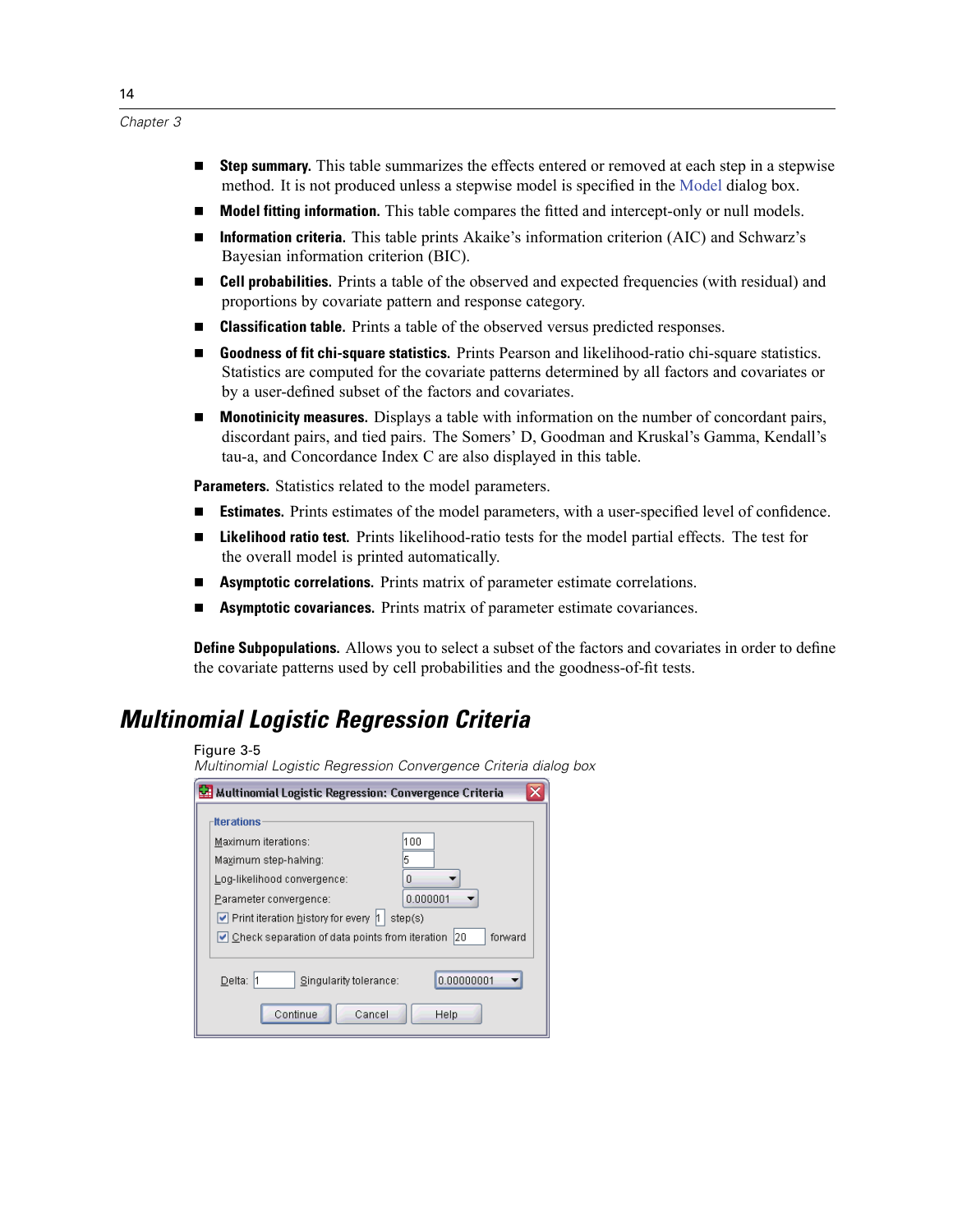<span id="page-20-0"></span>You can specify the following criteria for your Multinomial Logistic Regression:

**Iterations.** Allows you to specify the maximum number of times you want to cycle through the algorithm, the maximum number of steps in the step-halving, the convergence tolerances for changes in the log-likelihood and parameters, how often the progress of the iterative algorithm is printed, and at what iteration the procedure should begin checking for complete or quasi-complete separation of the data.

- **Log-likelihood convergence.** Convergence is assumed if the absolute change in the log-likelihood function is less than the specified value. The criterion is not used if the value is 0. Specify a non-negative value.
- **Parameter convergence.** Convergence is assumed if the absolute change in the parameter estimates is less than this value. The criterion is not used if the value is 0.

**Delta.** Allows you to specify a non-negative value less than 1. This value is added to each empty cell of the crosstabulation of response category by covariate pattern. This helps to stabilize the algorithm and prevent bias in the estimates.

**Singularity tolerance.** Allows you to specify the tolerance used in checking for singularities.

## *Multinomial Logistic Regression Options*

#### Figure 3-6

*Multinomial Logistic Regression Options dialog box*

| Multinomial Logistic Regression: Convergence Criteria                                                                                                                                                                                                                                                                                                            |                                                                               |  |  |
|------------------------------------------------------------------------------------------------------------------------------------------------------------------------------------------------------------------------------------------------------------------------------------------------------------------------------------------------------------------|-------------------------------------------------------------------------------|--|--|
| <b>Dispersion Scale</b><br>Scale: None<br>Value:                                                                                                                                                                                                                                                                                                                 |                                                                               |  |  |
| <b>Stepwise Options</b>                                                                                                                                                                                                                                                                                                                                          |                                                                               |  |  |
| Entry Probablity:                                                                                                                                                                                                                                                                                                                                                | Minimum Stepped Effects in Model<br>.05<br>(for backward methods)             |  |  |
| Entry<br><b>Test:</b>                                                                                                                                                                                                                                                                                                                                            | Likelihood ratio<br>Maximum Stepped Effects in Model<br>(for forward methods) |  |  |
| Removal Probablity                                                                                                                                                                                                                                                                                                                                               | 0.1                                                                           |  |  |
| Removal<br>Likelihood ratio<br>Test:                                                                                                                                                                                                                                                                                                                             |                                                                               |  |  |
| $\blacktriangleright$ Hierarchically constraint entry and removal of terms<br>⊙ Treat covariates like factors for the purposes of determining hierarchy<br>Consider only factorial terms for determining hierarchy; any terms with<br>covariates can be entered any time<br>Within covariate effects, consider only factorial terms for determining<br>hierarchy |                                                                               |  |  |
| Continue<br>Cancel<br>Help                                                                                                                                                                                                                                                                                                                                       |                                                                               |  |  |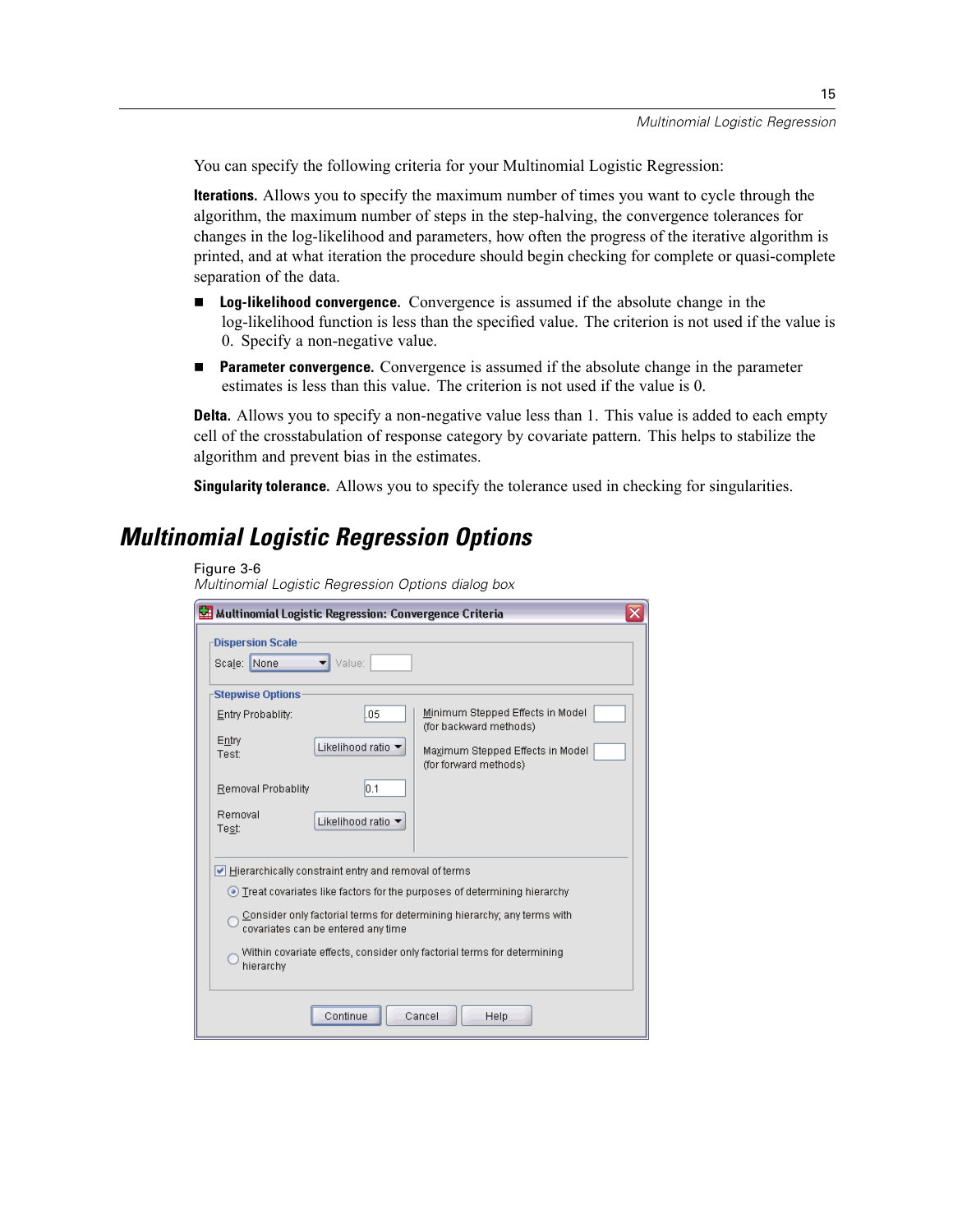You can specify the following options for your Multinomial Logistic Regression:

**Dispersion Scale.** Allows you to specify the dispersion scaling value that will be used to correct the estimate of the parameter covariance matrix. Deviance estimates the scaling value using the deviance function (likelihood-ratio chi-square) statistic. Pearson estimates the scaling value using the Pearson chi-square statistic. You can also specify your own scaling value. It must be a positive numeric value.

**Stepwise Options.** These options give you control of the statistical criteria when stepwise methods are used to build a model. They are ignored unless a stepwise model is specified in the [Model](#page-16-0) dialog box.

- **Entry Probability.** This is the probability of the likelihood-ratio statistic for variable entry. The larger the specified probability, the easier it is for a variable to enter the model. This criterion is ignored unless the forward entry, forward stepwise, or backward stepwise method is selected.
- **Entry test.** This is the method for entering terms in stepwise methods. Choose between the likelihood-ratio test and score test. This criterion is ignored unless the forward entry, forward stepwise, or backward stepwise method is selected.
- **Removal Probability.** This is the probability of the likelihood-ratio statistic for variable removal. The larger the specified probability, the easier it is for a variable to remain in the model. This criterion is ignored unless the backward elimination, forward stepwise, or backward stepwise method is selected.
- **Removal Test.** This is the method for removing terms in stepwise methods. Choose between the likelihood-ratio test and Wald test. This criterion is ignored unless the backward elimination, forward stepwise, or backward stepwise method is selected.
- **Minimum Stepped Effects in Model.** When using the backward elimination or backward stepwise methods, this specifies the minimum number of terms to include in the model. The intercept is not counted as a model term.
- **Maximum Stepped Effects in Model.** When using the forward entry or forward stepwise methods, this specifies the maximum number of terms to include in the model. The intercept is not counted as a model term.
- **Hierarchically constrain entry and removal of terms.** This option allows you to choose whether to place restrictions on the inclusion of model terms. Hierarchy requires that for any term to be included, all lower order terms that are a part of the term to be included must be in the model first. For example, if the hierarchy requirement is in effect, the factors *Marital status* and *Gender* must both be in the model before the *Marital status\*Gender* interaction can be added. The three radio button options determine the role of covariates in determining hierarchy.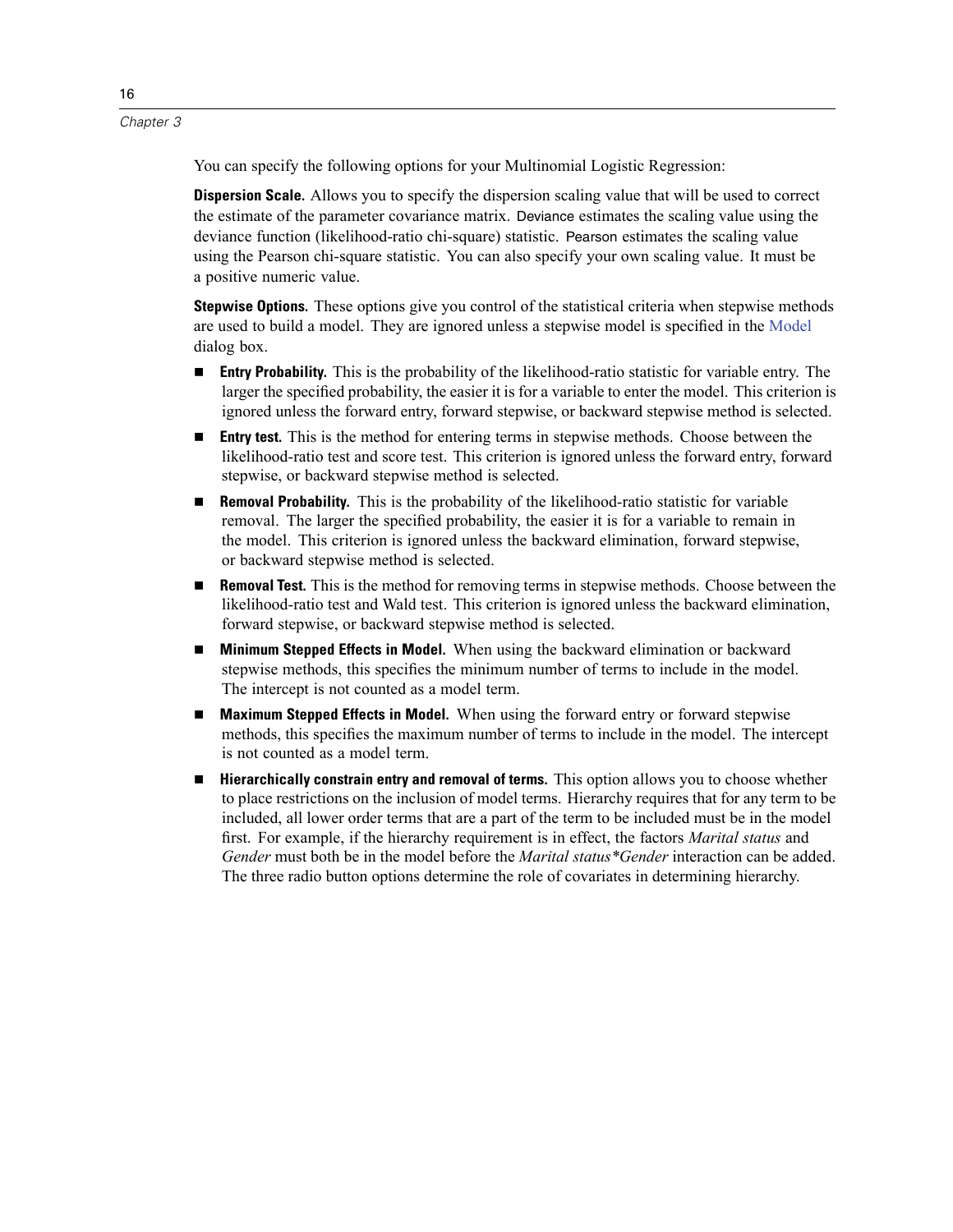### <span id="page-22-0"></span>*Multinomial Logistic Regression Save*

### Figure 3-7

*Multinomial Logistic Regression Save dialog box*

| ×                  |
|--------------------|
| Continue<br>Cancel |
| Help               |
|                    |
|                    |
|                    |
|                    |
|                    |
|                    |

The Save dialog box allows you to save variables to the working file and export model information to an external file.

### **Saved variables:**

- **Estimated response probabilities.** These are the estimated probabilities of classifying a factor/covariate pattern into the response categories. There are as many estimated probabilities as there are categories of the response variable; up to 25 will be saved.
- **Predicted category.** This is the response category with the largest expected probability for a factor/covariate pattern.
- **Predicted category probabilities.** This is the maximum of the estimated response probabilities.
- **Actual category probability.** This is the estimated probability of classifying a factor/covariate pattern into the observed category.

**Export model information to XML file.** Parameter estimates and (optionally) their covariances are exported to the specified file in XML (PMML) format. *SmartScore* and SPSS Server (a separate product) can use this model file to apply the model information to other data files for scoring purposes.

### *NOMREG Command Additional Features*

The command syntax language also allows you to:

- **Specify the reference category of the dependent variable.**
- $\blacksquare$  Include cases with user-missing values.
- Customize hypothesis tests by specifying null hypotheses as linear combinations of parameters.

See the *Command Syntax Reference* for complete syntax information.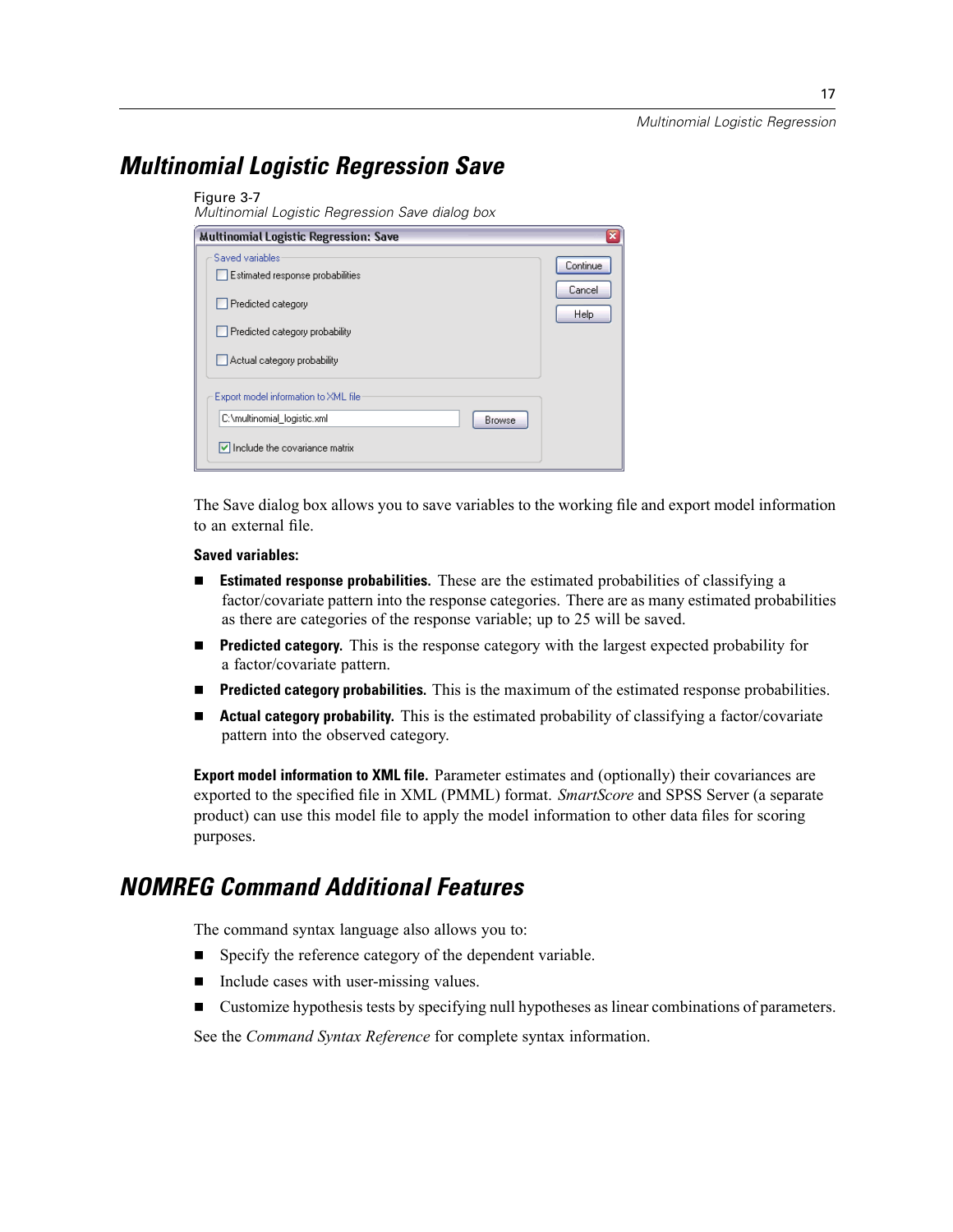## <span id="page-23-0"></span>*Probit Analysis*

This procedure measures the relationship between the strength of a stimulus and the proportion of cases exhibiting a certain response to the stimulus. It is useful for situations where you have a dichotomous output that is thought to be influenced or caused by levels of some independent variable(s) and is particularly well suited to experimental data. This procedure will allow you to estimate the strength of a stimulus required to induce a certain proportion of responses, such as the median effective dose.

**Example.** How effective is a new pesticide at killing ants, and what is an appropriate concentration to use? You might perform an experiment in which you expose samples of ants to different concentrations of the pesticide and then record the number of ants killed and the number of ants exposed. Applying probit analysis to these data, you can determine the strength of the relationship between concentration and killing, and you can determine what the appropriate concentration of pesticide would be if you wanted to be sure to kill, say, 95% of exposed ants.

**Statistics.** Regression coefficients and standard errors, intercept and standard error, Pearson goodness-of-fit chi-square, observed and expected frequencies, and confidence intervals for effective levels of independent variable(s). Plots: transformed response plots.

This procedure uses the algorithms proposed and implemented in  $NPSOL^{\circledR}$  by Gill, Murray, Saunders & Wright to estimate the model parameters.

**Data.** For each value of the independent variable (or each combination of values for multiple independent variables), your response variable should be a count of the number of cases with those values that show the response of interest, and the total observed variable should be a count of the total number of cases with those values for the independent variable. The factor variable should be categorical, coded as integers.

**Assumptions.** Observations should be independent. If you have a large number of values for the independent variables relative to the number of observations, as you might in an observational study, the chi-square and goodness-of-fit statistics may not be valid.

**Related procedures.** Probit analysis is closely related to logistic regression; in fact, if you choose the logit transformation, this procedure will essentially compute a logistic regression. In general, probit analysis is appropriate for designed experiments, whereas logistic regression is more appropriate for observational studies. The differences in output reflect these different emphases. The probit analysis procedure reports estimates of effective values for various rates of response (including median effective dose), while the logistic regression procedure reports estimates of odds ratios for independent variables.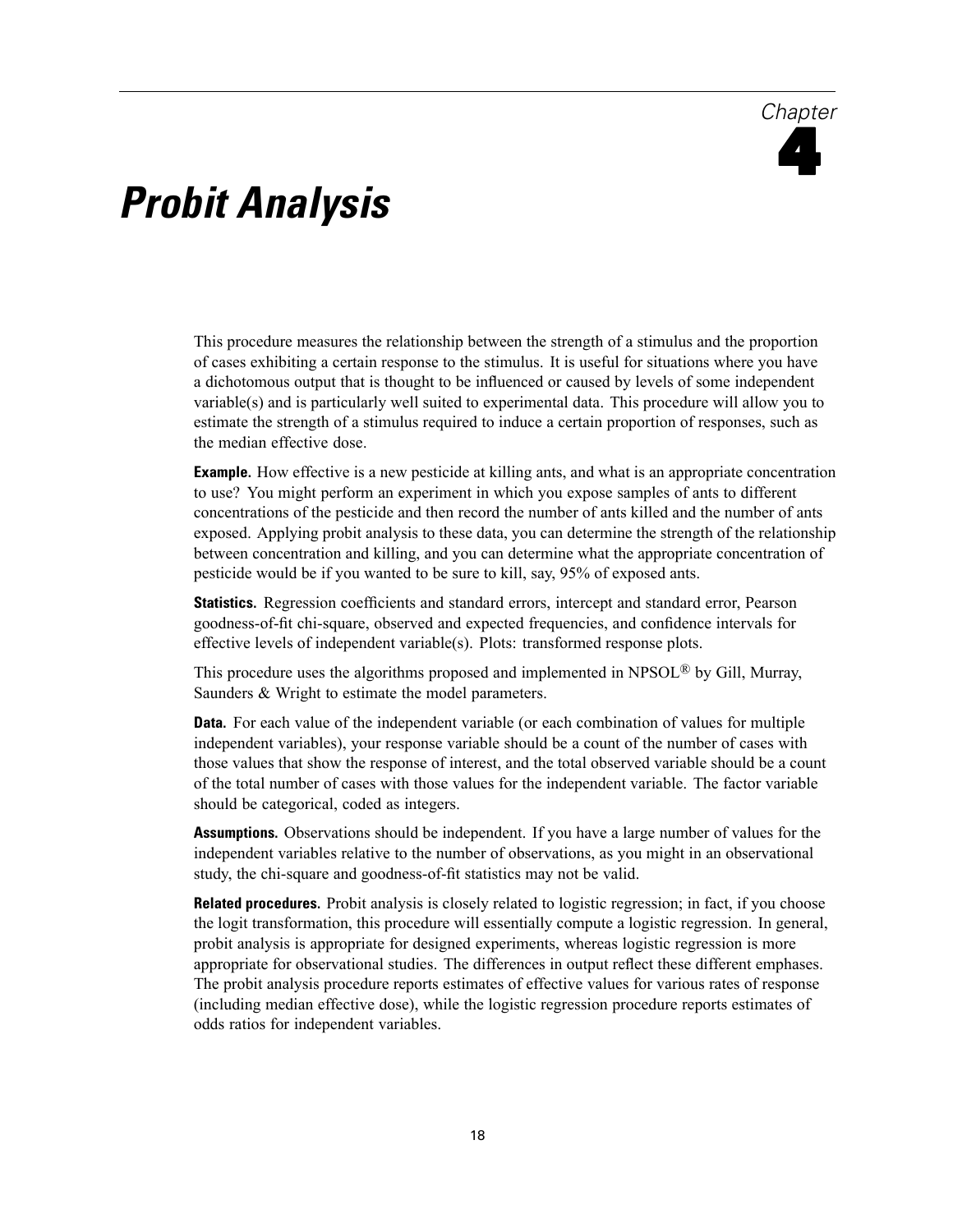*Probit Analysis*

### *Obtaining a Probit Analysis*

 $\blacktriangleright$  From the menus choose:

Analyze **Regression** Probit...

Figure 4-1 *Probit Analysis dialog box*

| <b>Probit Analysis</b>      | ⊠                                                                                                                                                                                                                                     |
|-----------------------------|---------------------------------------------------------------------------------------------------------------------------------------------------------------------------------------------------------------------------------------|
| Stratum [stratum]           | Response Frequency:<br>Options<br>Number of respondents [res<br>Total Observed:<br>٠<br>Number of subjects [nsubj]<br>Factor:<br>site(??)<br>Define Range<br>Covariate(s)<br>Value of offer [value]<br>٠<br>Transform:<br>Natural log |
| -Model<br>⊙ Probit<br>Logit |                                                                                                                                                                                                                                       |
| 0K                          | Cancel<br>Paste<br>Reset<br>Help                                                                                                                                                                                                      |

- $\triangleright$  Select a response frequency variable. This variable indicates the number of cases exhibiting a response to the test stimulus. The values of this variable cannot be negative.
- $\triangleright$  Select a total observed variable. This variable indicates the number of cases to which the stimulus was applied. The values of this variable cannot be negative and cannot be less than the values of the response frequency variable for each case.

Optionally, you can select a Factor variable. If you do, click Define Range to define the groups.

- $\triangleright$  Select one or more covariate(s). This variable contains the level of the stimulus applied to each observation. If you want to transform the covariate, select a transformation from the Transform drop-down list. If no transformation is applied and there is a control group, then the control group is included in the analysis.
- Exercit Select either the Probit or Logit model.
	- **Probit Model.** Applies the probit transformation (the inverse of the cumulative standard normal distribution function) to the response proportions.
	- **Logit Model.** Applies the logit (log odds) transformation to the response proportions.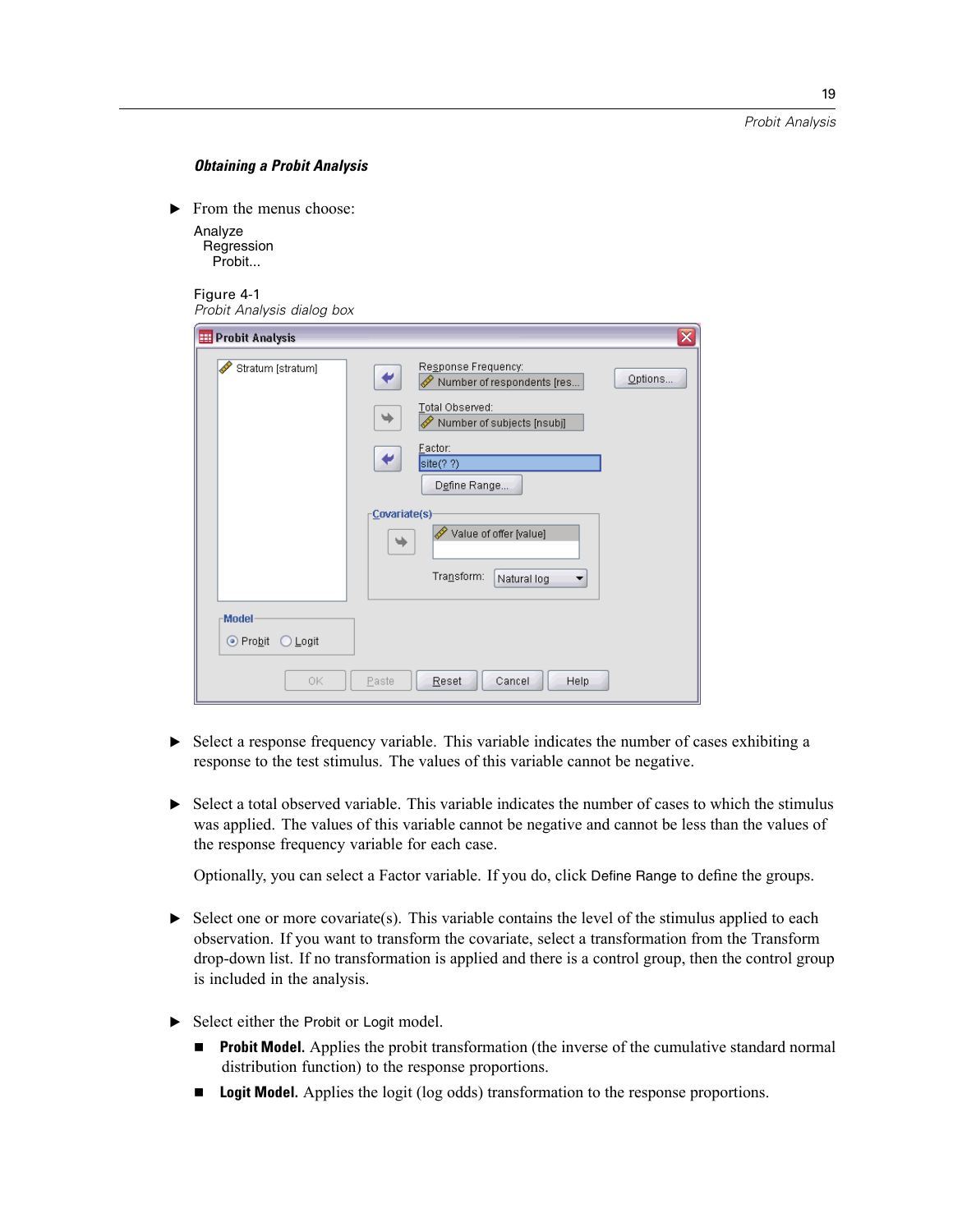## <span id="page-25-0"></span>*Probit Analysis Define Range*

| <b>Probit Analysis: Define Range</b> |                |
|--------------------------------------|----------------|
| Minimum:<br>1                        |                |
| 3<br>Maximum:                        |                |
| Continue                             | Cancel<br>Help |

This allows you to specify the levels of the factor variable that will be analyzed. The factor levels must be coded as consecutive integers, and all levels in the range that you specify will be analyzed.

## *Probit Analysis Options*

Figure 4-3 *Probit Analysis Options dialog box*

| <b>Probit Analysis: Options</b><br>×                                                                          |  |  |  |
|---------------------------------------------------------------------------------------------------------------|--|--|--|
| <b>Statistics</b>                                                                                             |  |  |  |
| $\nabla$ Frequencies                                                                                          |  |  |  |
| $\triangledown$ Relative median potency                                                                       |  |  |  |
| $\nabla$ Parallelism test                                                                                     |  |  |  |
| $\triangleright$ Fiducial confidence intervals<br>l.15<br>Significance level for use of heterogeneity factor: |  |  |  |
| Natural Response Rate                                                                                         |  |  |  |
| ○ None • Calculate from data • ○ Value:                                                                       |  |  |  |
| Criteria                                                                                                      |  |  |  |
| 100<br>Maximum iterations:                                                                                    |  |  |  |
| Step limit:<br>$\cdot$ 1                                                                                      |  |  |  |
| Optimality tolerance:<br>$Defaul \blacktriangleright$                                                         |  |  |  |
| Continue<br>Cancel<br>Help                                                                                    |  |  |  |

You can specify options for your probit analysis:

**Statistics**. Allows you to request the following optional statistics: Frequencies, Relative median potency, Parallelism test, and Fiducial confidence intervals.

- **Relative Median Potency.** Displays the ratio of median potencies for each pair of factor levels. Also shows 95% confidence limits for each relative median potency. Relative median potencies are not available if you do not have a factor variable or if you have more than one covariate.
- **Parallelism Test.** A test of the hypothesis that all factor levels have a common slope.
- **Fiducial Confidence Intervals.** Confidence intervals for the dosage of agent required to produce a certain probability of response.

Fiducial confidence intervals and Relative median potency are unavailable if you have selected more than one covariate. Relative median potency and Parallelism test are available only if you have selected a factor variable.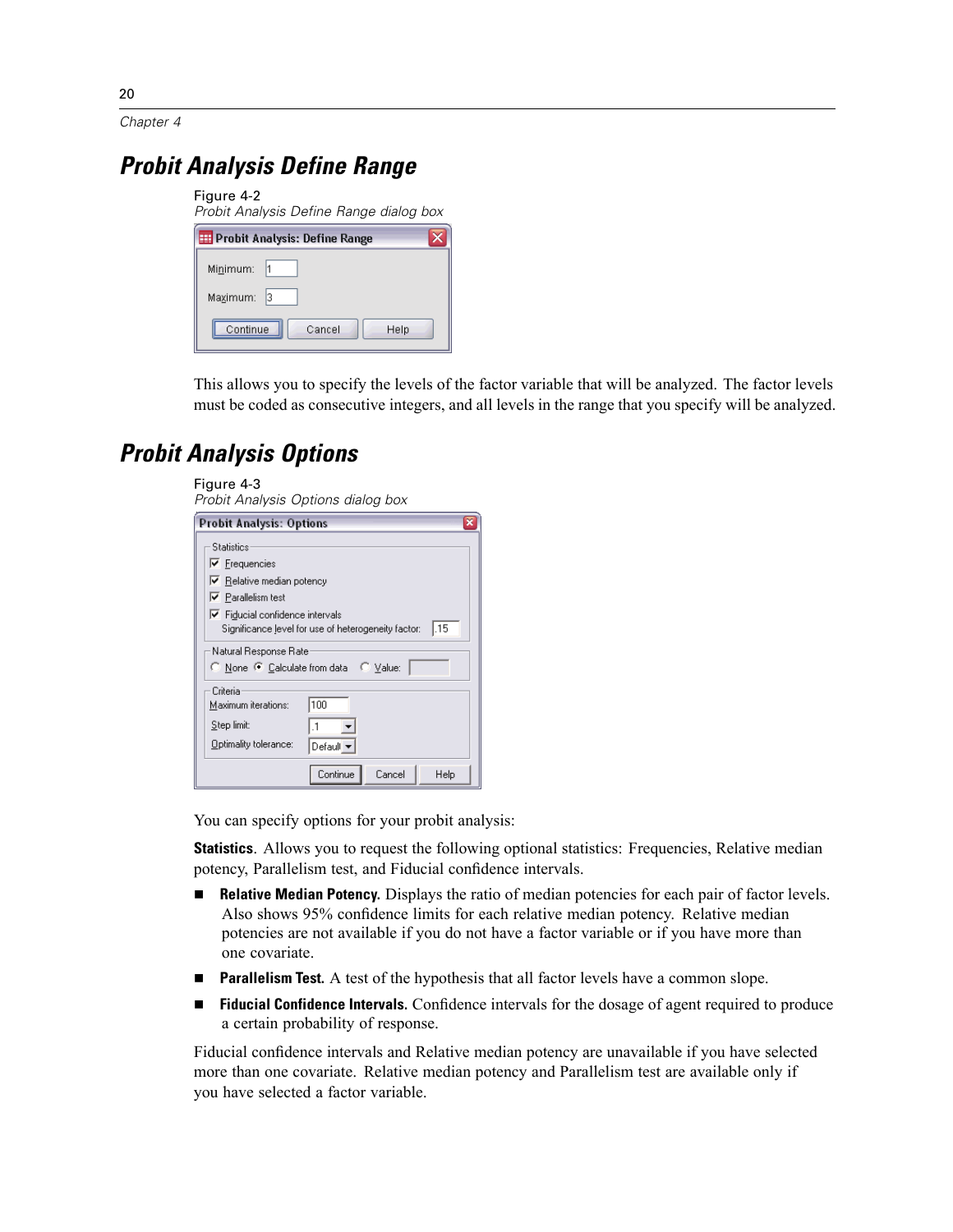<span id="page-26-0"></span>**Natural Response Rate.** Allows you to indicate a natural response rate even in the absence of the stimulus. Available alternatives are None, Calculate from data, or Value.

- **Calculate from Data.** Estimate the natural response rate from the sample data. Your data should contain a case representing the control level, for which the value of the covariate(s) is 0. Probit estimates the natural response rate using the proportion of responses for the control level as an initial value.
- **Value.** Sets the natural response rate in the model (select this item when you know the natural response rate in advance). Enter the natural response proportion (the proportion must be less than 1). For example, if the response occurs 10% of the time when the stimulus is 0, enter 0.10.

**Criteria.** Allows you to control parameters of the iterative parameter-estimation algorithm. You can override the defaults for Maximum iterations, Step limit, and Optimality tolerance.

### *PROBIT Command Additional Features*

The command syntax language also allows you to:

- Request an analysis on both the probit and logit models.
- Control the treatment of missing values.
- Transform the covariates by bases other than base 10 or natural log.

See the *Command Syntax Reference* for complete syntax information.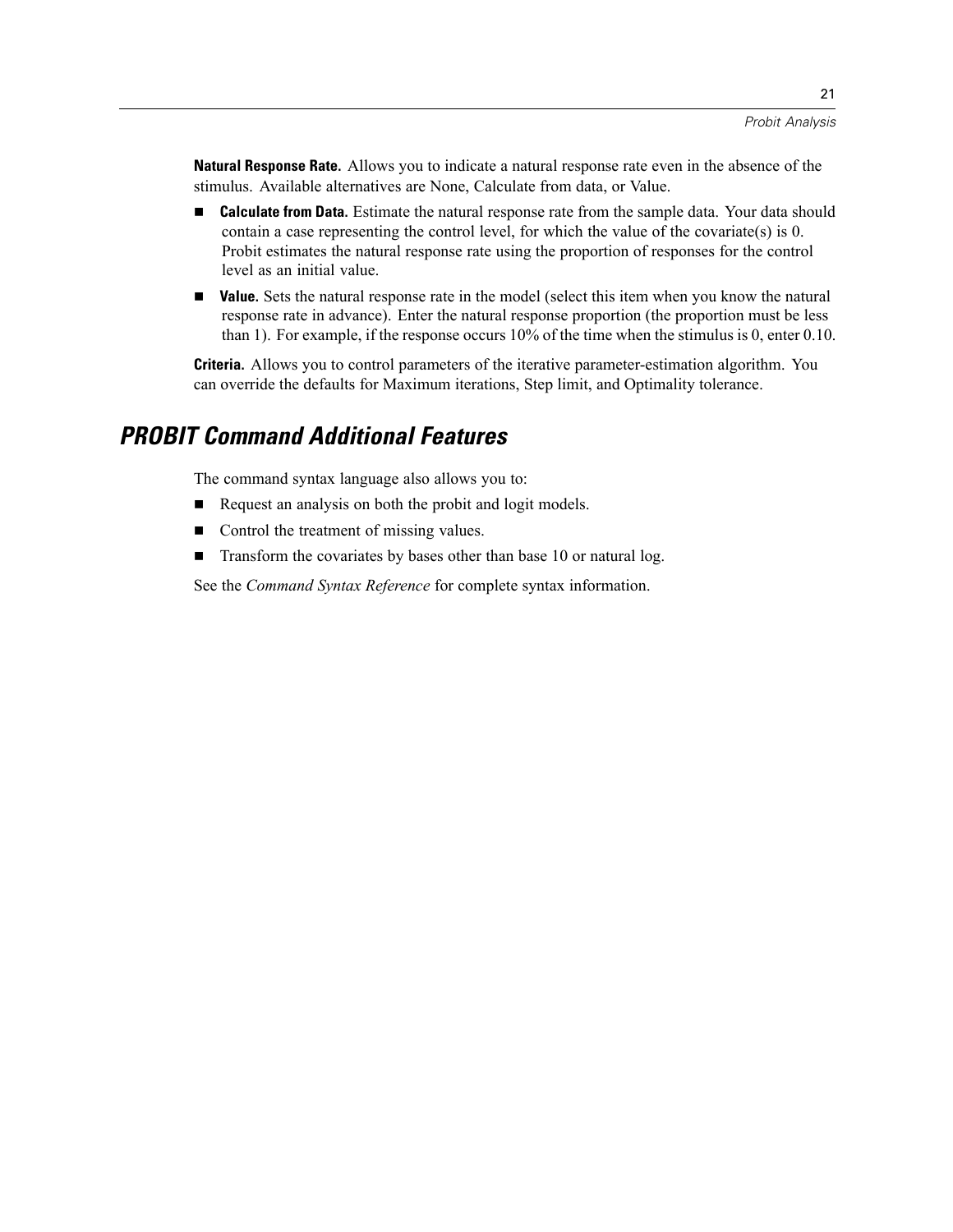## <span id="page-27-0"></span>*Nonlinear Regression*

Nonlinear regression is a method of finding a nonlinear model of the relationship between the dependent variable and a set of independent variables. Unlike traditional linear regression, which is restricted to estimating linear models, nonlinear regression can estimate models with arbitrary relationships between independent and dependent variables. This is accomplished using iterative estimation algorithms. Note that this procedure is not necessary for simple polynomial models of the form  $Y = A + BX^{*2}$ . By defining  $W = X^{*2}$ , we get a simple linear model,  $Y = A + BW$ , which can be estimated using traditional methods such as the Linear Regression procedure.

**Example.** Can population be predicted based on time? A scatterplot shows that there seems to be a strong relationship between population and time, but the relationship is nonlinear, so it requires the special estimation methods of the Nonlinear Regression procedure. By setting up an appropriate equation, such as a logistic population growth model, we can get a good estimate of the model, allowing us to make predictions about population for times that were not actually measured.

**Statistics.** For each iteration: parameter estimates and residual sum of squares. For each model: sum of squares for regression, residual, uncorrected total and corrected total, parameter estimates, asymptotic standard errors, and asymptotic correlation matrix of parameter estimates.

*Note*: Constrained nonlinear regression uses the algorithms proposed and implemented in  $NPSOL<sup>®</sup>$  by Gill, Murray, Saunders, and Wright to estimate the model parameters.

**Data.** The dependent and independent variables should be quantitative. Categorical variables, such as religion, major, or region of residence, need to be recoded to binary (dummy) variables or other types of contrast variables.

**Assumptions.** Results are valid only if you have specified a function that accurately describes the relationship between dependent and independent variables. Additionally, the choice of good starting values is very important. Even if you've specified the correct functional form of the model, if you use poor starting values, your model may fail to converge or you may get a locally optimal solution rather than one that is globally optimal.

**Related procedures.** Many models that appear nonlinear at first can be transformed to a linear model, which can be analyzed using the Linear Regression procedure. If you are uncertain what the proper model should be, the Curve Estimation procedure can help to identify useful functional relations in your data.

### *Obtaining a Nonlinear Regression Analysis*

- $\blacktriangleright$  From the menus choose:
	- Analyze Regression Nonlinear...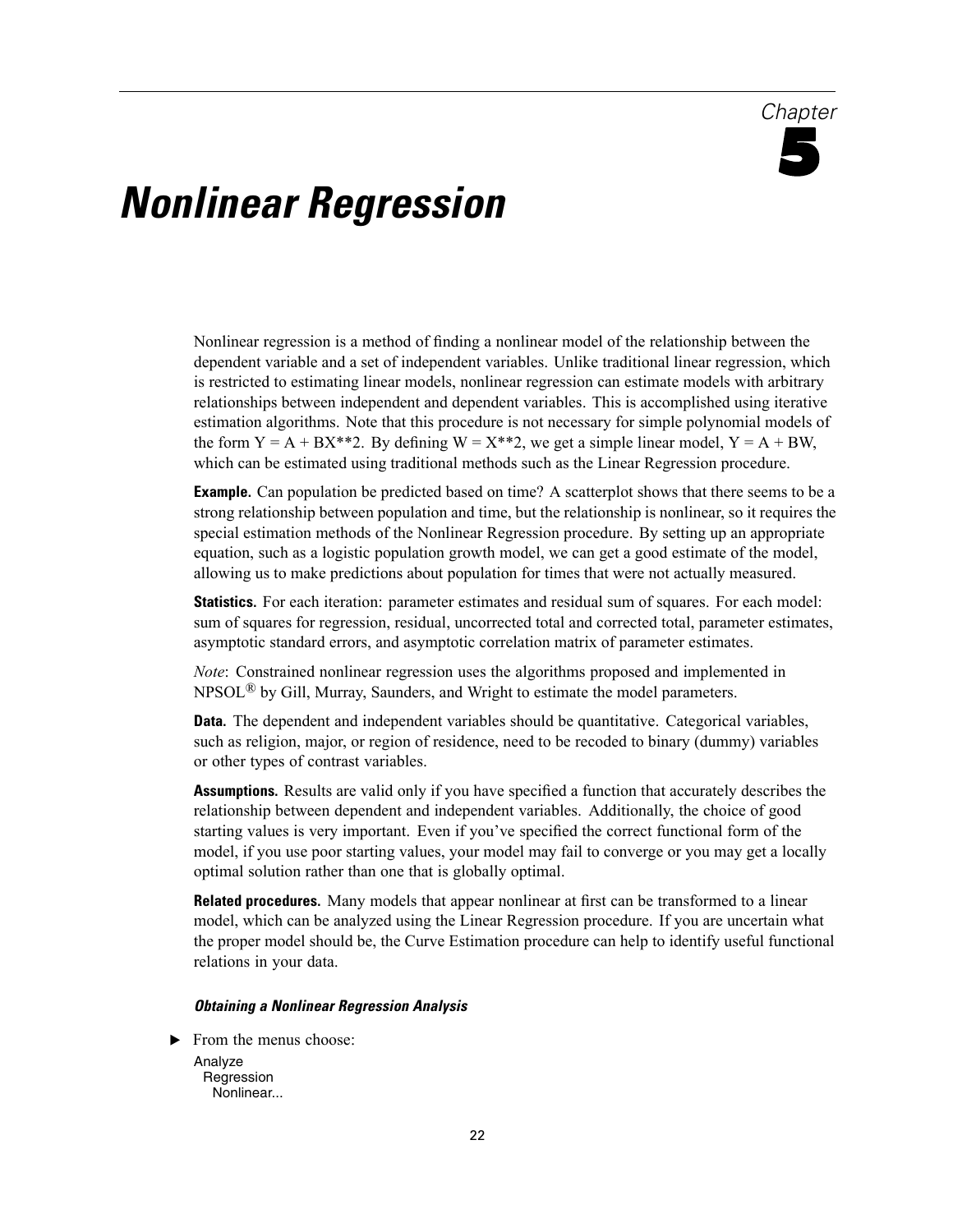*Nonlinear Regression*

<span id="page-28-0"></span>

| Nonlinear Regression                                          |                                                                                                                                                                                                                                                                                                                                                                                                                                                  | $\blacksquare$              |
|---------------------------------------------------------------|--------------------------------------------------------------------------------------------------------------------------------------------------------------------------------------------------------------------------------------------------------------------------------------------------------------------------------------------------------------------------------------------------------------------------------------------------|-----------------------------|
| 10<br>Advertising spending<br>₩.<br>Detrended sales [sal<br>٠ | Dependent:<br>Detrended sales [sales]<br>Model Expression:<br>$b1 + b2*exp(b3*advert)$                                                                                                                                                                                                                                                                                                                                                           | Loss<br>Constraints<br>Save |
| Parameters                                                    | Function group:<br>laii.<br>$\overline{7}$<br>$\, 8$<br>$\overline{9}$<br>$+$<br>$\leq$<br>$\geq$<br>Arithmetic<br>$\sqrt{5}$<br>6<br>CDF & Noncentral CDF<br>$\overline{4}$<br>$\ll=$<br>$>\equiv$<br>$\overline{\phantom{a}}$<br>Conversion<br>$^\star$<br>$\overline{2}$<br>3<br>$=$<br>$\sim =$<br>Current Date/Time<br>Date Arithmetic<br>▼<br>&<br>0<br>Eunctions and Special Variables:<br>$\star\star$<br>Delete<br>$\Lambda$<br>()<br>小 | Options                     |
|                                                               | 0K<br>Reset<br>Cancel<br>Help<br>Paste                                                                                                                                                                                                                                                                                                                                                                                                           |                             |

- E Select one numeric dependent variable from the list of variables in your active dataset.
- $\triangleright$  To build a model expression, enter the expression in the Model field or paste components (variables, parameters, functions) into the field.
- E Identify parameters in your model by clicking Parameters.

A segmented model (one that takes different forms in different parts of its domain) must be specified by using conditional logic within the single model statement.

### *Conditional Logic (Nonlinear Regression)*

You can specify a segmented model using conditional logic. To use conditional logic within a model expression or a loss function, you form the sum of a series of terms, one for each condition. Each term consists of a logical expression (in parentheses) multiplied by the expression that should result when that logical expression is true.

For example, consider a segmented model that equals 0 for  $X \le 0$ , X for  $0 \le X \le 1$ , and 1 for  $X \ge 1$ . The expression for this is:

 $(X\leq 0)^*0 + (X>0 \& X\leq 1)^*X + (X>1)^*1$ .

The logical expressions in parentheses all evaluate to 1 (true) or 0 (false). Therefore:

If X <= 0, the above reduces to  $1*0 + 0*X + 0*1 = 0$ .

If  $0 < X < 1$ , it reduces to  $0 * 0 + 1 * X + 0 * 1 = X$ .

If X>=1, it reduces to  $0*0 + 0*X + 1*1 = 1$ .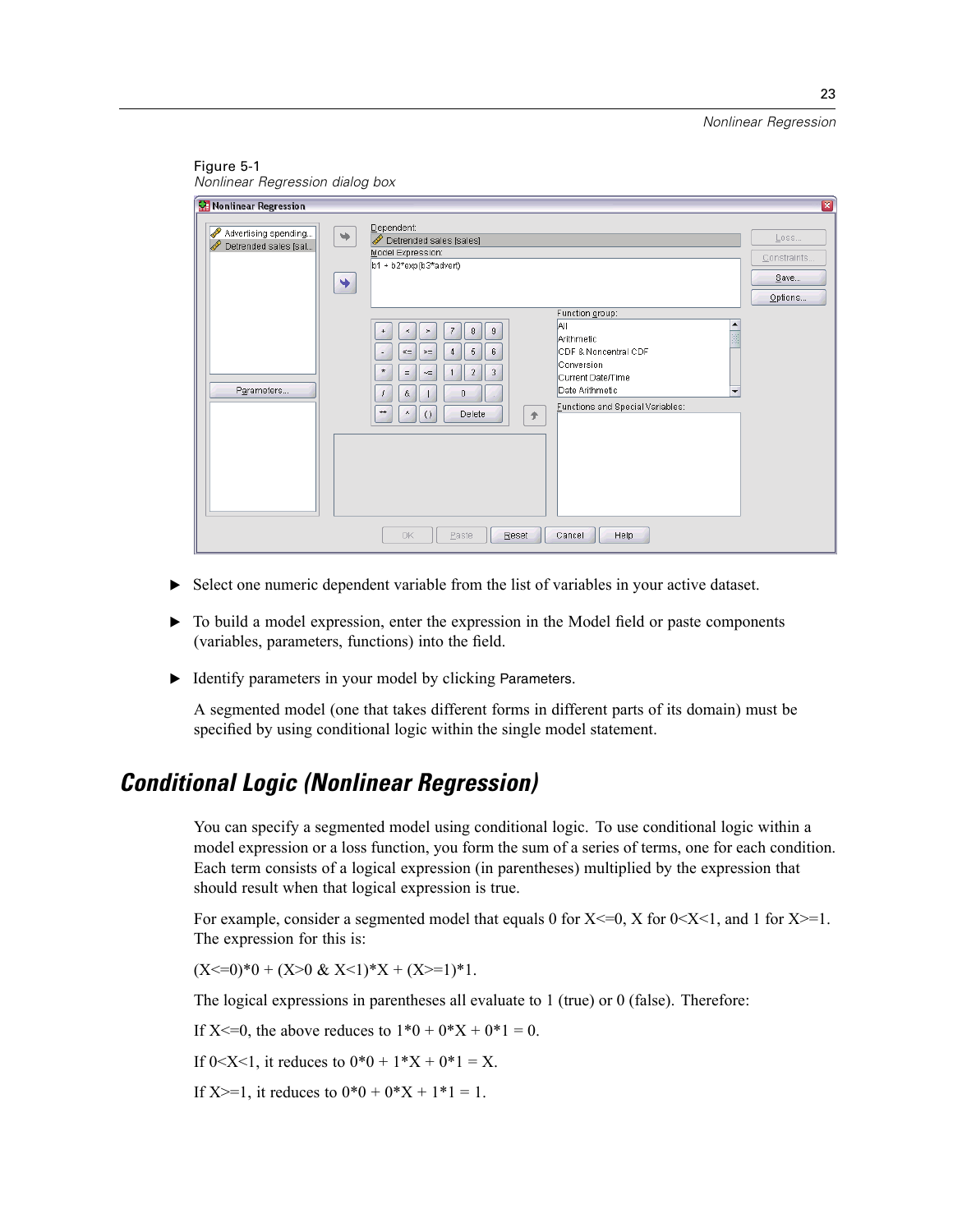<span id="page-29-0"></span>More complicated examples can be easily built by substituting different logical expressions and outcome expressions. Remember that double inequalities, such as  $0 < X < 1$ , must be written as compound expressions, such as  $(X>0 \& X<1)$ .

String variables can be used within logical expressions:

 $(city='New York')*costliv + (city='Des Moines')*0.59*costliv$ 

This yields one expression (the value of the variable *costliv*) for New Yorkers and another (59% of that value) for Des Moines residents. String constants must be enclosed in quotation marks or apostrophes, as shown here.

### *Nonlinear Regression Parameters*

Figure 5-2

|                                  | Nonlinear Regression Parameters dialog box                   |  |  |  |  |
|----------------------------------|--------------------------------------------------------------|--|--|--|--|
| Nonlinear Regression: Parameters |                                                              |  |  |  |  |
| Name:<br>Starting Value:         |                                                              |  |  |  |  |
| Add<br>Change<br>Remove          | b1(13)<br>$b2(-6)$<br>b3(-1.33)                              |  |  |  |  |
| Continue                         | Use starting values from previous analysis<br>Cancel<br>Help |  |  |  |  |

Parameters are the parts of your model that the Nonlinear Regression procedure estimates. Parameters can be additive constants, multiplicative coefficients, exponents, or values used in evaluating functions. All parameters that you have defined will appear (with their initial values) on the Parameters list in the main dialog box.

**Name.** You must specify a name for each parameter. This name must be a valid variable name and must be the name used in the model expression in the main dialog box.

**Starting Value.** Allows you to specify a starting value for the parameter, preferably as close as possible to the expected final solution. Poor starting values can result in failure to converge or in convergence on a solution that is local (rather than global) or is physically impossible.

**Use starting values from previous analysis.** If you have already run a nonlinear regression from this dialog box, you can select this option to obtain the initial values of parameters from their values in the previous run. This permits you to continue searching when the algorithm is converging slowly. (The initial starting values will still appear on the Parameters list in the main dialog box.)

*Note*: This selection persists in this dialog box for the rest of your session. If you change the model, be sure to deselect it.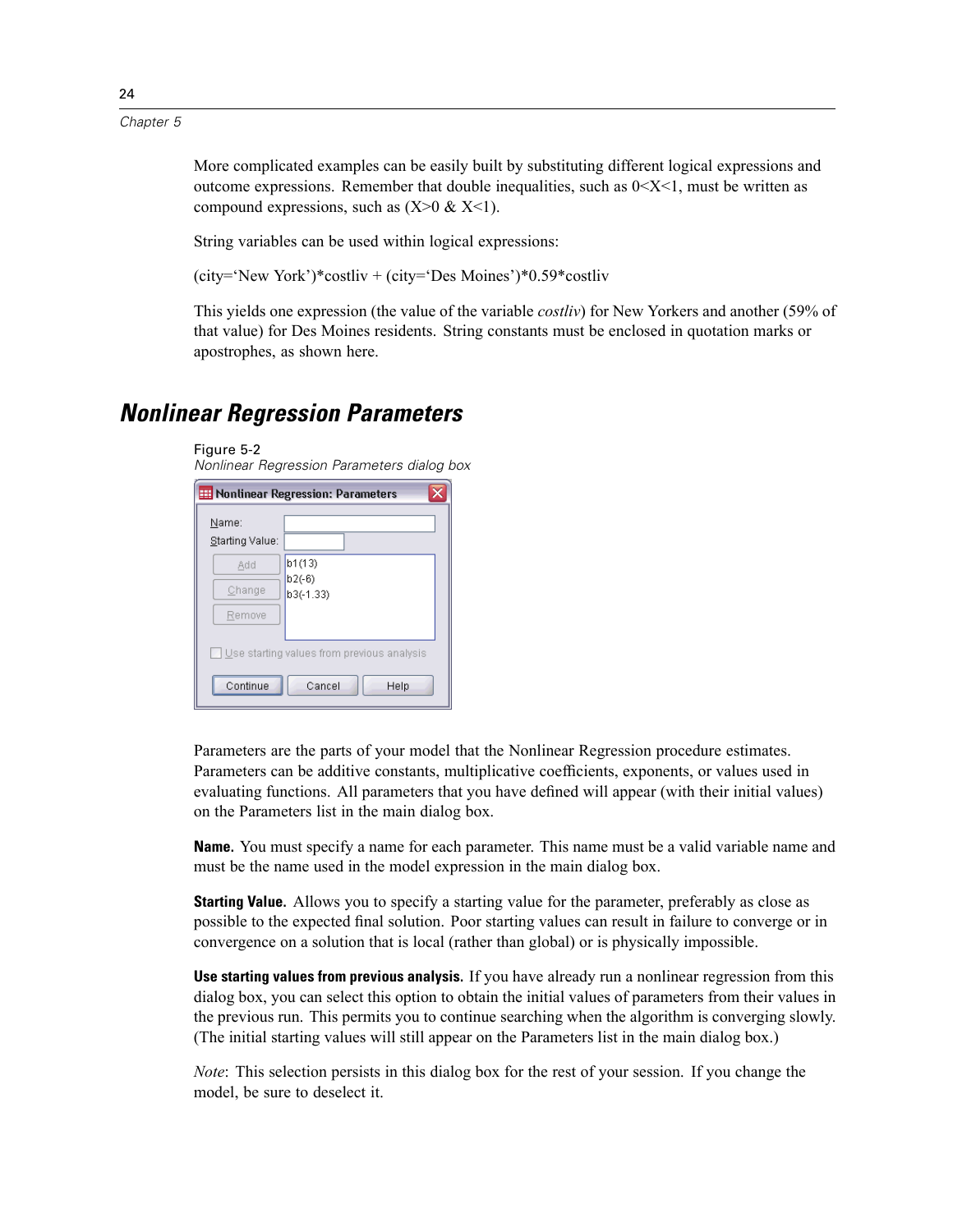## <span id="page-30-0"></span>*Nonlinear Regression Common Models*

The table below provides example model syntax for many published nonlinear regression models. A model selected at random is not likely to fit your data well. Appropriate starting values for the parameters are necessary, and some models require constraints in order to converge.

Table 5-1 *Example model syntax*

| <b>Model expression</b>                                     |
|-------------------------------------------------------------|
| $b1 + b2 * exp(b3 * x)$                                     |
| $b1 - (b2 * (b3 ** x))$                                     |
| $(b1 + b2 * x) ** (-1 / b3)$                                |
| $b1 * (1 - b3 * exp(-b2 * x ** 2))$                         |
| $b1 * exp(-b2 * exp(-b3 * x))$                              |
| $b1 * exp(-b2 / (x + b3))$                                  |
| $(b1 + b3 * x) ** b2$                                       |
| $b1 - ln(1 + b2 * exp(-b3 * x))$                            |
| $b1 + b2 * exp(-b3 * x)$                                    |
| $b1 * x / (x + b2)$                                         |
| $(b1 * b2 + b3 * x ** b4) / (b2 + x ** b4)$                 |
| b1 / $(1+b2 * exp(-(b3 * x + b4 * x **2 + b5 * x ** 3)))$   |
| $(b1 + b2 * x + b3 * x ** 2 + b4 * x ** 3) / (b5 * x ** 3)$ |
| $(b1 + b2 * x + b3 * x ** 2) / (b4 * x ** 2)$               |
| b1 / $((1 + b3 * exp(-b2 * x))**(1 / b4))$                  |
| $b1/(1 + b3 * exp(-b2 * x))$                                |
| $(b1 ** (1 - b4) – b2 * exp(-b3 * x))**(1 / (1 - b4))$      |
| $b1 - b2 * exp(-b3 * x ** b4)$                              |
| $(b1 + b2 * x + b3 * x ** 2) ** (-1)$                       |
|                                                             |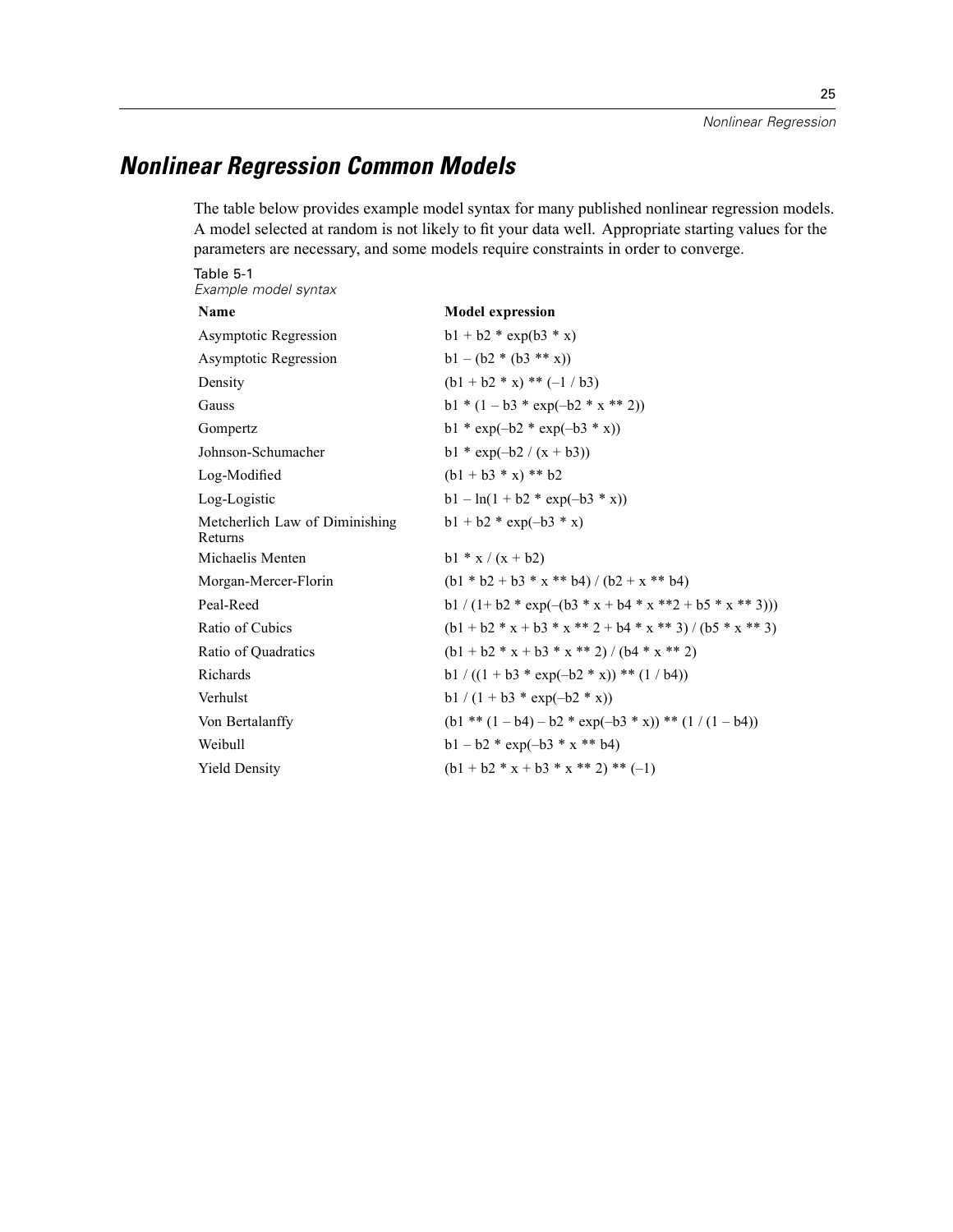### <span id="page-31-0"></span>*Nonlinear Regression Loss Function*

Figure 5-3

| Nonlinear Regression Loss Function dialog box  |                                                                                                                                                                                                                                                                                                                                |                                                                                                                                                                                                                                                             |  |  |  |
|------------------------------------------------|--------------------------------------------------------------------------------------------------------------------------------------------------------------------------------------------------------------------------------------------------------------------------------------------------------------------------------|-------------------------------------------------------------------------------------------------------------------------------------------------------------------------------------------------------------------------------------------------------------|--|--|--|
| Monlinear Regression: Loss Function            |                                                                                                                                                                                                                                                                                                                                | E                                                                                                                                                                                                                                                           |  |  |  |
| RESID_<br>ladvert<br>PRED_<br><b>sales</b>     | Sum of squared residuals<br>User-defined loss function:<br>ABS(RESID)<br>٠                                                                                                                                                                                                                                                     |                                                                                                                                                                                                                                                             |  |  |  |
| Parameters:<br>b1(13)<br>$b2(-6)$<br>b3(-1.33) | $\overline{7}$<br>8<br>9<br>$\,<$<br>$\geq$<br>$\ddot{}$<br>$\sqrt{5}$<br>6<br>4<br>$\leq$ $\equiv$<br>$>=$<br>3<br>$\overline{2}$<br>$\star$<br>$=$<br>$\sim$ $=$<br>&<br>0<br>$\Lambda$<br>Delete<br>$\star\star$<br>$\circ$<br>手<br>ABS(numexpr). Numeric. Returns the absolute value<br>of numexpr, which must be numeric. | Function group:<br>lair<br>▴<br>Arithmetic<br><b>CDF &amp; Noncentral CDF</b><br>Conversion<br>Current Date/Time<br>Date Arithmetic<br>Eunctions and Special Variables:<br>Abs<br>▴<br><b>Arsin</b><br>lArtan<br>lCos<br>Exp<br>Lg10<br> Ln<br>Lngamma<br>▼ |  |  |  |
| Continue<br>Cancel<br>Help                     |                                                                                                                                                                                                                                                                                                                                |                                                                                                                                                                                                                                                             |  |  |  |

The **loss function** in nonlinear regression is the function that is minimized by the algorithm. Select either Sum of squared residuals to minimize the sum of the squared residuals or User-defined loss function to minimize a different function.

If you select User-defined loss function, you must define the loss function whose sum (across all cases) should be minimized by the choice of parameter values.

- Most loss functions involve the special variable *RESID*, which represents the residual. (The default Sum of squared residuals loss function could be entered explicitly as RESID\_\*\*2.) If you need to use the predicted value in your loss function, it is equal to the dependent variable minus the residual.
- $\blacksquare$  It is possible to specify a conditional loss function using conditional logic.

You can either type an expression in the User-defined loss function field or paste components of the expression into the field. String constants must be enclosed in quotation marks or apostrophes, and numeric constants must be typed in American format, with the dot as a decimal delimiter.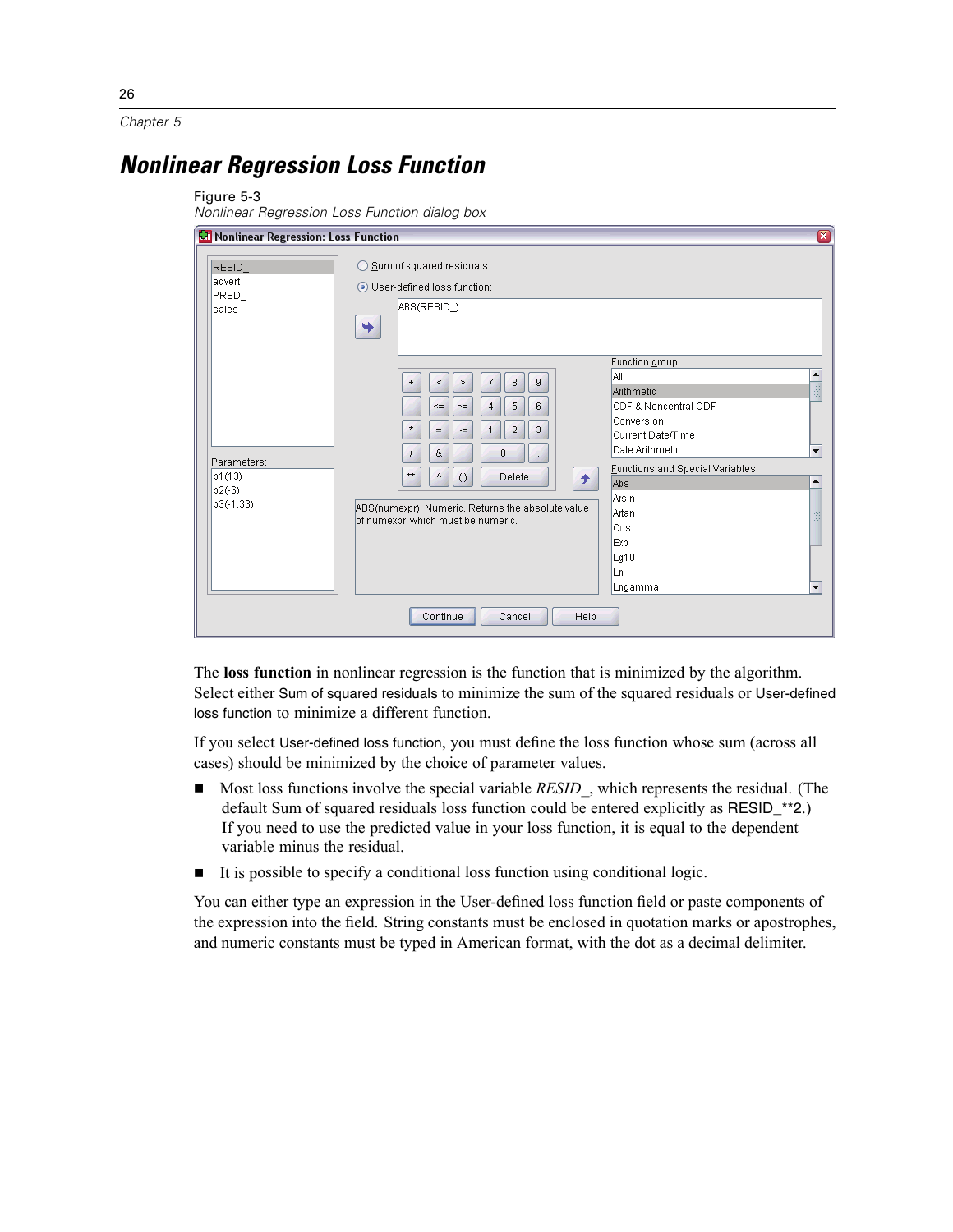## <span id="page-32-0"></span>*Nonlinear Regression Parameter Constraints*

### Figure 5-4

*Nonlinear Regression Parameter Constraints dialog box*

| Nonlinear Regression: Parameter Constraints    |                                                                                                                                                                                                               | ≅ |
|------------------------------------------------|---------------------------------------------------------------------------------------------------------------------------------------------------------------------------------------------------------------|---|
| Parameters:<br>b1(13)<br>$b2(-6)$<br>b3(-1.33) | Unconstrained<br>⊙ Define parameter constraint:<br>$\leq$<br>▼<br>٠<br>$b1 \ge 0$<br>$\overline{I}$<br>8<br>$\overline{9}$<br>$+$                                                                             |   |
|                                                | $b2 \le 0$<br>5<br>6<br>$\overline{4}$<br>$b3 \le 0$<br>3<br>$\overline{2}$<br>$\star$<br>1<br>$\overline{0}$<br>$\langle$<br>Delete<br>$\star\star$<br>Add<br>Change<br>Remove<br>Continue<br>Cancel<br>Help |   |

A **constraint** is a restriction on the allowable values for a parameter during the iterative search for a solution. Linear expressions are evaluated before a step is taken, so you can use linear constraints to prevent steps that might result in overflows. Nonlinear expressions are evaluated after a step is taken.

Each equation or inequality requires the following elements:

- An expression involving at least one parameter in the model. Type the expression or use the keypad, which allows you to paste numbers, operators, or parentheses into the expression. You can either type in the required parameter(s) along with the rest of the expression or paste from the Parameters list at the left. You cannot use ordinary variables in a constraint.
- One of the three logical operators  $\leq$ ,  $=$ , or  $\geq$ .
- A numeric constant, to which the expression is compared using the logical operator. Type the constant. Numeric constants must be typed in American format, with the dot as a decimal delimiter.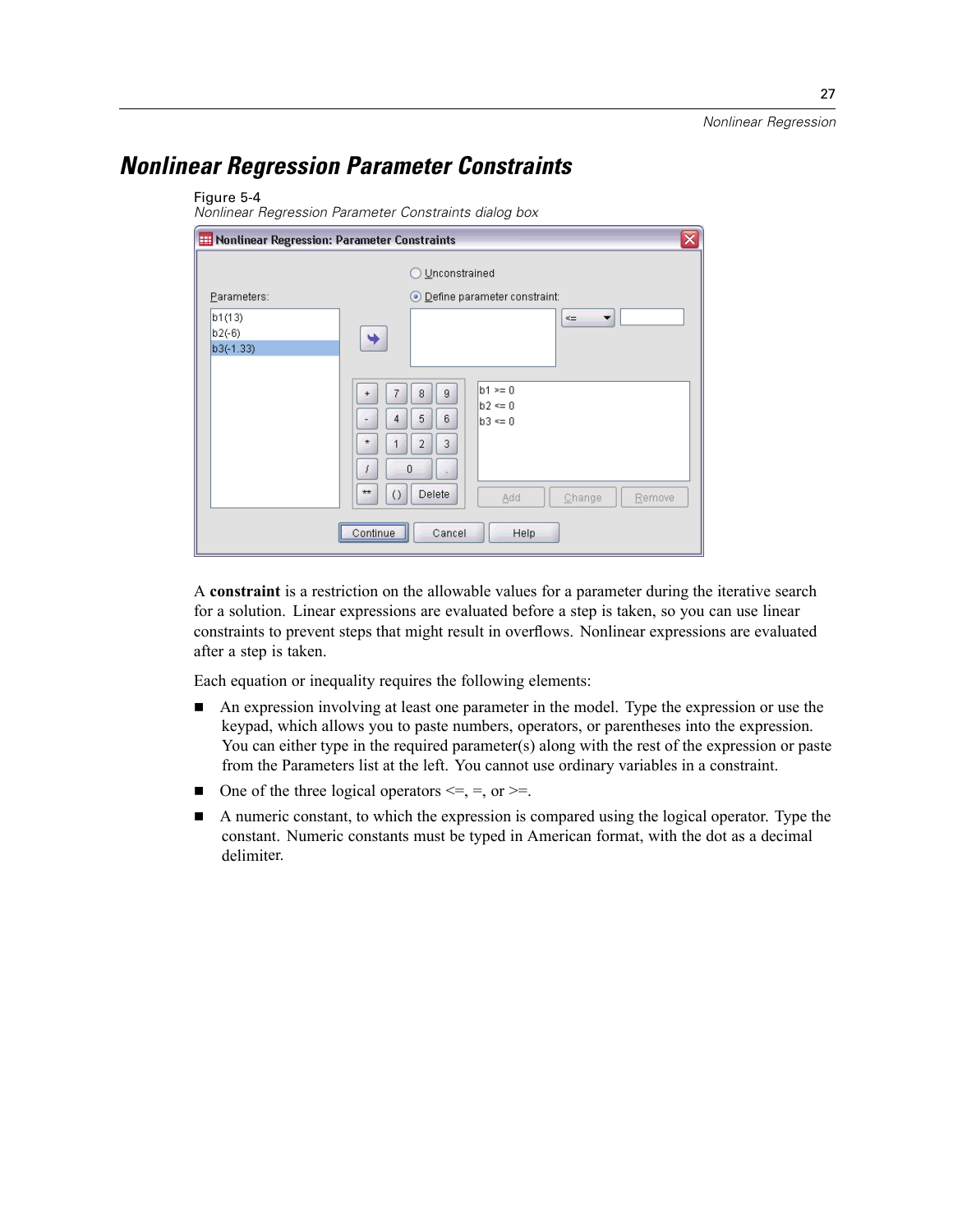### <span id="page-33-0"></span>*Nonlinear Regression Save New Variables*

| Figure 5-5                                         |  |  |  |
|----------------------------------------------------|--|--|--|
| Nonlinear Regression Save New Variables dialog box |  |  |  |

| Nonlinear Regression: Save New Vari |
|-------------------------------------|
| $\triangleright$ Residuals          |
| Predicted values                    |
| Derivatives                         |
| Loss function values                |
| Continue<br>Cancel<br>Help          |

You can save a number of new variables to your active data file. Available options are Residuals, Predicted values, Derivatives, and Loss function values. These variables can be used in subsequent analyses to test the fit of the model or to identify problem cases.

- **Residuals.** Saves residuals with the variable name resid.
- **Predicted Values.** Saves predicted values with the variable name pred.
- **Derivatives.** One derivative is saved for each model parameter. Derivative names are created by prefixing 'd.' to the first six characters of parameter names.
- **Loss Function Values.** This option is available if you specify your own loss function. The variable name loss\_ is assigned to the values of the loss function.

### *Nonlinear Regression Options*

#### Figure 5-6

*Nonlinear Regression Options dialog box*

| Nonlinear Regression: Options                                                                                                                                                                                               |                                                                                                                                      |  |  |  |  |
|-----------------------------------------------------------------------------------------------------------------------------------------------------------------------------------------------------------------------------|--------------------------------------------------------------------------------------------------------------------------------------|--|--|--|--|
| Bootstrap estimates of standard error<br><b>Estimation Method</b><br>● Sequential quadratic programming                                                                                                                     | Levenberg-Marquardt<br>$\left( -\right)$                                                                                             |  |  |  |  |
| Sequential quadratic programming<br>Maximum iterations:<br>Step limit:<br>Optimality tolerance:<br>Default $\blacktriangledown$<br>Function precision:<br>Default<br>Infinite step size:<br>$1E + 20$ $\blacktriangleright$ | Sequential quadratic programming<br>Maximum iterations:<br>Sum-of-squares convergence:<br>$1E-8$<br>Parameter convergence:<br>$1E-8$ |  |  |  |  |
| Continue<br>Cancel<br>Help                                                                                                                                                                                                  |                                                                                                                                      |  |  |  |  |

Options allow you to control various aspects of your nonlinear regression analysis:

**Bootstrap Estimates.** A method of estimating the standard error of a statistic using repeated samples from the original data set. This is done by sampling (with replacement) to get many samples of the same size as the original data set. The nonlinear equation is estimated for each of these samples. The standard error of each parameter estimate is then calculated as the standard deviation of the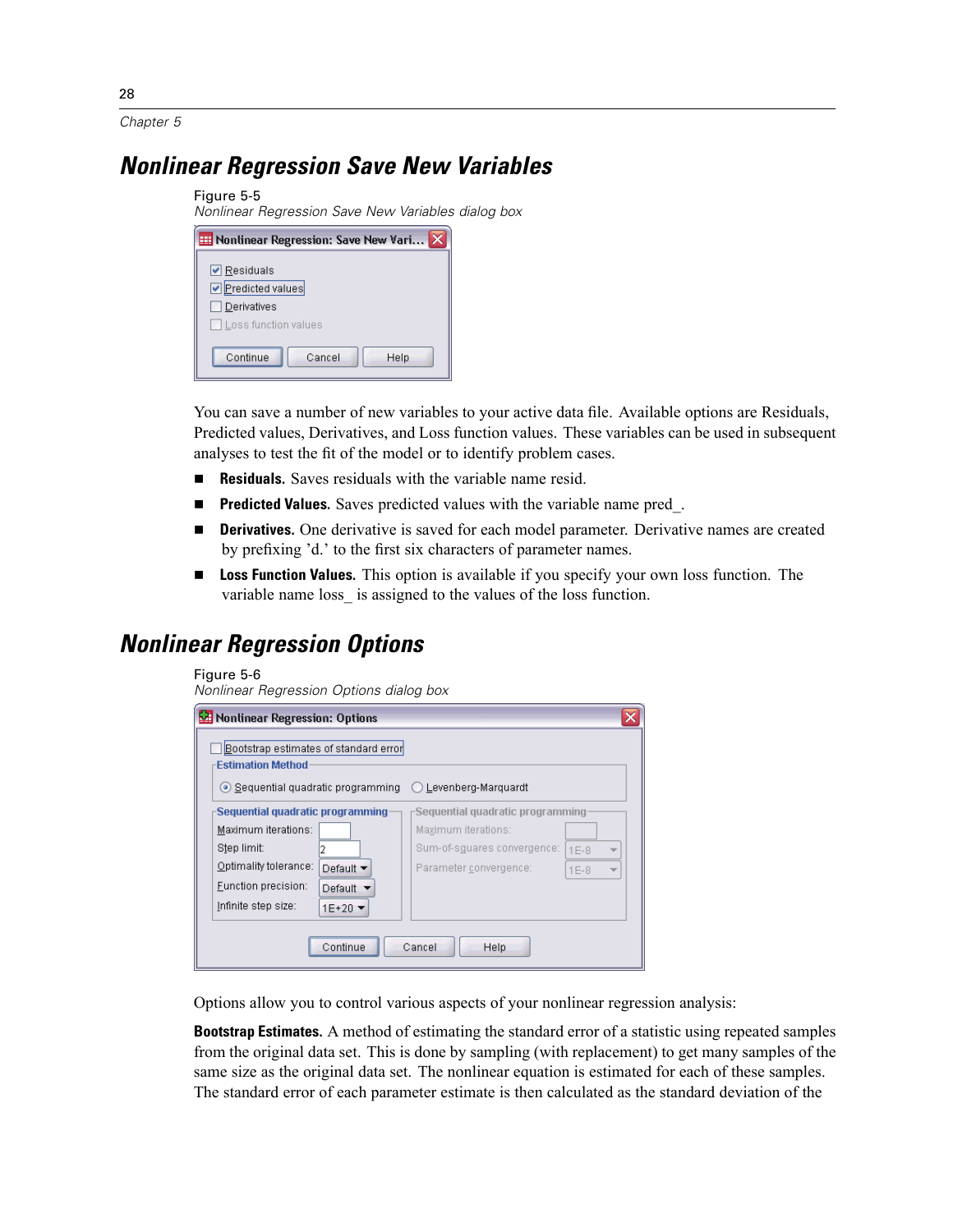29

<span id="page-34-0"></span>bootstrapped estimates. Parameter values from the original data are used as starting values for each bootstrap sample. This requires the sequential quadratic programming algorithm.

**Estimation Method.** Allows you to select an estimation method, if possible. (Certain choices in this or other dialog boxes require the sequential quadratic programming algorithm.) Available alternatives include Sequential quadratic programming and Levenberg-Marquardt.

- **Sequential Quadratic Programming.** This method is available for constrained and unconstrained models. Sequential quadratic programming is used automatically if you specify a constrained model, a user-defined loss function, or bootstrapping. You can enter new values for Maximum iterations and Step limit, and you can change the selection in the drop-down lists for Optimality tolerance, Function precision, and Infinite step size.
- **Levenberg-Marquardt.** This is the default algorithm for unconstrained models. The Levenberg-Marquardt method is not available if you specify a constrained model, a user-defined loss function, or bootstrapping. You can enter new values for Maximum iterations, and you can change the selection in the drop-down lists for Sum-of-squares convergence and Parameter convergence.

### *Interpreting Nonlinear Regression Results*

Nonlinear regression problems often present computational difficulties:

- The choice of initial values for the parameters influences convergence. Try to choose initial values that are reasonable and, if possible, close to the expected final solution.
- Sometimes one algorithm performs better than the other on a particular problem. In the Options dialog box, select the other algorithm if it is available. (If you specify a loss function or certain types of constraints, you cannot use the Levenberg-Marquardt algorithm.)
- When iteration stops only because the maximum number of iterations has occurred, the "final" model is probably not a good solution. Select Use starting values from previous analysis in the Parameters dialog box to continue the iteration or, better yet, choose different initial values.
- Models that require exponentiation of or by large data values can cause overflows or underflows (numbers too large or too small for the computer to represent). Sometimes you can avoid these by suitable choice of initial values or by imposing constraints on the parameters.

## *NLR Command Additional Features*

The command syntax language also allows you to:

- Name a file from which to read initial values for parameter estimates.
- Specify more than one model statement and loss function. This makes it easier to specify a segmented model.
- Supply your own derivatives rather than use those calculated by the program.
- Specify the number of bootstrap samples to generate.
- Specify additional iteration criteria, including setting a critical value for derivative checking and defining a convergence criterion for the correlation between the residuals and the derivatives.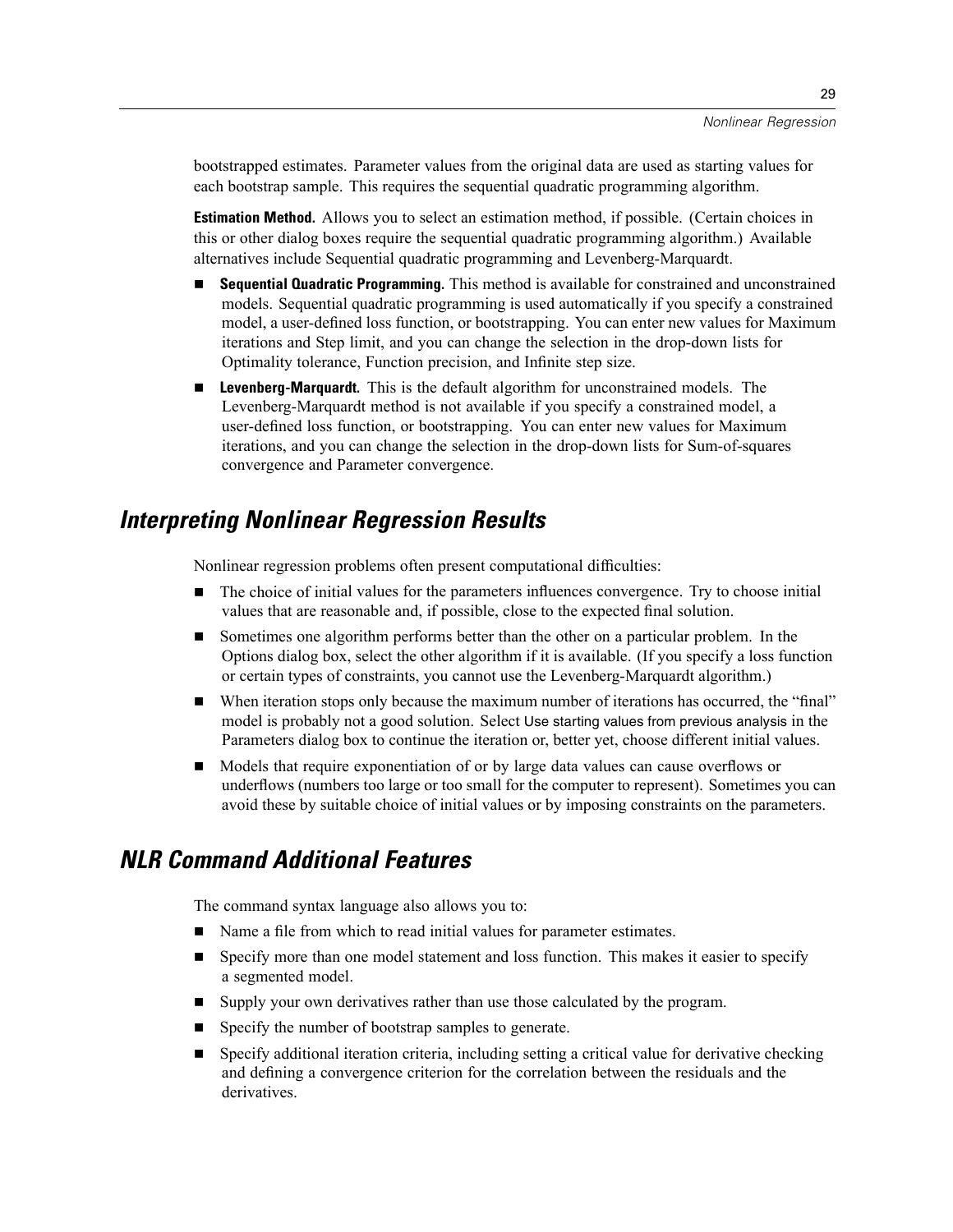30

Additional criteria for the CNLR (constrained nonlinear regression) command allow you to:

- Specify the maximum number of minor iterations allowed within each major iteration.
- Set a critical value for derivative checking.
- Set a step limit.
- Specify a crash tolerance to determine if initial values are within their specified bounds.

See the *Command Syntax Reference* for complete syntax information.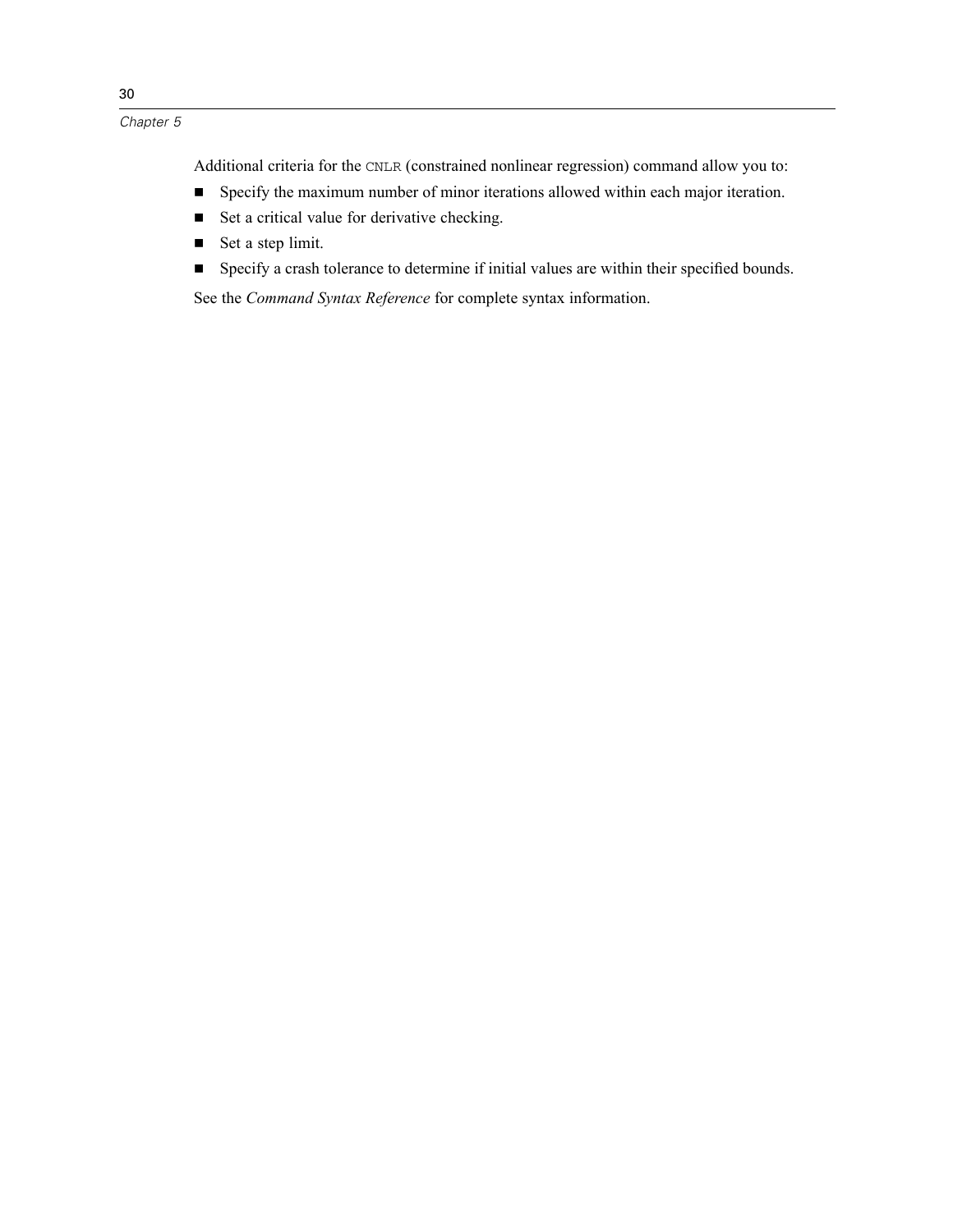## <span id="page-36-0"></span>*Weight Estimation*

Standard linear regression models assume that variance is constant within the population under study. When this is not the case—for example, when cases that are high on some attribute show more variability than cases that are low on that attribute—linear regression using ordinary least squares (OLS) no longer provides optimal model estimates. If the differences in variability can be predicted from another variable, the Weight Estimation procedure can compute the coefficients of a linear regression model using weighted least squares (WLS), such that the more precise observations (that is, those with less variability) are given greater weight in determining the regression coefficients. The Weight Estimation procedure tests a range of weight transformations and indicates which will give the best fit to the data.

**Example.** What are the effects of inflation and unemployment on changes in stock prices? Because stocks with higher share values often show more variability than those with low share values, ordinary least squares will not produce optimal estimates. Weight estimation allows you to account for the effect of share price on the variability of price changes in calculating the linear model.

**Statistics.** Log-likelihood values for each power of the weight source variable tested, multiple *R*, *R*-squared, adjusted *R*-squared, ANOVA table for WLS model, unstandardized and standardized parameter estimates, and log-likelihood for the WLS model.

**Data.** The dependent and independent variables should be quantitative. Categorical variables, such as religion, major, or region of residence, need to be recoded to binary (dummy) variables or other types of contrast variables. The weight variable should be quantitative and should be related to the variability in the dependent variable.

**Assumptions.** For each value of the independent variable, the distribution of the dependent variable must be normal. The relationship between the dependent variable and each independent variable should be linear, and all observations should be independent. The variance of the dependent variable can vary across levels of the independent variable(s), but the differences must be predictable based on the weight variable.

**Related procedures.** The Explore procedure can be used to screen your data. Explore provides tests for normality and homogeneity of variance, as well as graphical displays. If your dependent variable seems to have equal variance across levels of independent variables, you can use the Linear Regression procedure. If your data appear to violate an assumption (such as normality), try transforming them. If your data are not related linearly and a transformation does not help, use an alternate model in the Curve Estimation procedure. If your dependent variable is dichotomous—for example, whether a particular sale is completed or whether an item is defective—use the Logistic Regression procedure. If your dependent variable is censored—for example, survival time after surgery—use Life Tables, Kaplan-Meier, or Cox Regression, available in the Advanced Models option. If your data are not independent—for example, if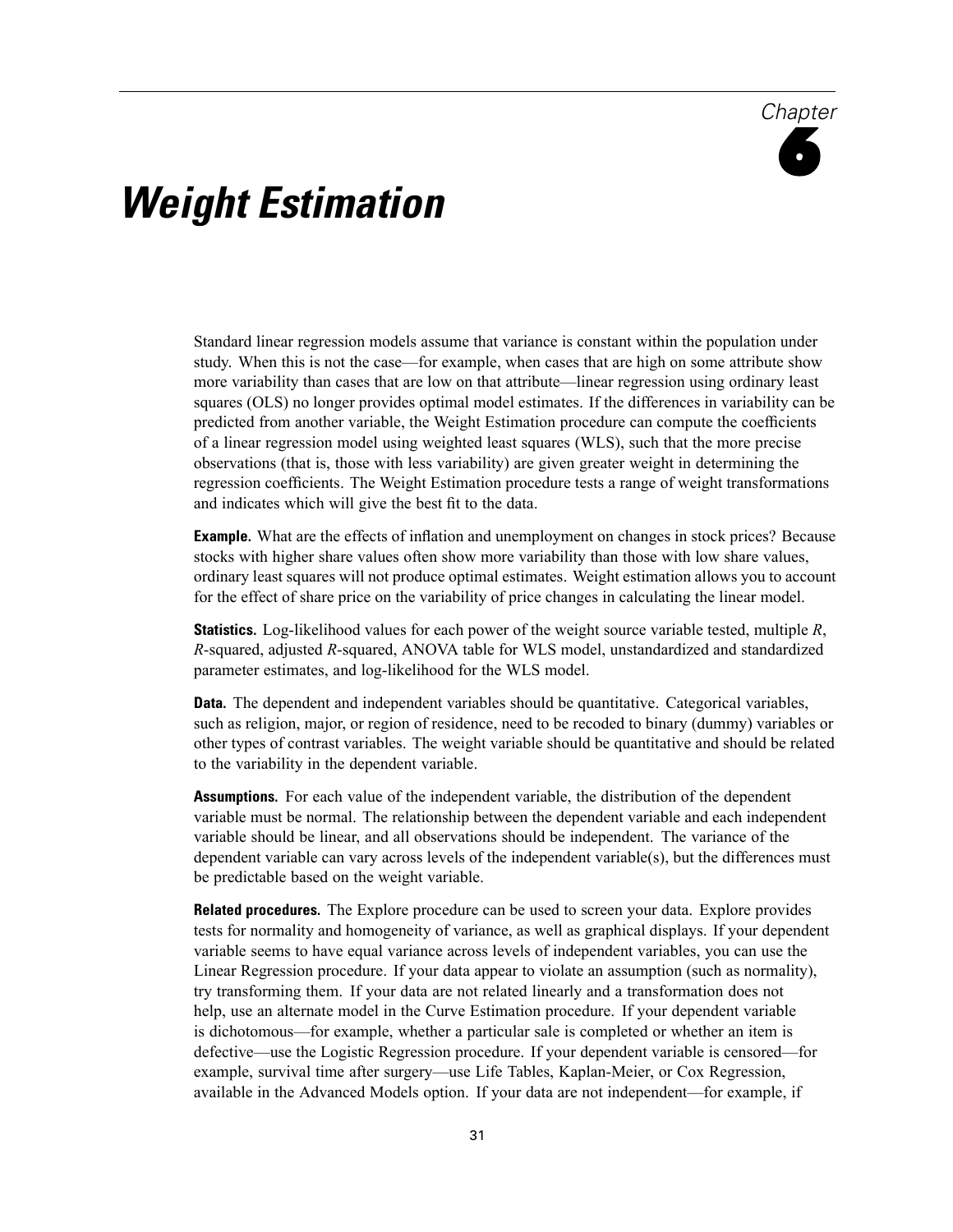you observe the same person under several conditions—use the Repeated Measures procedure, available in the Advanced Models option.

### *Obtaining a Weight Estimation Analysis*

 $\blacktriangleright$  From the menus choose:

Analyze **Regression** Weight Estimation...

Figure 6-1 *Weight Estimation dialog box*

| <b>Weight Estimation</b>                                                                                                                |                                                                                                                                                                                                                                                                                                                       |  |  |
|-----------------------------------------------------------------------------------------------------------------------------------------|-----------------------------------------------------------------------------------------------------------------------------------------------------------------------------------------------------------------------------------------------------------------------------------------------------------------------|--|--|
| Square Footage [sqft]<br>Indoor/Outdoor Mall [inor<br>Years of Experience of Ar<br>Adjusted Cost of Constru<br>Standardized Residual [Z | Dependent:<br>Adjusted Cost of Construction [cost]<br>Independent(s):<br>ier Square Footage (sqft)<br>Indoor/Outdoor Mall [inorout]<br>Years of Experience of Architect [yrexp]<br>Weight Function is 1/(Weight Var)** Power<br>Weight Variable:<br>Square Footage [sqft]<br>through: 5<br>Power range: 0<br>by: 10.5 |  |  |
| Include constant in equation                                                                                                            | Options                                                                                                                                                                                                                                                                                                               |  |  |
| Paste<br>0K.<br>Reset<br>Cancel<br>Help                                                                                                 |                                                                                                                                                                                                                                                                                                                       |  |  |

- **EXECUTE:** Select one dependent variable.
- Exercise Select one or more independent variables.
- $\triangleright$  Select the variable that is the source of heteroscedasticity as the weight variable.
	- **Weight Variable.** The data are weighted by the reciprocal of this variable raised to a power. The regression equation is calculated for each of a specified range of power values and indicates the power that maximizes the log-likelihood function.
	- **Power Range.** This is used in conjunction with the weight variable to compute weights. Several regression equations will be fit, one for each value in the power range. The values entered in the Power range test box and the through text box must be between -6.5 and 7.5, inclusive. The power values range from the low to high value, in increments determined by the value specified. The total number of values in the power range is limited to 150.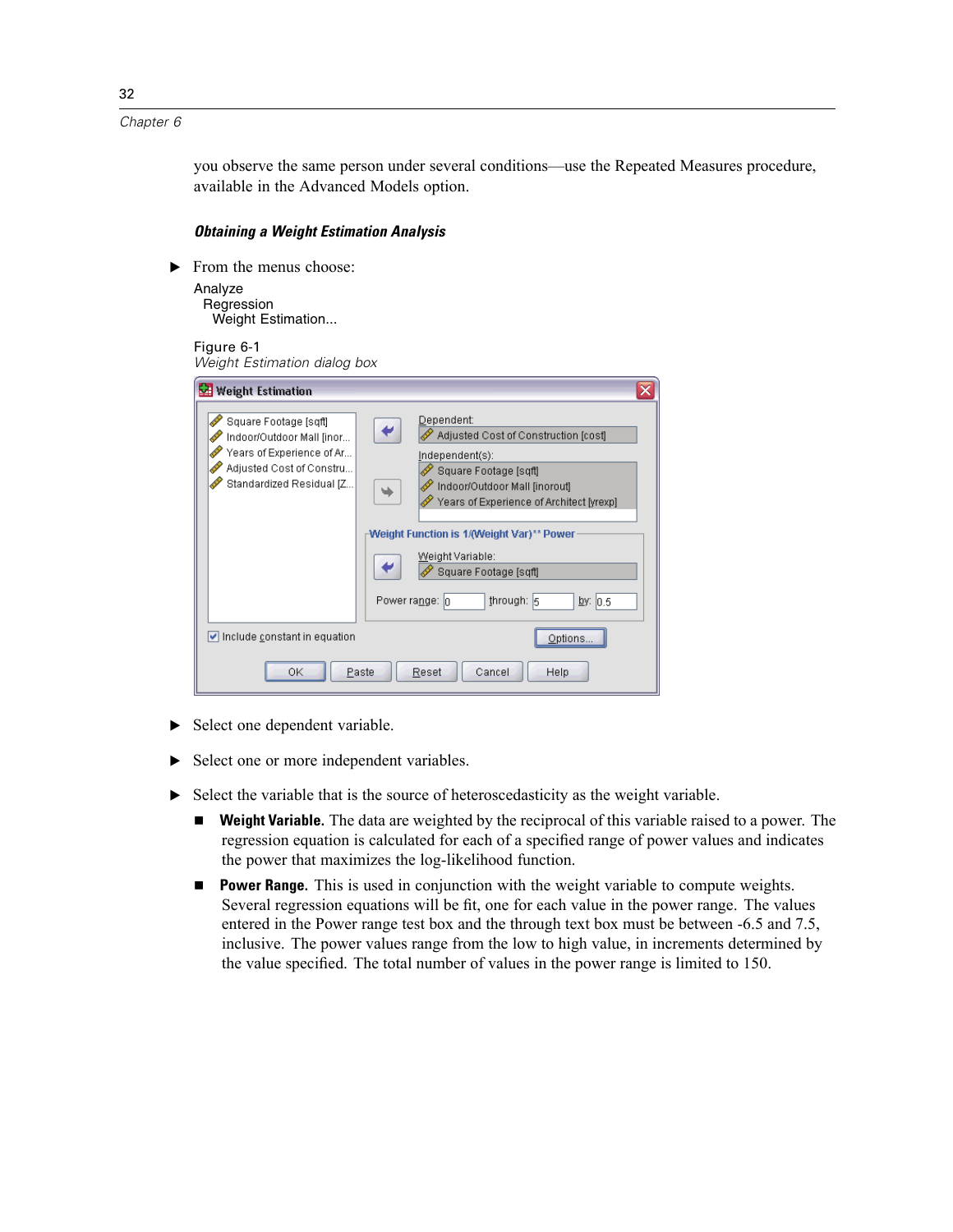*Weight Estimation*

## <span id="page-38-0"></span>*Weight Estimation Options*

### Figure 6-2 *Weight Estimation Options dialog box*



You can specify options for your weight estimation analysis:

**Save best weight as new variable.** Adds the weight variable to the active file. This variable is called *WGT\_n*, where *n* is a number chosen to give the variable a unique name.

**Display ANOVA and Estimates.** Allows you to control how statistics are displayed in the output. Available alternatives are For best power and For each power value.

## *WLS Command Additional Features*

The command syntax language also allows you to:

- **Provide a single value for the power.**
- Specify a list of power values, or mix a range of values with a list of values for the power.

See the *Command Syntax Reference* for complete syntax information.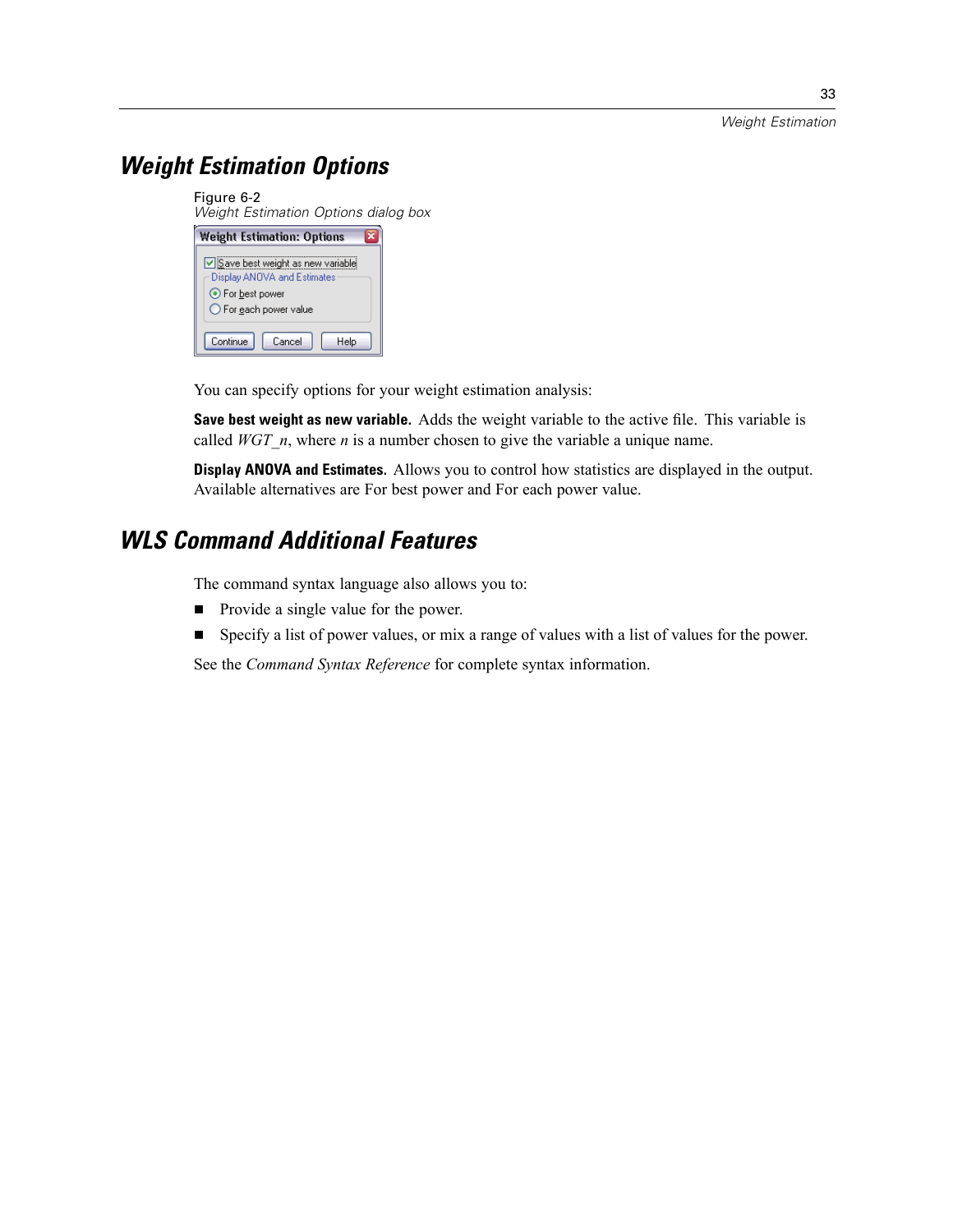# <span id="page-39-0"></span>*Two-Stage Least-Squares Regression*

Standard linear regression models assume that errors in the dependent variable are uncorrelated with the independent variable(s). When this is not the case (for example, when relationships between variables are bidirectional), linear regression using ordinary least squares (OLS) no longer provides optimal model estimates. Two-stage least-squares regression uses instrumental variables that are uncorrelated with the error terms to compute estimated values of the problematic predictor(s) (the first stage), and then uses those computed values to estimate a linear regression model of the dependent variable (the second stage). Since the computed values are based on variables that are uncorrelated with the errors, the results of the two-stage model are optimal.

**Example.** Is the demand for a commodity related to its price and consumers' incomes? The difficulty in this model is that price and demand have a reciprocal effect on each other. That is, price can influence demand and demand can also influence price. A two-stage least-squares regression model might use consumers' incomes and lagged price to calculate a proxy for price that is uncorrelated with the measurement errors in demand. This proxy is substituted for price itself in the originally specified model, which is then estimated.

**Statistics.** For each model: standardized and unstandardized regression coefficients, multiple *R*, *R*2, adjusted *R*2, standard error of the estimate, analysis-of-variance table, predicted values, and residuals. Also, 95% confidence intervals for each regression coefficient, and correlation and covariance matrices of parameter estimates.

**Data.** The dependent and independent variables should be quantitative. Categorical variables, such as religion, major, or region of residence, need to be recoded to binary (dummy) variables or other types of contrast variables. **Endogenous** explanatory variables should be quantitative (not categorical).

**Assumptions.** For each value of the independent variable, the distribution of the dependent variable must be normal. The variance of the distribution of the dependent variable should be constant for all values of the independent variable. The relationship between the dependent variable and each independent variable should be linear.

**Related procedures.** If you believe that none of your predictor variables is correlated with the errors in your dependent variable, you can use the Linear Regression procedure. If your data appear to violate one of the assumptions (such as normality or constant variance), try transforming them. If your data are not related linearly and a transformation does not help, use an alternate model in the Curve Estimation procedure. If your dependent variable is dichotomous, such as whether a particular sale is completed or not, use the Logistic Regression procedure. If your data are not independent—for example, if you observe the same person under several conditions—use the Repeated Measures procedure, available in the Advanced Models option.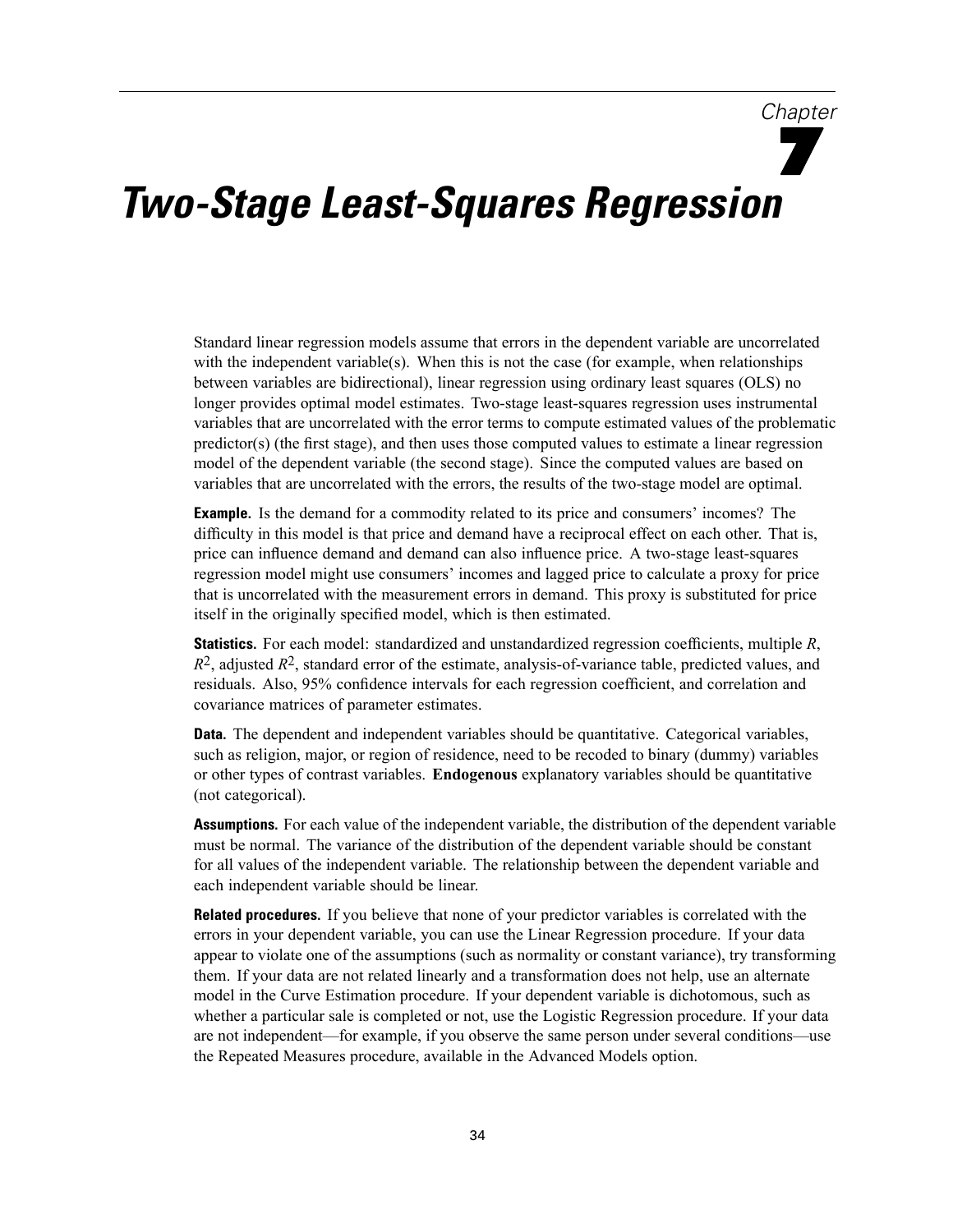*Two-Stage Least-Squares Regression*

| <b>Obtaining a Two-Stage Least-Squares Regression Analysis</b> |
|----------------------------------------------------------------|
|----------------------------------------------------------------|

- $\blacktriangleright$  From the menus choose:
	- Analyze Regression 2-Stage Least Squares...
	- Figure 7-1 *2-Stage Least Squares dialog box*

| 2-Stage Least Squares                                                                                                                                                                                                                                                                                                                                      | ×                                                                                                                                                                                                                                                                                                                |
|------------------------------------------------------------------------------------------------------------------------------------------------------------------------------------------------------------------------------------------------------------------------------------------------------------------------------------------------------------|------------------------------------------------------------------------------------------------------------------------------------------------------------------------------------------------------------------------------------------------------------------------------------------------------------------|
| CD purchases [buycd]<br>Book purchases [buybk]<br>Special offer [offer]<br>Appliance offer [offer_typ<br>Checks offer [offer type2]<br>CD club discount [disccd]<br>Book club discount [disc<br>Log of CD club discount [<br>Log of Book club discoun<br>LAGS(buycd,1) [buycd 1]<br>LAGS(buybk,1) [buybk 1]<br>Include constant in equation<br>ОK<br>Paste | Dependent:<br>Options<br>Special offer purchas<br>Explanatory:<br>CD purchases [bu  ▲<br>Book purchases [<br>Appliance offer [off<br>Checks offer [offer $\blacktriangleright$<br>Instrumental:<br>Log of CD club dis<br>Log of Book club d<br>LAGS(buycd,1) [bu<br>LAGS(buybk,1) [bu<br>Reset<br>Cancel<br>Help |

- **EXECUTE:** Select one dependent variable.
- Exercise Select one or more explanatory (predictor) variables.
- Exercise Select one or more instrumental variables.
	- **Instrumental.** These are the variables used to compute the predicted values for the endogenous variables in the first stage of two-stage least squares analysis. The same variables may appear in both the Explanatory and Instrumental list boxes. The number of instrumental variables must be at least as many as the number of explanatory variables. If all explanatory and instrumental variables listed are the same, the results are the same as results from the Linear Regression procedure.

Explanatory variables not specified as instrumental are considered endogenous. Normally, all of the exogenous variables in the Explanatory list are also specified as instrumental variables.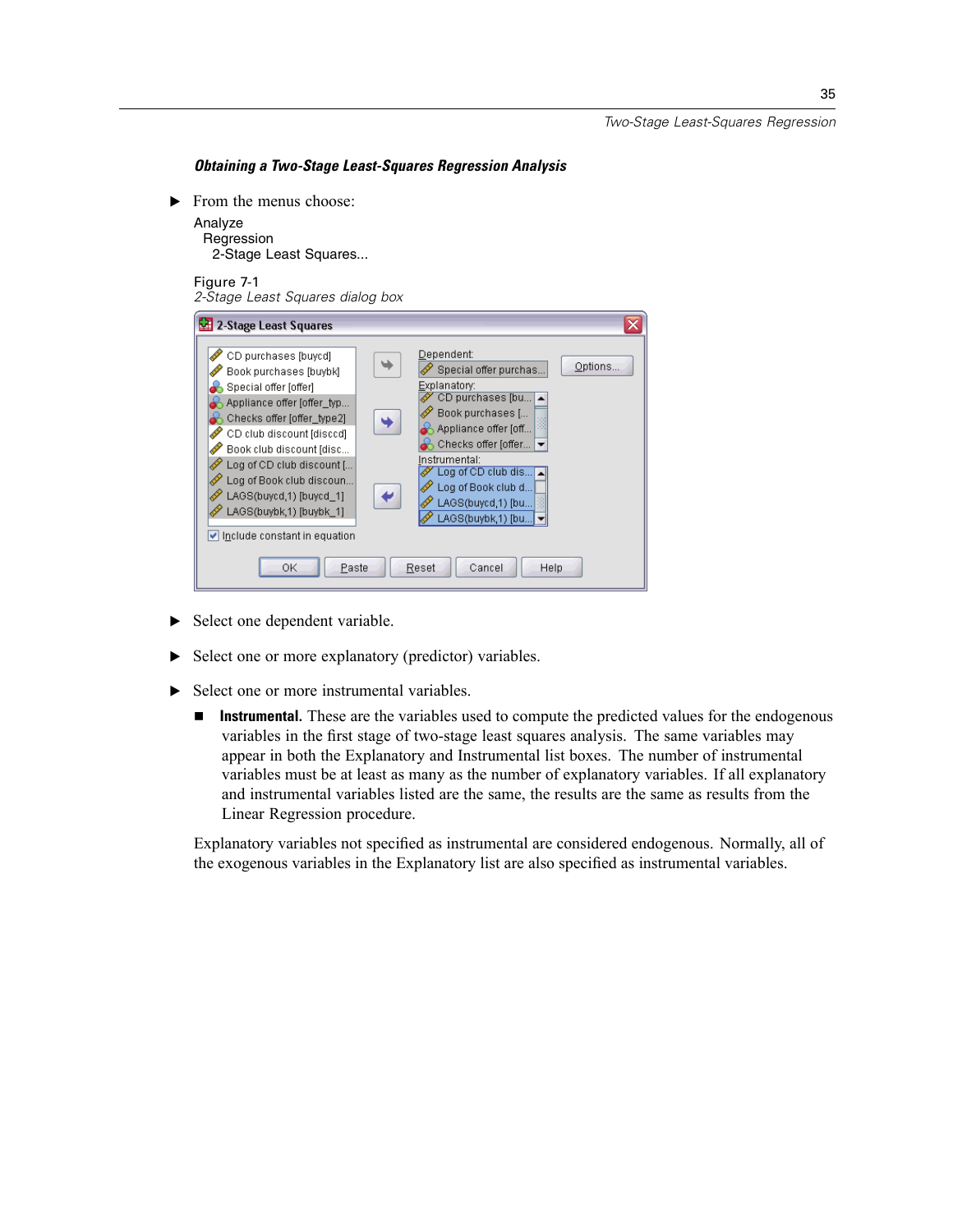## <span id="page-41-0"></span>*Two-Stage Least-Squares Regression Options*

| Figure 7-2                                           | 2-Stage Least Squares Options dialog box           |
|------------------------------------------------------|----------------------------------------------------|
| 2-Stage Least Squares: Options                       |                                                    |
| <b>Save New Variables</b><br>□Predicted<br>Residuals |                                                    |
| Continue                                             | Display covariance of parameters<br>Cancel<br>Help |

You can select the following options for your analysis:

**Save New Variables.** Allows you to add new variables to your active file. Available options are Predicted and Residuals.

**Display covariance of parameters.** Allows you to print the covariance matrix of the parameter estimates.

## *2SLS Command Additional Features*

The command syntax language also allows you to estimate multiple equations simultaneously. See the *Command Syntax Reference* for complete syntax information.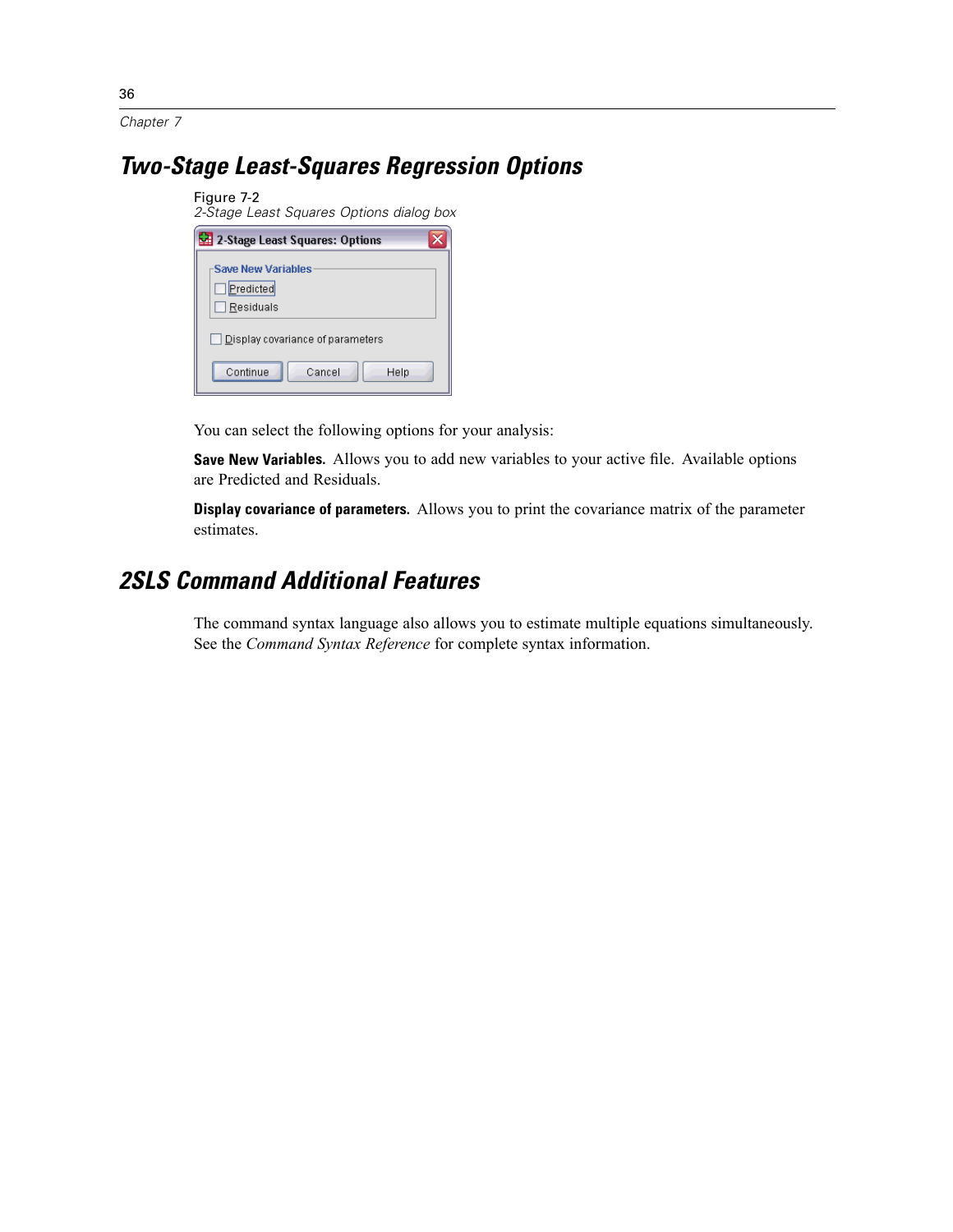### *Appendix*

# <span id="page-42-0"></span>A *Categorical Variable Coding Schemes*

In many procedures, you can request automatic replacement of a categorical independent variable with a set of contrast variables, which will then be entered or removed from an equation as a block. You can specify how the set of contrast variables is to be coded, usually on the CONTRAST subcommand. This appendix explains and illustrates how different contrast types requested on CONTRAST actually work.

### *Deviation*

**Deviation from the grand mean.** In matrix terms, these contrasts have the form:

| mean                 | (1/k)     | 1/k       | $\cdots$ | 1/k       | $1/k$ )  |
|----------------------|-----------|-----------|----------|-----------|----------|
| df(1)                | $(1-1/k)$ | $-1/k$    | $\cdots$ | $-1/k$    | $-1/k$ ) |
| df(2)                | $(-1/k)$  | $1 - 1/k$ | $\cdots$ | $-1/k$    | $-1/k$ ) |
| ٠                    |           | ٠         |          |           |          |
| $\ddot{\phantom{0}}$ |           | $\bullet$ |          |           |          |
| $df(k-1)$            | $(-1/k)$  | $-1/k$    | $\cdots$ | $1 - 1/k$ | $-1/k$ ) |

where *k* is the number of categories for the independent variable and the last category is omitted by default. For example, the deviation contrasts for an independent variable with three categories are as follows:

| (1/3)    | 1/3    | 1/3)     |
|----------|--------|----------|
| (2/3)    | $-1/3$ | $-1/3$ ) |
| $(-1/3)$ | 2/3    | $-1/3$ ) |

To omit a category other than the last, specify the number of the omitted category in parentheses after the DEVIATION keyword. For example, the following subcommand obtains the deviations for the first and third categories and omits the second:

/CONTRAST(FACTOR)=DEVIATION(2)

Suppose that *factor* has three categories. The resulting contrast matrix will be

| $1/3$ )  | 1/3    | (1/3)    |
|----------|--------|----------|
| $-1/3$ ) | $-1/3$ | (2/3)    |
| 2/3)     | $-1/3$ | $(-1/3)$ |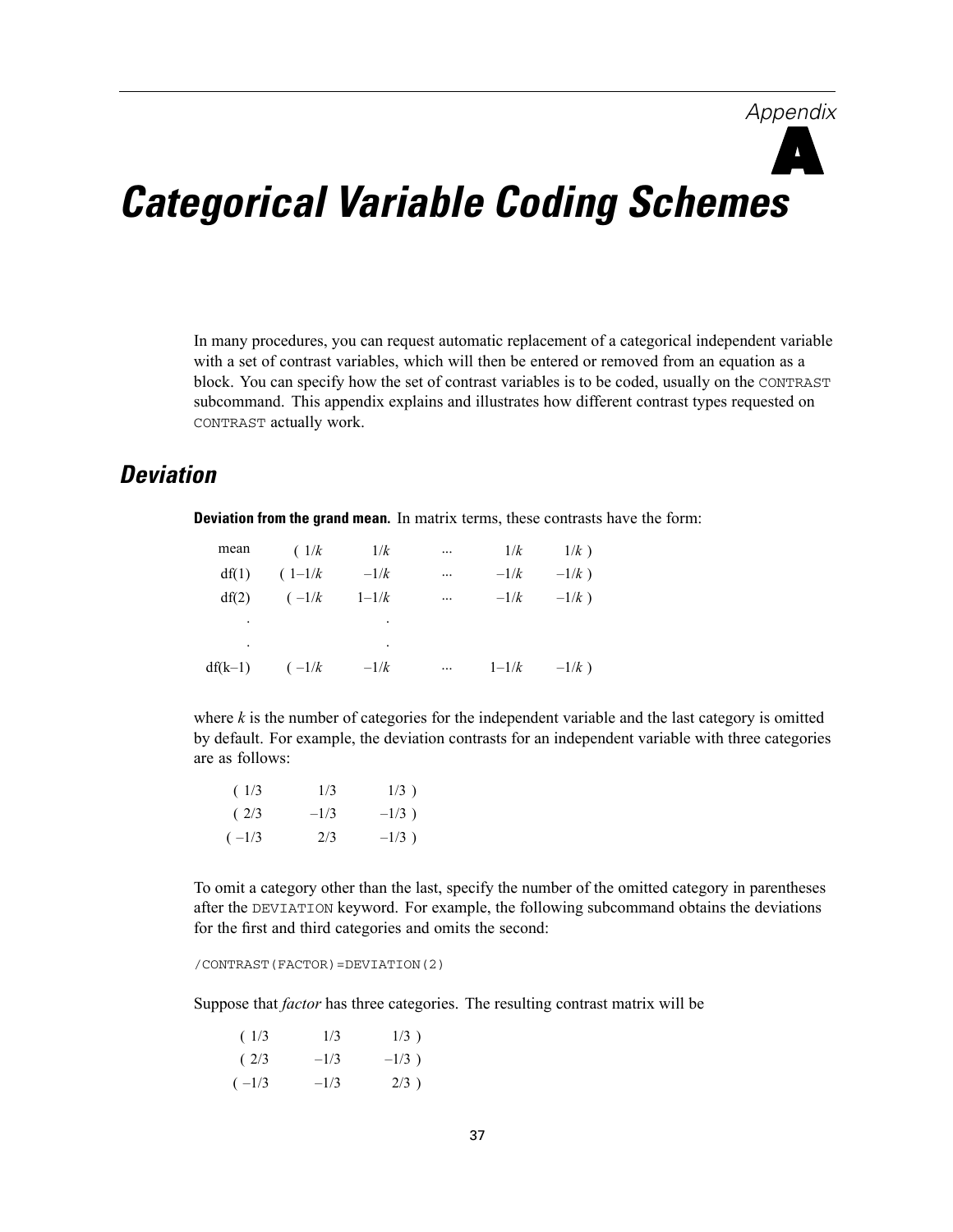<span id="page-43-0"></span>*Appendix A*

## *Simple*

**Simple contrasts.** Compares each level of a factor to the last. The general matrix form is

| mean      | (1/k) | 1/k |          | 1/k          | $1/k$ ) |
|-----------|-------|-----|----------|--------------|---------|
| df(1)     | (1    | 0   | $\cdots$ | 0            | $-1$ )  |
| df(2)     | (0)   |     |          | 0            | $-1$ )  |
| ۰         |       | ٠   |          |              |         |
| ۰         |       | ٠   |          |              |         |
| $df(k-1)$ | (0)   | 0   |          | $\mathbf{1}$ | $-1$ )  |

where  $k$  is the number of categories for the independent variable. For example, the simple contrasts for an independent variable with four categories are as follows:

| (1/4) | 1/4            | 1/4            | 1/4)   |
|-------|----------------|----------------|--------|
| (1)   | - 0            | $\overline{0}$ | $-1)$  |
| (0)   | 1              | $\overline{0}$ | $-1$ ) |
| (0)   | $\overline{0}$ | $\frac{1}{2}$  | $-1$ ) |

To use another category instead of the last as a reference category, specify in parentheses after the SIMPLE keyword the sequence number of the reference category, which is not necessarily the value associated with that category. For example, the following CONTRAST subcommand obtains a contrast matrix that omits the second category:

/CONTRAST(FACTOR) = SIMPLE(2)

Suppose that *factor* has four categories. The resulting contrast matrix will be

| (1/4) | 1/4  | 1/4            | 1/4) |
|-------|------|----------------|------|
| (1)   | $-1$ | $\overline{0}$ | 0)   |
| (0)   | $-1$ | 1              | 0)   |
| (0)   | $-1$ | $\overline{0}$ | 1)   |

### *Helmert*

**Helmert contrasts.** Compares categories of an independent variable with the mean of the subsequent categories. The general matrix form is

| mean  | (1/k) | 1/k            | $\cdots$ | 1/k        | $1/k$ )      |
|-------|-------|----------------|----------|------------|--------------|
| df(1) |       | $(1 -1/(k-1))$ | $\cdots$ | $-1/(k-1)$ | $-1/(k-1)$ ) |
| df(2) | ( 0   | $\mathbf{I}$   | $\ldots$ | $-1/(k-2)$ | $-1/(k-2)$ ) |
| ٠     |       | ٠              |          |            |              |
| ٠     |       | ٠              |          |            |              |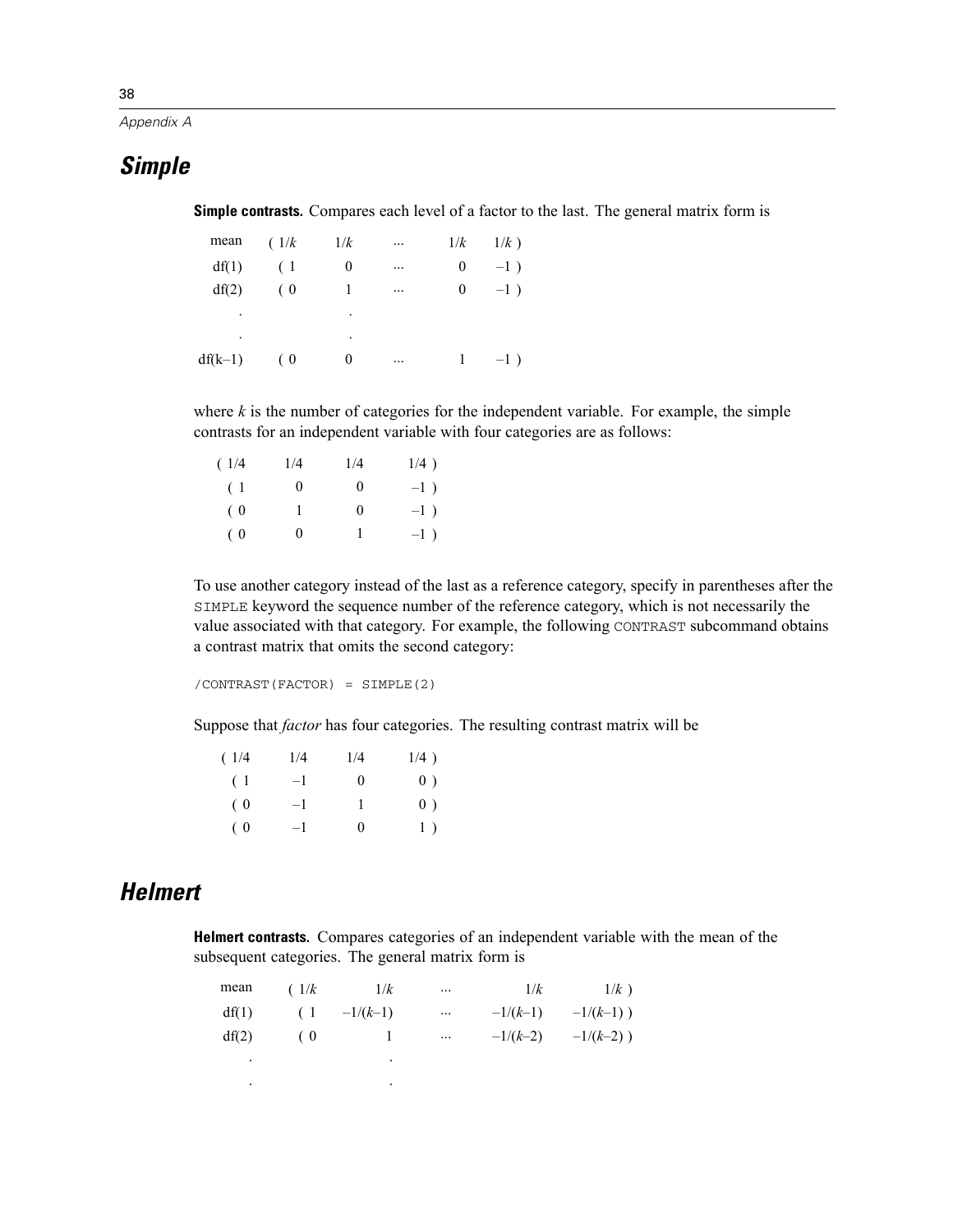*Categorical Variable Coding Schemes*

<span id="page-44-0"></span>

| $df(k-2)$ | (0) |          | $-1/2$ | $-1/2$ |
|-----------|-----|----------|--------|--------|
| $df(k-1)$ | (0) | $\cdots$ |        | $-1)$  |

where  $k$  is the number of categories of the independent variable. For example, an independent variable with four categories has a Helmert contrast matrix of the following form:

| (1/4) | 1/4      | 1/4    | 1/4)     |
|-------|----------|--------|----------|
| (1)   | $-1/3$   | $-1/3$ | $-1/3$ ) |
| (0)   | -1       | $-1/2$ | $-1/2)$  |
| (0)   | $\theta$ | $\Box$ | $-1)$    |

### *Difference*

**Difference or reverse Helmert contrasts.** Compares categories of an independent variable with the mean of the previous categories of the variable. The general matrix form is

| mean  | (1/k)                          | 1/k    | 1/k        |          | $1/k$ )        |
|-------|--------------------------------|--------|------------|----------|----------------|
| df(1) | $(-1)$                         |        | $\theta$   | .        | 0 <sub>0</sub> |
| df(2) | $(-1/2)$                       | $-1/2$ | I.         | .        | 0 <sub>0</sub> |
| ٠     |                                | ۰      |            |          |                |
|       |                                |        |            |          |                |
|       | df(k-1) $(-1/(k-1)$ $-1/(k-1)$ |        | $-1/(k-1)$ | $\cdots$ | 1)             |

where  $k$  is the number of categories for the independent variable. For example, the difference contrasts for an independent variable with four categories are as follows:

| (1/4)    | 1/4          | 1/4    | 1/4) |
|----------|--------------|--------|------|
| $(-1)$   | $\mathbf{1}$ | -0     | 0)   |
| $(-1/2)$ | $-1/2$       | - 1    | 0)   |
| $(-1/3)$ | $-1/3$       | $-1/3$ | 1)   |

### *Polynomial*

**Orthogonal polynomial contrasts.** The first degree of freedom contains the linear effect across all categories; the second degree of freedom, the quadratic effect; the third degree of freedom, the cubic; and so on, for the higher-order effects.

You can specify the spacing between levels of the treatment measured by the given categorical variable. Equal spacing, which is the default if you omit the metric, can be specified as consecutive integers from 1 to *k*, where *k* is the number of categories. If the variable *drug* has three categories, the subcommand

```
/CONTRAST(DRUG)=POLYNOMIAL
```
is the same as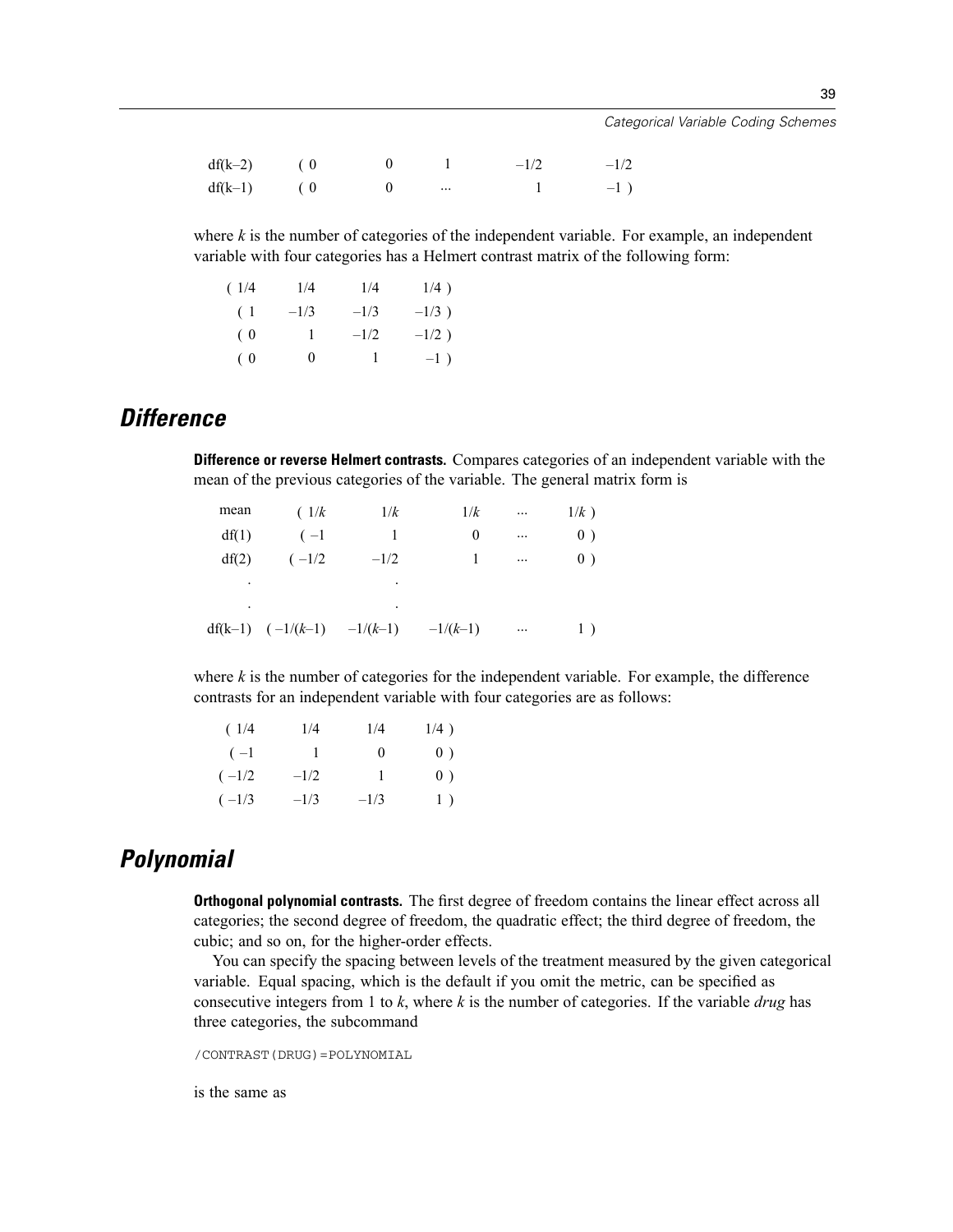<span id="page-45-0"></span>*Appendix A*

```
/CONTRAST(DRUG)=POLYNOMIAL(1,2,3)
```
Equal spacing is not always necessary, however. For example, suppose that *drug* represents different dosages of a drug given to three groups. If the dosage administered to the second group is twice that given to the first group and the dosage administered to the third group is three times that given to the first group, the treatment categories are equally spaced, and an appropriate metric for this situation consists of consecutive integers:

```
/CONTRAST(DRUG)=POLYNOMIAL(1,2,3)
```
If, however, the dosage administered to the second group is four times that given to the first group, and the dosage administered to the third group is seven times that given to the first group, an appropriate metric is

```
/CONTRAST(DRUG)=POLYNOMIAL(1,4,7)
```
In either case, the result of the contrast specification is that the first degree of freedom for *drug* contains the linear effect of the dosage levels and the second degree of freedom contains the quadratic effect.

Polynomial contrasts are especially useful in tests of trends and for investigating the nature of response surfaces. You can also use polynomial contrasts to perform nonlinear curve fitting, such as curvilinear regression.

### *Repeated*

**Compares adjacent levels of an independent variable.** The general matrix form is

| mean         | $(1/k - 1/k)$ |              | 1/k      | $\ldots$ . | 1/k            | $1/k$ ) |
|--------------|---------------|--------------|----------|------------|----------------|---------|
| df(1)        | (1)           | $-1$         | $\theta$ | $\ldots$   | $\bf{0}$       | 0)      |
| df(2)        | (0)           | $1 \quad -1$ |          | $\cdots$   | $\overline{0}$ | 0)      |
| $\bullet$    |               | ۰            |          |            |                |         |
| $\bullet$    |               | $\bullet$    |          |            |                |         |
| $df(k-1)$ (0 |               | $\bf{0}$     | $\theta$ |            | $1 -1$         |         |

where  $k$  is the number of categories for the independent variable. For example, the repeated contrasts for an independent variable with four categories are as follows:

| (1/4) | 1/4      | 1/4            | 1/4)   |
|-------|----------|----------------|--------|
| (1)   | $-1$     | - 0            | 0)     |
| (0)   | -1       | $-1$           | 0)     |
| (0)   | $\theta$ | $\overline{1}$ | $-1$ ) |

These contrasts are useful in profile analysis and wherever difference scores are needed.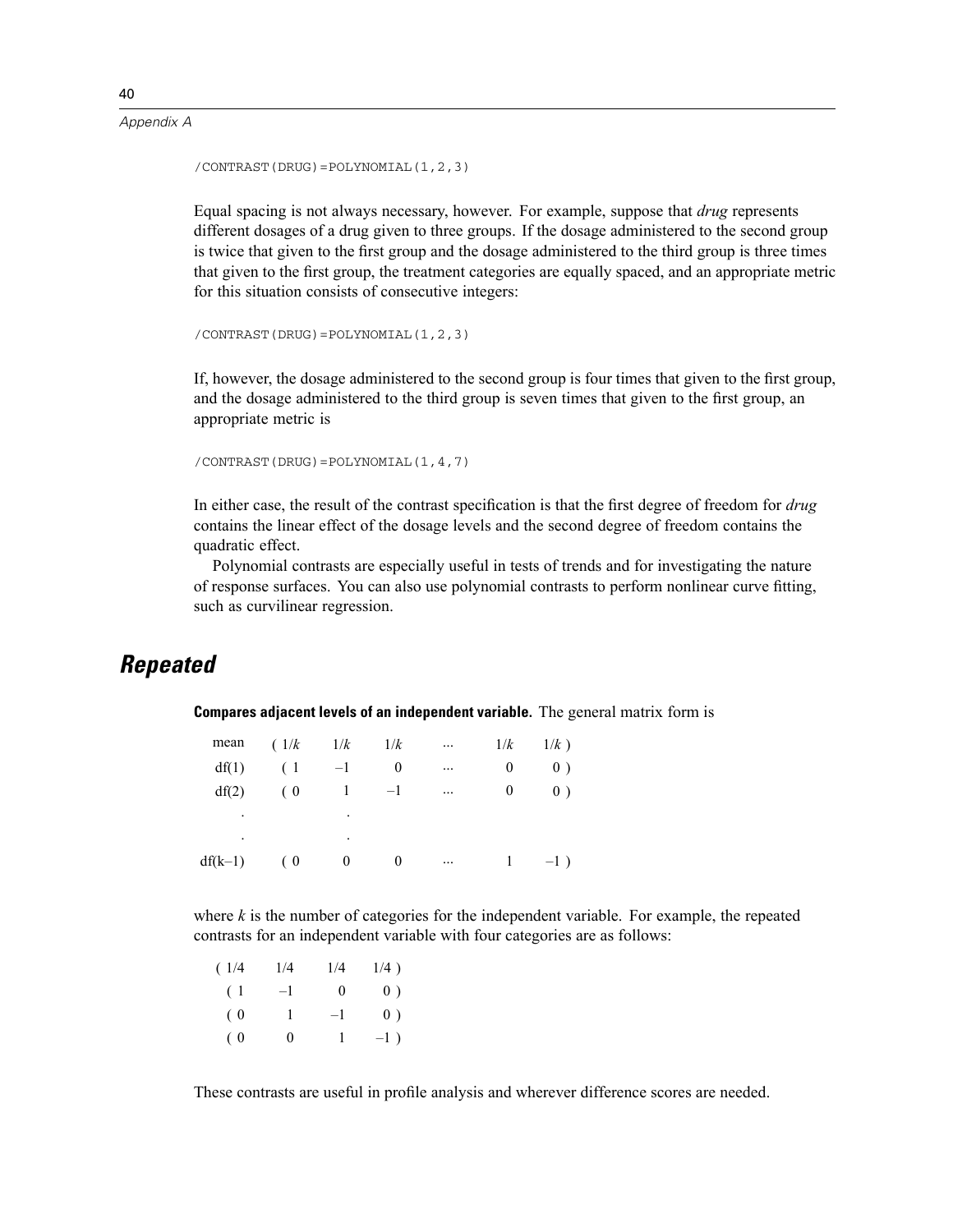### <span id="page-46-0"></span>*Special*

**A user-defined contrast.** Allows entry of special contrasts in the form of square matrices with as many rows and columns as there are categories of the given independent variable. For MANOVA and LOGLINEAR, the first row entered is always the mean, or constant, effect and represents the set of weights indicating how to average other independent variables, if any, over the given variable. Generally, this contrast is a vector of ones.

The remaining rows of the matrix contain the special contrasts indicating the desired comparisons between categories of the variable. Usually, orthogonal contrasts are the most useful. Orthogonal contrasts are statistically independent and are nonredundant. Contrasts are orthogonal if:

- $\blacksquare$  For each row, contrast coefficients sum to 0.
- $\blacksquare$  The products of corresponding coefficients for all pairs of disjoint rows also sum to 0.

For example, suppose that treatment has four levels and that you want to compare the various levels of treatment with each other. An appropriate special contrast is

| $( \quad \Box$ |      |      |        | weights for mean calculation                                     |
|----------------|------|------|--------|------------------------------------------------------------------|
| (3)            | $-1$ | $-1$ | $-1$ ) | compare $1st$ with $2nd$ through $4th$                           |
| (0             |      | $-1$ | $-1$ ) | compare 2 <sup>nd</sup> with 3 <sup>rd</sup> and 4 <sup>th</sup> |
| (0             |      |      | $-1$ ) | compare 3 <sup>rd</sup> with 4 <sup>th</sup>                     |

which you specify by means of the following CONTRAST subcommand for MANOVA, LOGISTIC REGRESSION, and COXREG:

| /CONTRAST(TREATMNT)=SPECIAL(1 1 1 1 |  |                   |  |
|-------------------------------------|--|-------------------|--|
|                                     |  | $3 - 1 - 1 - 1$   |  |
|                                     |  | $0 \t2 \t-1 \t-1$ |  |
|                                     |  | $0 \t 0 \t 1 -1$  |  |

For LOGLINEAR, you need to specify:

```
/CONTRAST(TREATMNT)=BASIS SPECIAL( 1 1 1 1
                           3 -1 -1 -10 \t 2 \t -1 \t -10 \t 0 \t 1 -1)
```
Each row except the means row sums to 0. Products of each pair of disjoint rows sum to 0 as well:

| Rows 2 and $3$ :   | $(3)(0) + (-1)(2) + (-1)(-1) + (-1)(-1) = 0$ |
|--------------------|----------------------------------------------|
| Rows 2 and 4:      | $(3)(0) + (-1)(0) + (-1)(1) + (-1)(-1) = 0$  |
| Rows $3$ and $4$ : | $(0)(0) + (2)(0) + (-1)(1) + (-1)(-1) = 0$   |

The special contrasts need not be orthogonal. However, they must not be linear combinations of each other. If they are, the procedure reports the linear dependency and ceases processing. Helmert, difference, and polynomial contrasts are all orthogonal contrasts.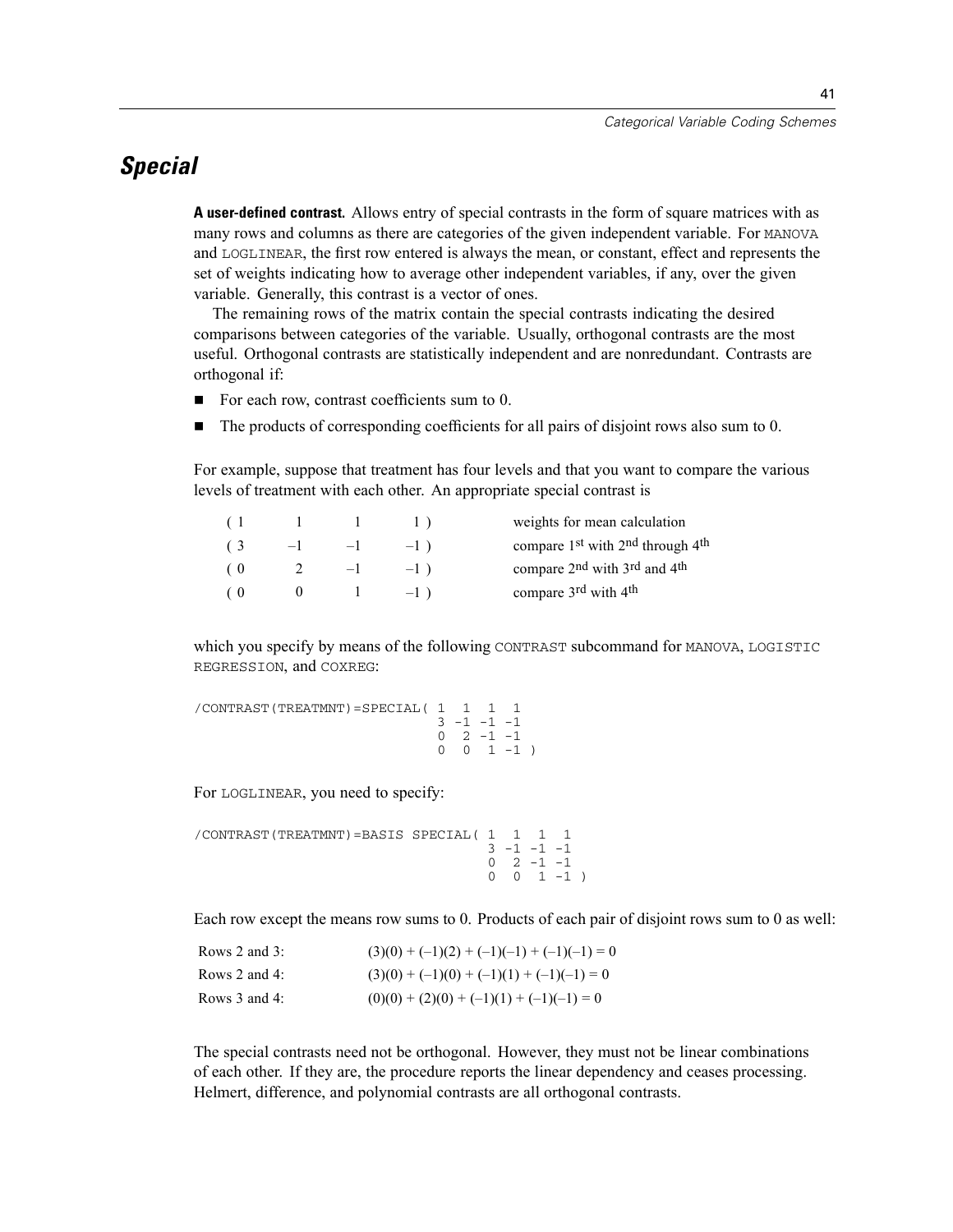<span id="page-47-0"></span>*Appendix A*

## *Indicator*

**Indicator variable coding.** Also known as dummy coding, this is not available in LOGLINEAR or MANOVA. The number of new variables coded is *k*–1. Cases in the reference category are coded 0 for all *k*–1 variables. A case in the *i*th category is coded 0 for all indicator variables except the *i*th, which is coded 1.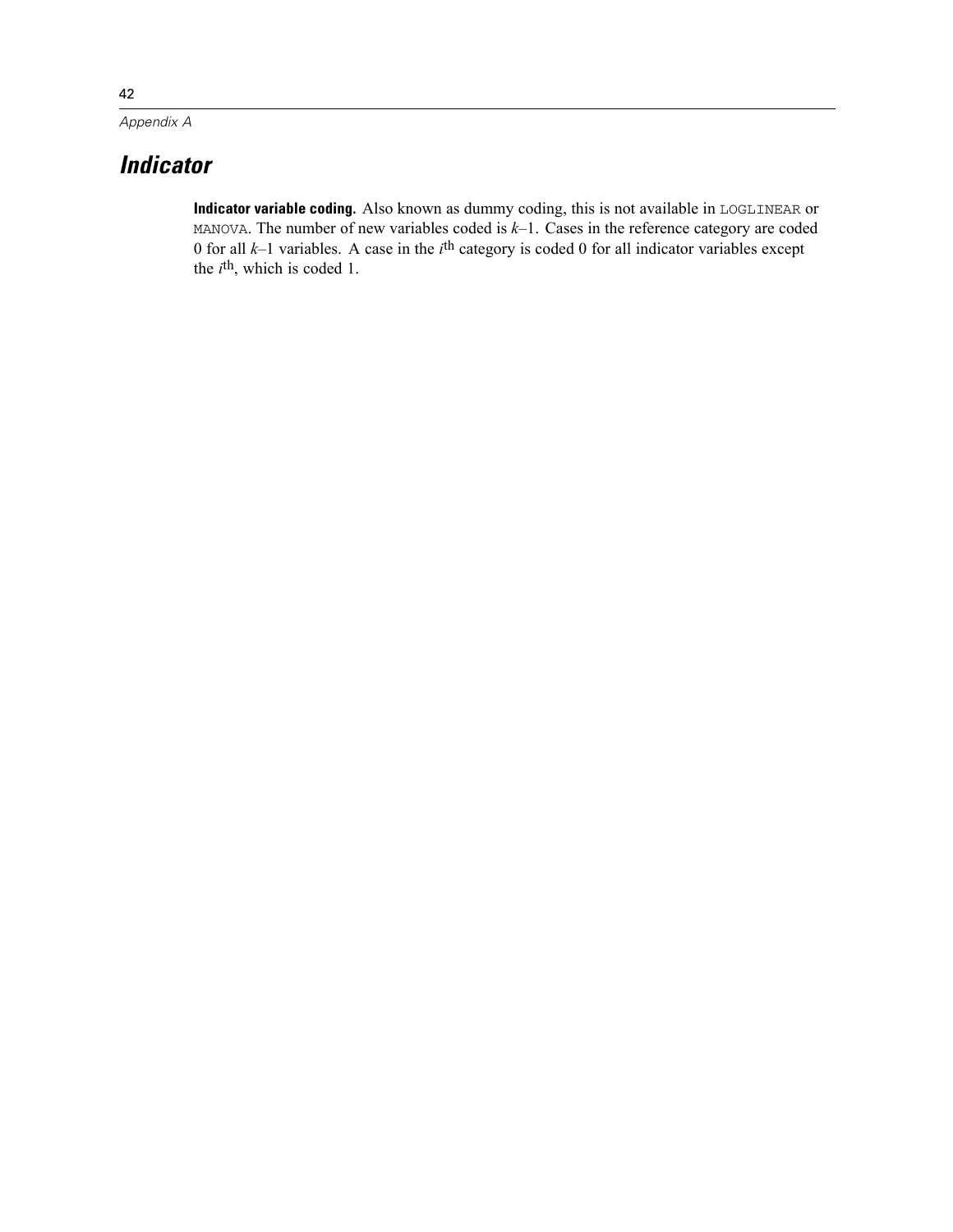## *Index*

<span id="page-48-0"></span>asymptotic regression in Nonlinear Regression, [25](#page-30-0)

backward elimination in Logistic Regression, [4](#page-9-0) binary logistic regression, [1](#page-6-0)

categorical covariates, [5](#page-10-0) cell probabilities tables in Multinomial Logistic Regression, [13](#page-18-0) cells with zero observations in Multinomial Logistic Regression, [14](#page-19-0) classification in Multinomial Logistic Regression, [9](#page-14-0) classification tables in Multinomial Logistic Regression, [13](#page-18-0) confidence intervals in Multinomial Logistic Regression, [13](#page-18-0) constant term in Linear Regression, [7](#page-12-0) constrained regression in Nonlinear Regression, [27](#page-32-0) contrasts in Logistic Regression, [5](#page-10-0) convergence criterion in Multinomial Logistic Regression, [14](#page-19-0) Cook's D in Logistic Regression, [6](#page-11-0) correlation matrix in Multinomial Logistic Regression, [13](#page-18-0) covariance matrix in Multinomial Logistic Regression, [13](#page-18-0) covariates in Logistic Regression, [5](#page-10-0) Cox and Snell R-square in Multinomial Logistic Regression, [13](#page-18-0) custom models in Multinomial Logistic Regression, [11](#page-16-0)

### delta

as correction for cells with zero observations, [14](#page-19-0) density model in Nonlinear Regression, [25](#page-30-0) deviance function for estimating dispersion scaling value, [15](#page-20-0) DfBeta in Logistic Regression, [6](#page-11-0) dispersion scaling value in Multinomial Logistic Regression, [15](#page-20-0)

fiducial confidence intervals in Probit Analysis, [20](#page-25-0) forward selection in Logistic Regression, [4](#page-9-0) full factorial models in Multinomial Logistic Regression, [11](#page-16-0)

Gauss model in Nonlinear Regression, [25](#page-30-0) Gompertz model in Nonlinear Regression, [25](#page-30-0) goodness of fit in Multinomial Logistic Regression, [13](#page-18-0)

Hosmer-Lemeshow goodness-of-fit statistic in Logistic Regression, [7](#page-12-0)

intercept include or exclude, [11](#page-16-0) iteration history in Multinomial Logistic Regression, [14](#page-19-0) iterations in Logistic Regression, [7](#page-12-0) in Multinomial Logistic Regression, [14](#page-19-0) in Probit Analysis, [20](#page-25-0)

Johnson-Schumacher model in Nonlinear Regression, [25](#page-30-0)

leverage values in Logistic Regression, [6](#page-11-0) likelihood ratio for estimating dispersion scaling value, [15](#page-20-0) goodness of fit, [13](#page-18-0) Linear Regression Two-Stage Least-Squares Regression, [34](#page-39-0) weight estimation, [31](#page-36-0) log-likelihood in Multinomial Logistic Regression, [13](#page-18-0) in Weight Estimation, [31](#page-36-0) log-modified model in Nonlinear Regression, [25](#page-30-0) Logistic Regression, [2](#page-7-0) binary, [1](#page-6-0) categorical covariates, [5](#page-10-0) classification cutoff, [7](#page-12-0) coefficients, [2](#page-7-0) command additional features, [8](#page-13-0)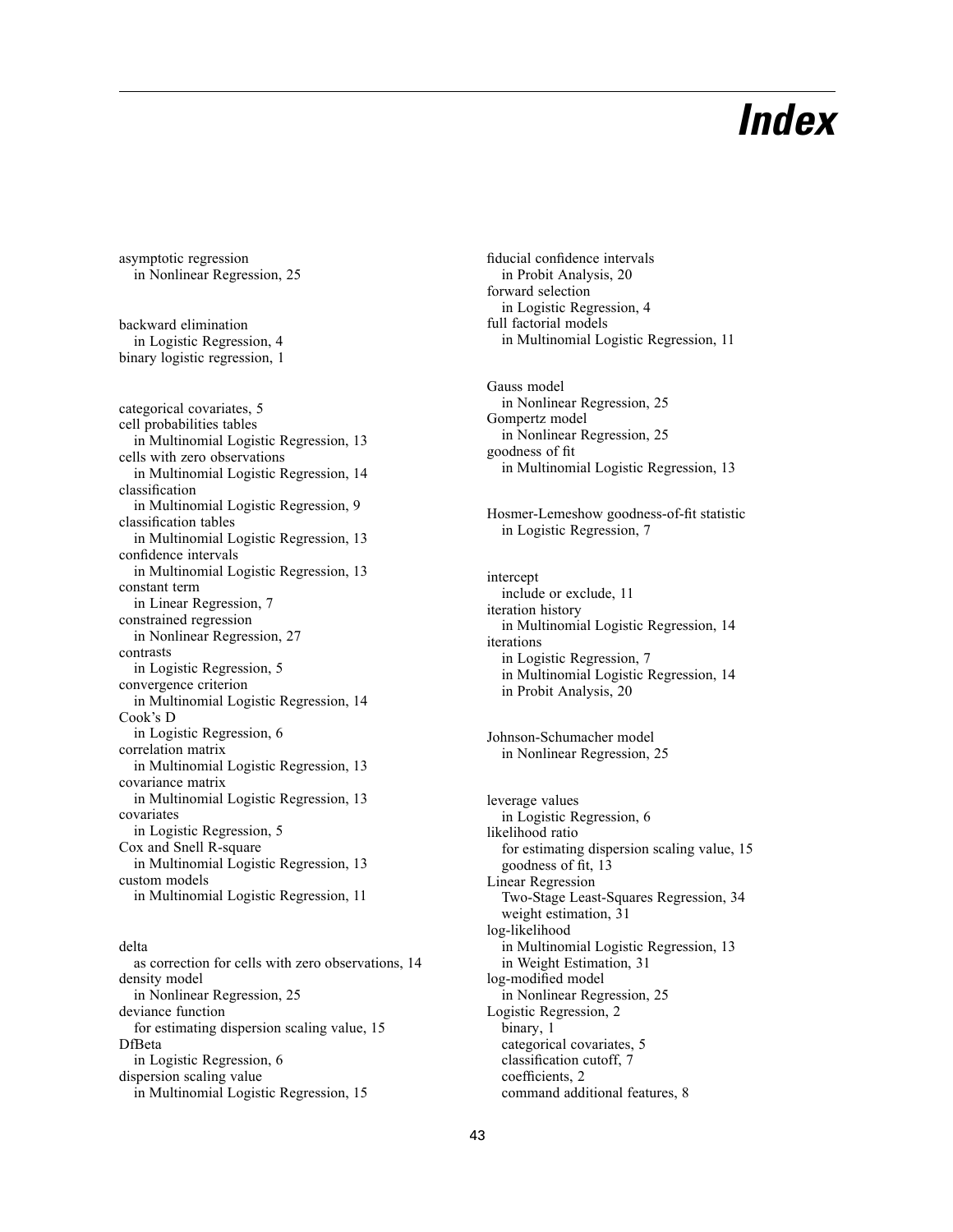*Index*

constant term, [7](#page-12-0) contrasts, [5](#page-10-0) define selection rule, [4](#page-9-0) display options, [7](#page-12-0) example, [2](#page-7-0) Hosmer-Lemeshow goodness-of-fit statistic, [7](#page-12-0) influence measures, [6](#page-11-0) iterations, [7](#page-12-0) predicted values, [6](#page-11-0) probability for stepwise, [7](#page-12-0) residuals, [6](#page-11-0) saving new variables, [6](#page-11-0) set rule, [4](#page-9-0) statistics, [2](#page-7-0) statistics and plots, [7](#page-12-0) string covariates, [5](#page-10-0) variable selection methods, [4](#page-9-0) main-effects models in Multinomial Logistic Regression, [11](#page-16-0) McFadden R-square in Multinomial Logistic Regression, [13](#page-18-0) Metcherlich law of diminishing returns in Nonlinear Regression, [25](#page-30-0) Michaelis Menten model in Nonlinear Regression, [25](#page-30-0) Morgan-Mercer-Florin model in Nonlinear Regression, [25](#page-30-0) Multinomial Logistic Regression, [9](#page-14-0), [13](#page-18-0) command additional features, [17](#page-22-0) criteria, [14](#page-19-0) exporting model information, [17](#page-22-0) models, [11](#page-16-0)

Nagelkerke R-square in Multinomial Logistic Regression, [13](#page-18-0) nonlinear models in Nonlinear Regression, [25](#page-30-0) Nonlinear Regression, [22](#page-27-0) bootstrap estimates, [28](#page-33-0) command additional features, [29](#page-34-0) common nonlinear models, [25](#page-30-0) conditional logic, [23](#page-28-0) derivatives, [28](#page-33-0) estimation methods, [28](#page-33-0) example, [22](#page-27-0) interpretation of results, [29](#page-34-0) Levenberg-Marquardt algorithm, [28](#page-33-0) loss function, [26](#page-31-0) parameter constraints, [27](#page-32-0) parameters, [24](#page-29-0) predicted values, [28](#page-33-0) residuals, [28](#page-33-0) save new variables, [28](#page-33-0)

reference category, [12](#page-17-0)

save, [17](#page-22-0) statistics, [13](#page-18-0)

sequential quadratic programming, [28](#page-33-0) starting values, [24](#page-29-0) statistics, [22](#page-27-0) parallelism test in Probit Analysis, [20](#page-25-0) parameter constraints in Nonlinear Regression, [27](#page-32-0) parameter estimates in Multinomial Logistic Regression, [13](#page-18-0) Peal-Reed model in Nonlinear Regression, [25](#page-30-0) Pearson chi-square for estimating dispersion scaling value, [15](#page-20-0) goodness of fit, [13](#page-18-0) Probit Analysis command additional features, [21](#page-26-0) criteria, [20](#page-25-0) define range, [20](#page-25-0) example, [18](#page-23-0) fiducial confidence intervals, [20](#page-25-0) iterations, [20](#page-25-0) natural response rate, [20](#page-25-0) parallelism test, [20](#page-25-0) relative median potency, [20](#page-25-0) statistics, [18,](#page-23-0) [20](#page-25-0)

segmented model, [23](#page-28-0)

ratio of cubics model in Nonlinear Regression, [25](#page-30-0) ratio of quadratics model in Nonlinear Regression, [25](#page-30-0) reference category in Multinomial Logistic Regression, [12](#page-17-0) relative median potency in Probit Analysis, [20](#page-25-0) Richards model in Nonlinear Regression, [25](#page-30-0)

separation in Multinomial Logistic Regression, [14](#page-19-0) singularity in Multinomial Logistic Regression, [14](#page-19-0) step-halving in Multinomial Logistic Regression, [14](#page-19-0) stepwise selection in Logistic Regression, [4](#page-9-0) in Multinomial Logistic Regression, [11](#page-16-0) string covariates in Logistic Regression, [5](#page-10-0)

Two-Stage Least-Squares Regression, [34](#page-39-0) command additional features, [36](#page-41-0) covariance of parameters, [36](#page-41-0) example, [34](#page-39-0) instrumental variables, [34](#page-39-0)